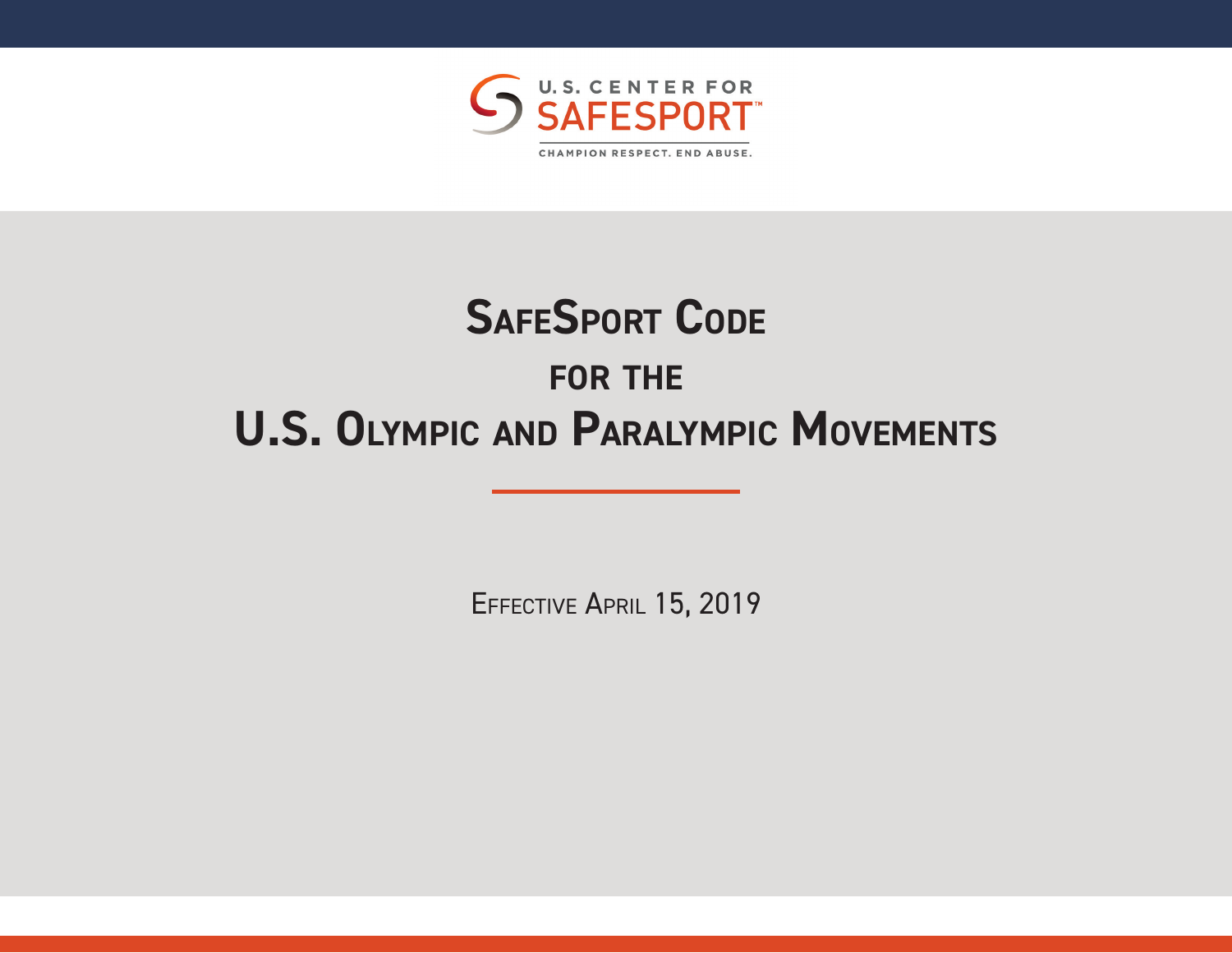# **SAFESPORT CODE FOR THE U.S. OLYMPIC AND PARALYMPIC MOVEMENT**

# **TABLE OF CONTENTS**

| II. ADMINISTRATION AND COMPLIANCE 1        |  |  |
|--------------------------------------------|--|--|
|                                            |  |  |
|                                            |  |  |
|                                            |  |  |
|                                            |  |  |
|                                            |  |  |
| V. JURISDICTION OF THE USOC, NGBs, LAOs  2 |  |  |
|                                            |  |  |
|                                            |  |  |
|                                            |  |  |
|                                            |  |  |
|                                            |  |  |
|                                            |  |  |
|                                            |  |  |
|                                            |  |  |
|                                            |  |  |
|                                            |  |  |
|                                            |  |  |
|                                            |  |  |
|                                            |  |  |
|                                            |  |  |

| b. Criminal Charge, including<br>Warrant for Arrest 8                         |  |
|-------------------------------------------------------------------------------|--|
|                                                                               |  |
| 3. Hearing Related to Criminal Charge or                                      |  |
|                                                                               |  |
|                                                                               |  |
| 1. Sexual or Gender-related Harassment 9                                      |  |
| 2. Nonconsensual Sexual Contact 10                                            |  |
| 3. Nonconsensual Sexual Intercourse  10                                       |  |
|                                                                               |  |
| 5. Bullying, Hazing, or Other Inappropriate<br>Conduct of a Sexual Nature  11 |  |
| D. Emotional and Physical Misconduct 11                                       |  |
| 1. Emotional Misconduct 11                                                    |  |
|                                                                               |  |
| b. Physical Acts 11                                                           |  |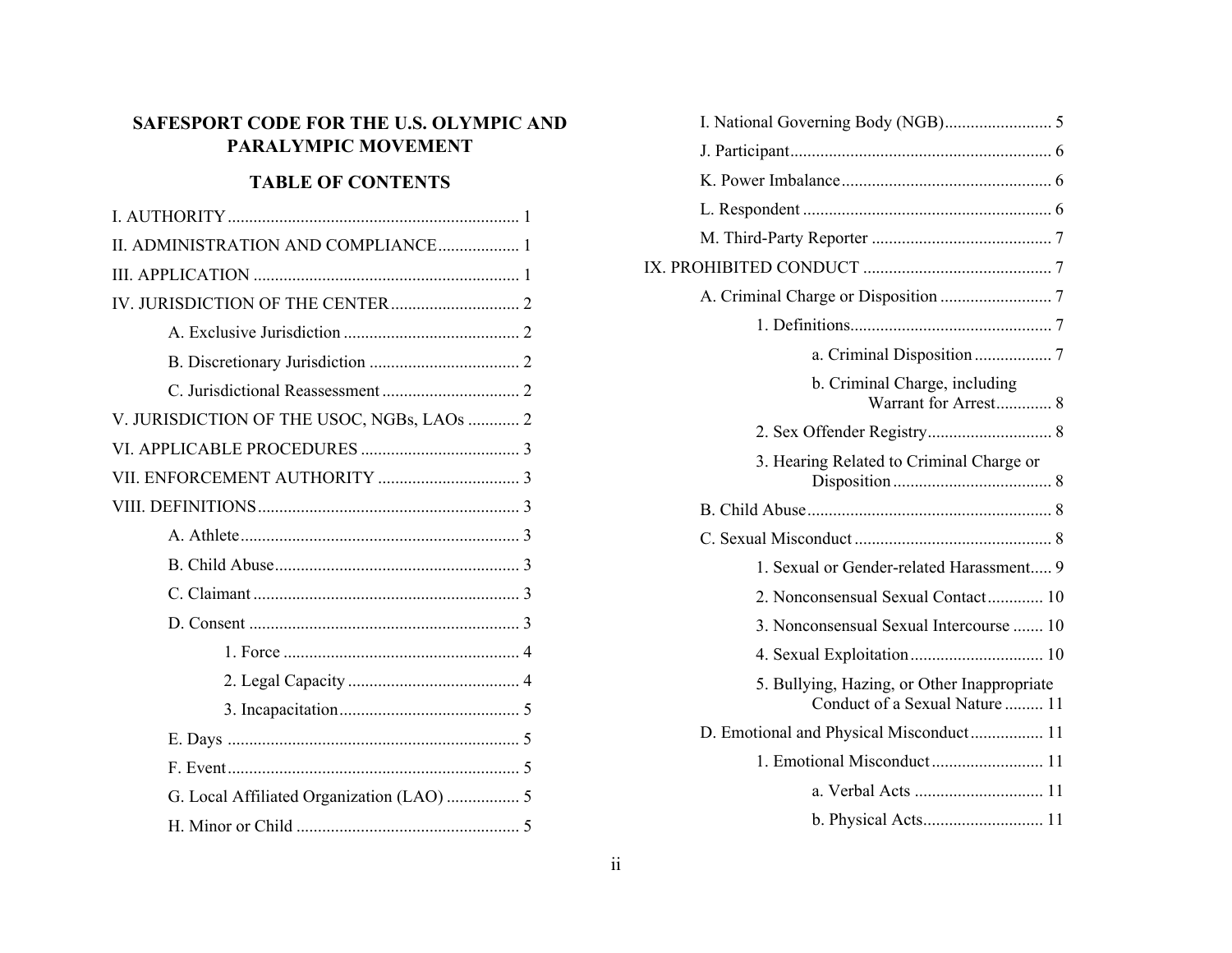| c. Acts that Deny Attention or        |
|---------------------------------------|
|                                       |
|                                       |
|                                       |
|                                       |
|                                       |
| a. Contact violations  12             |
| b. Non-contact violations 12          |
|                                       |
|                                       |
|                                       |
|                                       |
|                                       |
| c. Social, including cyberbullying 13 |
|                                       |
| e. Criminal Conduct 13                |
|                                       |
|                                       |
|                                       |
|                                       |
| c. Sexualized acts 14                 |
| d. Criminal acts 14                   |
|                                       |
|                                       |
|                                       |

| F. Misconduct Related to Reporting  15           |  |  |
|--------------------------------------------------|--|--|
|                                                  |  |  |
| 2. Intentionally Filing a False Allegation 16    |  |  |
| G. Misconduct Related to the Center's Process 16 |  |  |
|                                                  |  |  |
|                                                  |  |  |
|                                                  |  |  |
|                                                  |  |  |
| 2. Exposing a Minor to Imagery  17               |  |  |
| 3. Intentional Exposure of Private Areas  17     |  |  |
| 4. Inappropriate Physical Contact 18             |  |  |
| I. Minor Athlete Abuse Prevention Policies /     |  |  |
|                                                  |  |  |
|                                                  |  |  |
| A. Reporting Requirements related to:  18        |  |  |
|                                                  |  |  |
|                                                  |  |  |
| b. U.S. Center for SafeSport  19                 |  |  |
| 2. Sexual Misconduct 19                          |  |  |
| 3. Emotional and Physical Misconduct 19          |  |  |
| 4. Criminal Dispositions  19                     |  |  |
| 5. Misconduct Related to the Center's            |  |  |
|                                                  |  |  |
| C. Confidentiality for Third-Party Reporters 20  |  |  |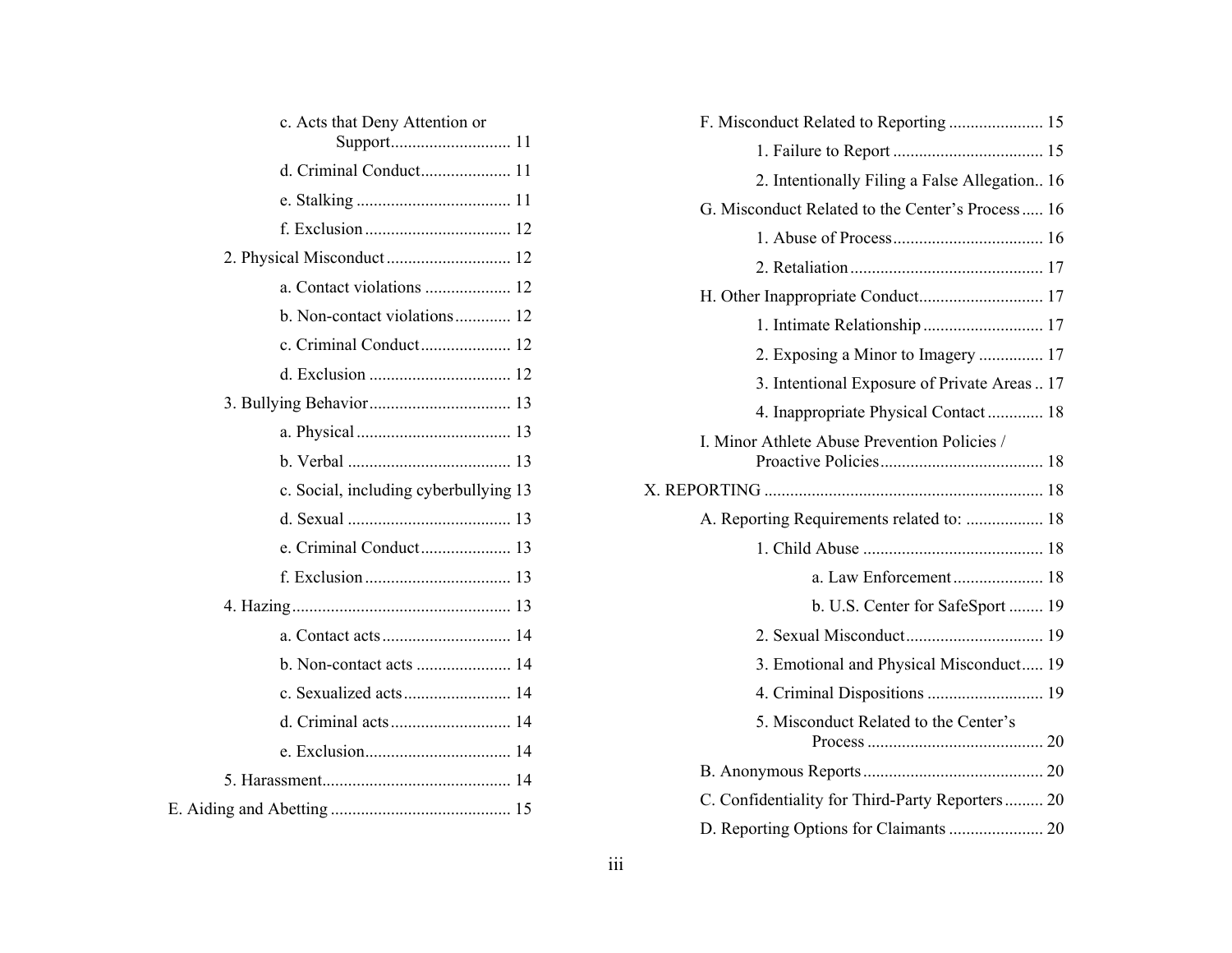| B. Substantive Standards and Procedural Rules  21 |  |
|---------------------------------------------------|--|
|                                                   |  |
|                                                   |  |
|                                                   |  |
| 1. Effect of Criminal or Civil Proceedings 22     |  |
| 2. No Waiver of Other Legal Remedies 22           |  |
| F. Coordinating with Law Enforcement  22          |  |
| G. Statute of Limitations or Other Time Bars 23   |  |
|                                                   |  |
|                                                   |  |
|                                                   |  |
|                                                   |  |
|                                                   |  |
|                                                   |  |
|                                                   |  |
|                                                   |  |
|                                                   |  |
|                                                   |  |
|                                                   |  |
|                                                   |  |
|                                                   |  |

| R. Requesting Arbitration Hearing  26            |
|--------------------------------------------------|
|                                                  |
| T. Confidentiality - Release/Use of Materials 26 |
|                                                  |
|                                                  |
|                                                  |
|                                                  |
|                                                  |
| 4. Review by Arbitrator  28                      |
|                                                  |
|                                                  |
|                                                  |
|                                                  |
|                                                  |
|                                                  |
|                                                  |
|                                                  |
|                                                  |
|                                                  |
|                                                  |
|                                                  |
|                                                  |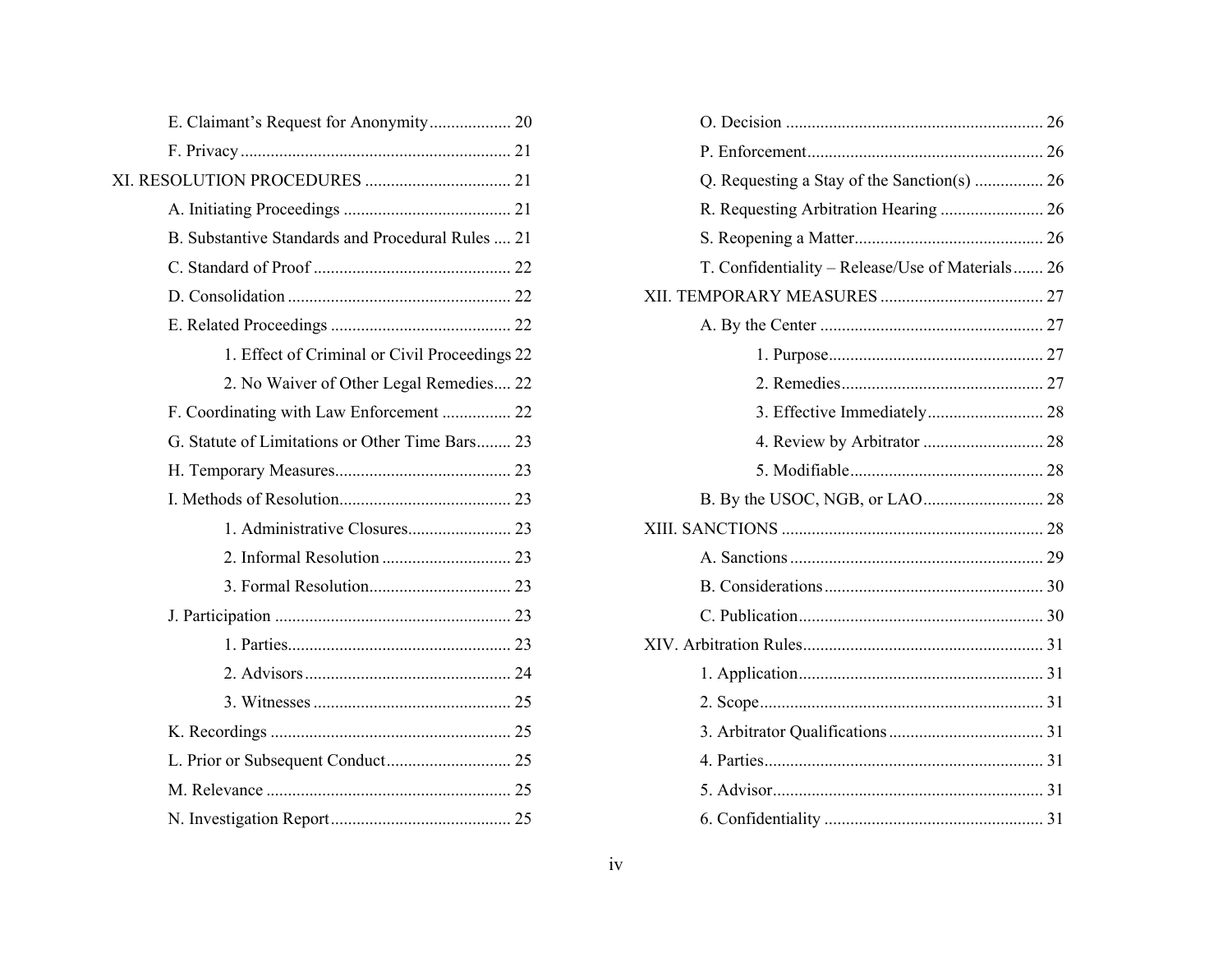| 9. Arbitrator appointment - Merits Arbitration  32                           |  |
|------------------------------------------------------------------------------|--|
| 10. Notice to Arbitrator of Appointment  32                                  |  |
| 11. Jurisdiction and conflicts of Interest  32                               |  |
|                                                                              |  |
|                                                                              |  |
| c. Replacing a conflicted arbitrator 33                                      |  |
|                                                                              |  |
| 13. Submissions to and Communication with                                    |  |
| 14. Hearing Concerning Sanctions and Criminal<br>Charges or Dispositions  34 |  |
|                                                                              |  |
|                                                                              |  |
|                                                                              |  |
|                                                                              |  |
|                                                                              |  |
|                                                                              |  |
|                                                                              |  |
|                                                                              |  |
|                                                                              |  |
|                                                                              |  |
|                                                                              |  |
|                                                                              |  |
|                                                                              |  |

| 23. Arbitration in the Absence of a Party or |  |
|----------------------------------------------|--|
|                                              |  |
|                                              |  |
|                                              |  |
|                                              |  |
|                                              |  |
| a. Arbitrator to manage proceedings          |  |
|                                              |  |
|                                              |  |
|                                              |  |
|                                              |  |
|                                              |  |
|                                              |  |
|                                              |  |
|                                              |  |
|                                              |  |
|                                              |  |
|                                              |  |
|                                              |  |
|                                              |  |
|                                              |  |
|                                              |  |
|                                              |  |
|                                              |  |
|                                              |  |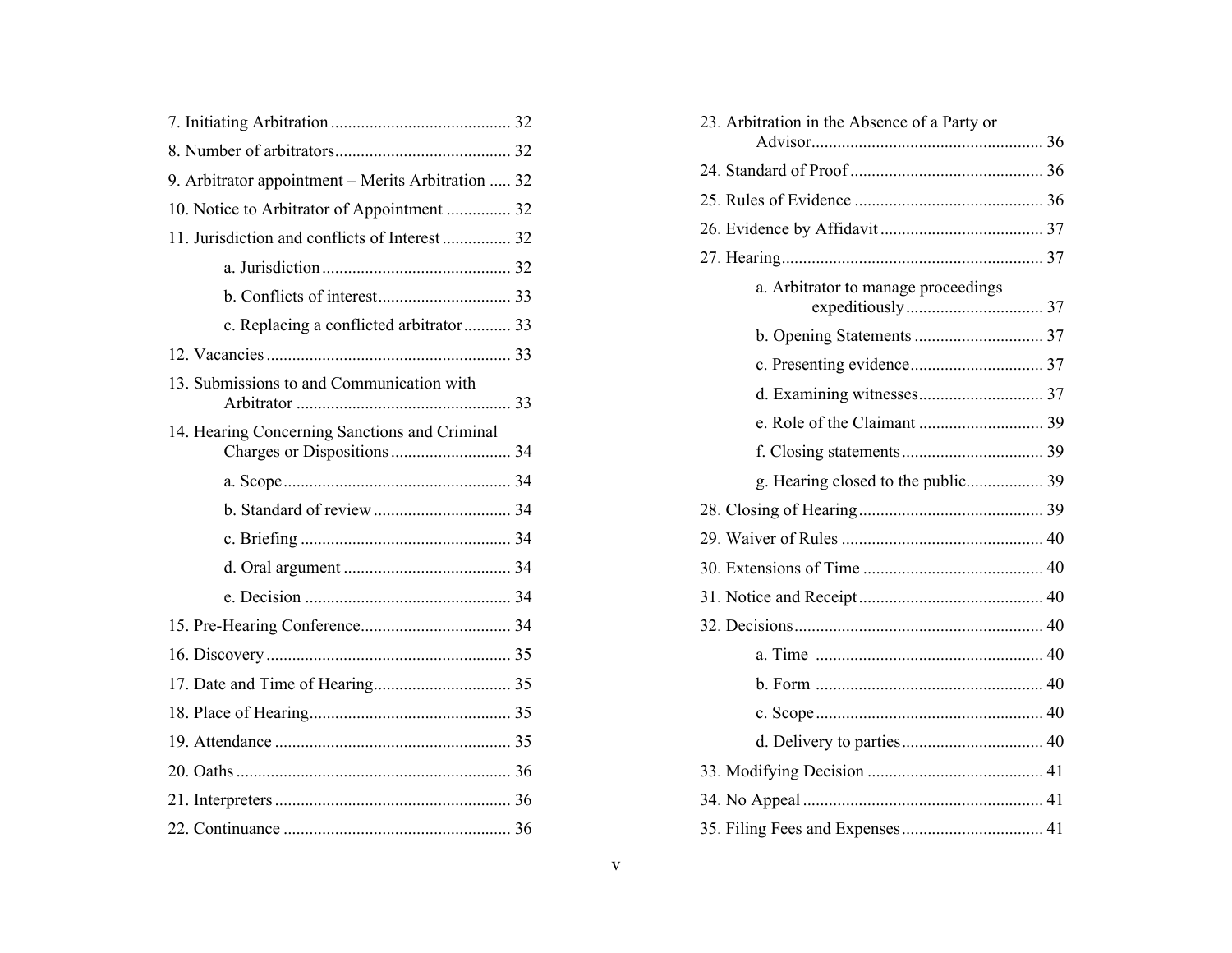| 38. Allocating Fees and Expenses  42             |
|--------------------------------------------------|
| 39. Interpreting and Applying These Rules  42    |
|                                                  |
|                                                  |
|                                                  |
|                                                  |
|                                                  |
| i. Expedited proceedings 43                      |
| ii. Pre-hearing Conference  43                   |
| iii. Position Statements  43                     |
|                                                  |
|                                                  |
|                                                  |
|                                                  |
|                                                  |
|                                                  |
| B. Reviewing Temporary Measures and Sanctions 44 |
| C. Communications to Stakeholders 45             |
| D. Requirements to Register or Affiliate with a  |
|                                                  |
|                                                  |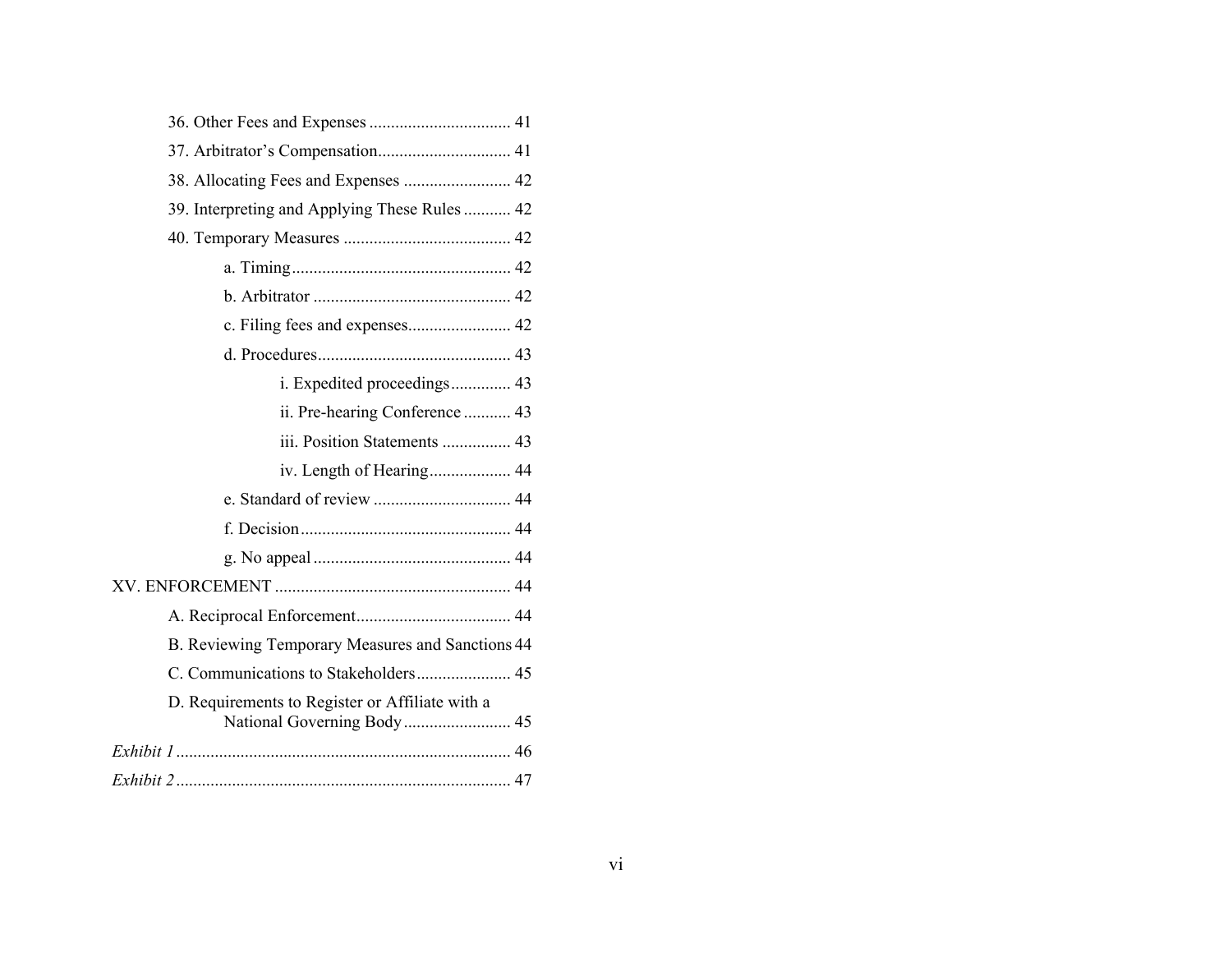# <span id="page-6-0"></span>**SAFESPORT CODE FOR THE U.S. OLYMPIC AND PARALYMPIC MOVEMENT**

*Effective April 15, 2019* 

#### **I.AUTHORITY**

The U.S. Center for SafeSport (Center) is recognized by the United States Congress, the United States Olympic Committee (USOC), and the National Governing Bodies (NGBs) as the official safe sport organization for all Olympic, Paralympic, Pan American and Para Pan American sports in the United States. The Center maintains two offices:

- A. An office for education and outreach (Education & Outreach Office) that develops training, oversight practices, policies, and procedures to prevent the abuse, (including emotional, physical, and sexual abuse) of participants.
- B. An office for response and resolution (Response  $\&$ Resolution Office) that establishes mechanisms to report, investigate, and resolve allegations of misconduct in violation of the Code.

#### **II.ADMINISTRATION AND COMPLIANCE**

The Code is administered by the Center. The USOC, the NGBs, and the Local Affiliated Organizations (LAOs) must comply, in all respects, with these policies and procedures and shall be deemed to have incorporated the provisions into their relevant policies as if they had set them out in full therein.

Participants are responsible for knowing the information outlined herein and, by virtue of being a Participant, have expressly agreed to this Code's policies and procedures, including those governing arbitration. The Center reserves the right to make changes to the Code as necessary. Once posted online, notice has been provided and changes are effective immediately unless otherwise noted.

#### **III.APPLICATION**

The Code applies to Participants, as defined below. To effectuate its mandate to protect those involved in amateur athletics from sexual or other forms of abuse, the Center assesses a Participant's fitness and eligibility to be involved with amateur athletics. Participation in the private associations making up the Olympic Movement is a privilege, not a right.<sup>1</sup>

<sup>1</sup> *See San Francisco Arts & Athletics, Inc. v. U.S. Olympic Comm.,* 483 U.S. 522, 547, 107 S. Ct. 2971, 2986–87, 97 L. Ed. 2d 427 (1987) ("the USOC is not a governmental actor")*; Behagen v. Amateur Basketball Ass'n of U.S.*, 884 F.2d 524,

<sup>531 (10</sup>th Cir. 1989) ("We hold that the [NGB] is not a governmental actor to whom the due process prohibitions of the Constitution apply.").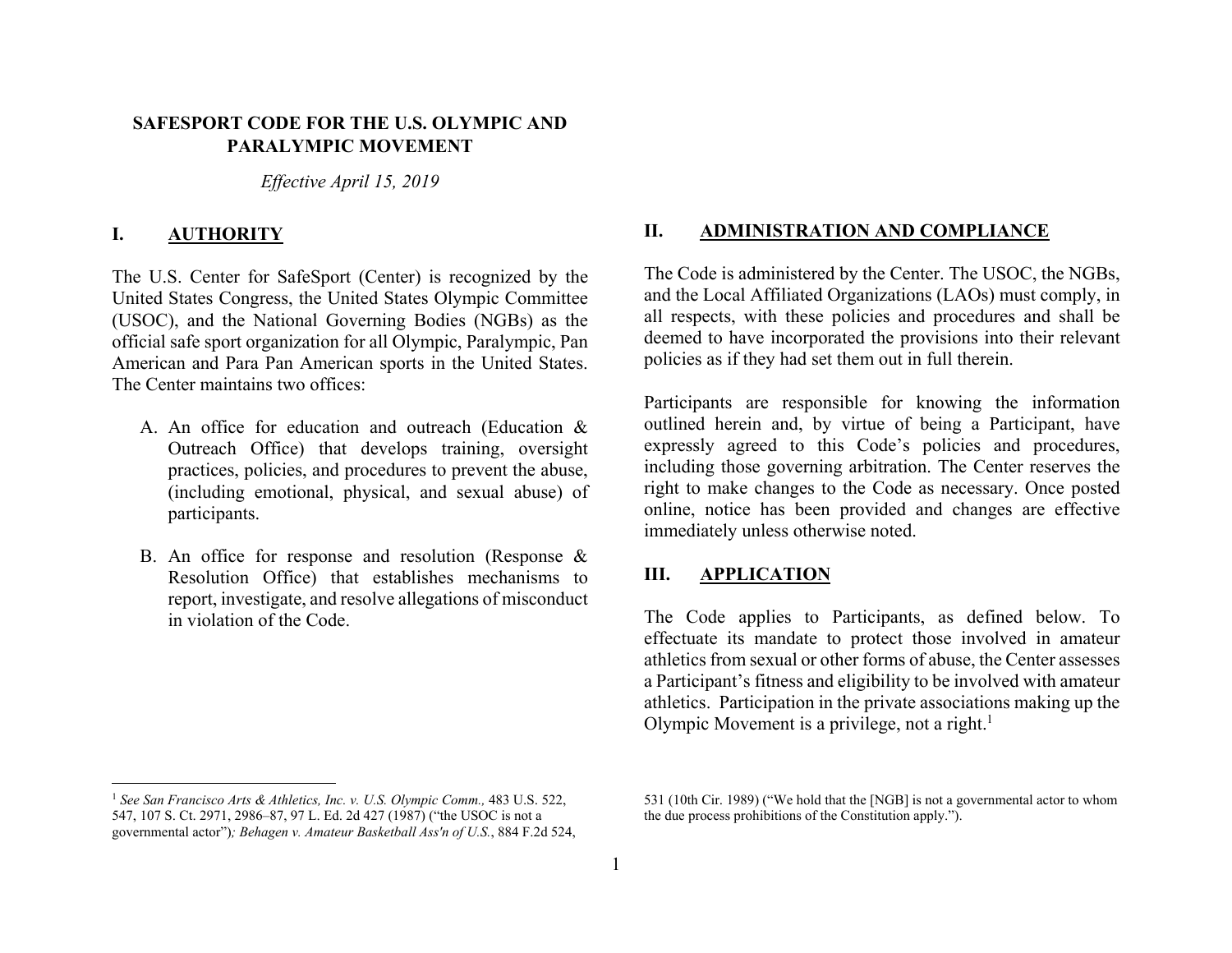#### <span id="page-7-0"></span>**IV.JURISDICTION OF THE CENTER**

#### **A. Exclusive Jurisdiction**

The Center has the exclusive jurisdiction to investigate and resolve allegations that a Participant engaged in one or more of the following:

- 1. Sexual Misconduct, including without limitation child sexual abuse and any misconduct that is reasonably related to an underlying allegation of Sexual Misconduct;
- 2. Criminal Charges or Dispositions involving Child Abuse or Sexual Misconduct;
- 3. Misconduct Related to Reporting, where the underlying allegation involves Child Abuse or Sexual Misconduct;
- 4. Aiding and Abetting, when it relates to the Center's process;
- 5. Misconduct Related to the Center's Process;
- 6. Other Inappropriate Conduct, as defined herein.

#### **B. Discretionary Jurisdiction**

The Center has discretionary jurisdiction to investigate and resolve allegations that a Participant engaged in one or more of the following:

- 1. Non-sexual Child Abuse;
- 2. Emotional and physical misconduct, including stalking, bullying behaviors, hazing, and harassment;
- 3. Criminal Charges or Dispositions not involving Child Abuse or Sexual Misconduct;
- 4. Minor Athlete Abuse Prevention Policy or other similar Proactive Policy violations;

If the Center accepts discretionary jurisdiction, it will use the resolution procedures set forth herein.

#### **C. Jurisdictional Reassessment**

The Center may reassess its jurisdictional decision at any time.

#### **V.JURISDICTION OF THE USOC, NGBs, LAOs**

Prior to the Center expressly exercising jurisdiction over particular allegations regarding a particular Participant, the relevant organization (the USOC, the NGB, and/or the LAO) has the authority to implement necessary and/or appropriate measures, up to and including a suspension, to address any allegations of misconduct. When the relevant organization has reason to believe that the allegations presented fall within the Center's exclusive jurisdiction, the organization—while able to impose measures—may not investigate or resolve those allegations. When the allegations presented fall within the Center's discretionary jurisdiction, the organization may investigate and resolve the matter, unless and until such time as the Center expressly exercises jurisdiction over the particular allegations.

If, and when, the Center expressly exercises jurisdiction over particular allegations regarding a particular Participant, the relevant organization(s) cannot issue—in response to those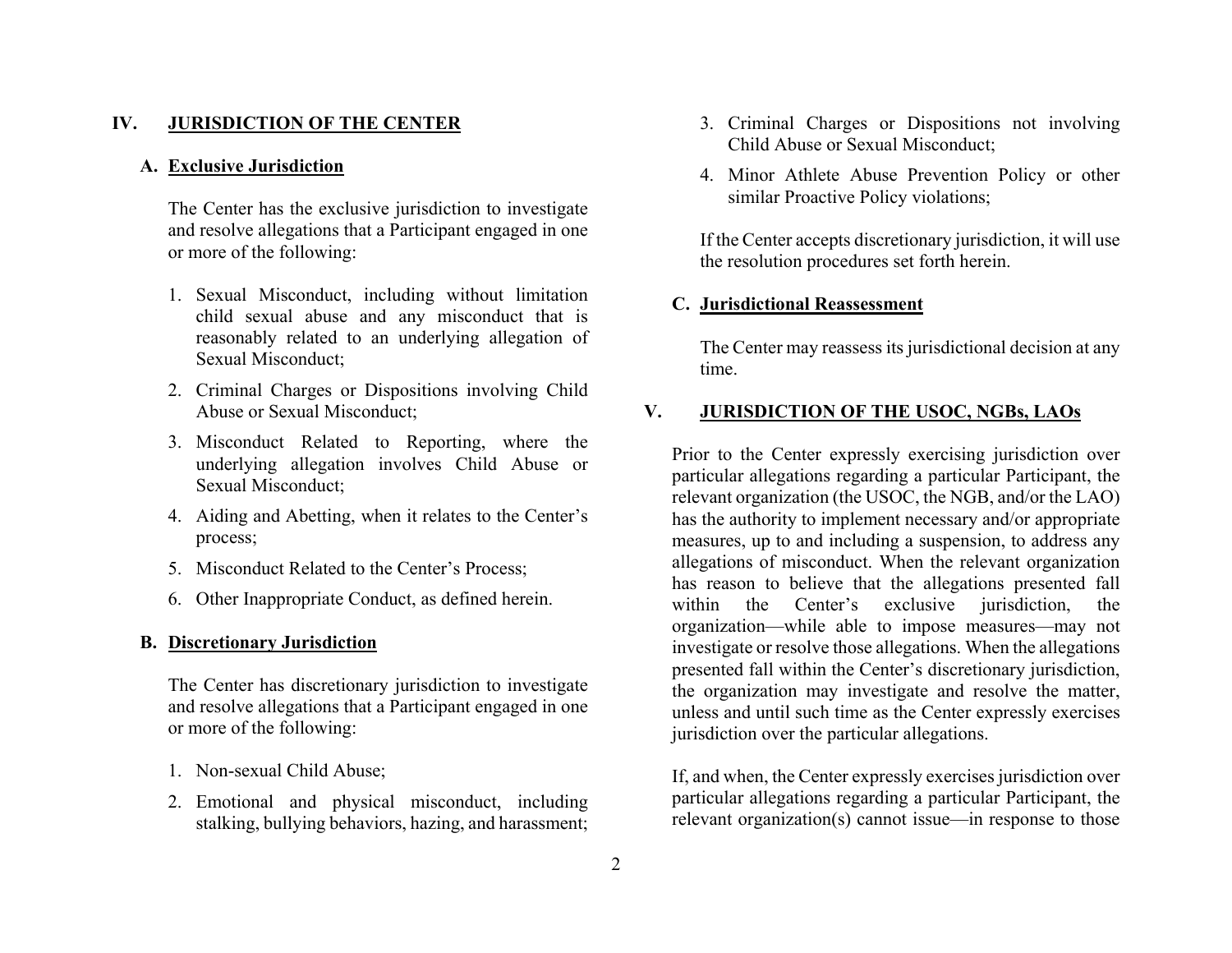<span id="page-8-0"></span>allegations—a suspension or other restriction that may deny or threaten to deny a Respondent's opportunity to participate in sport. The relevant organization may implement any necessary safety plan(s) or interim measure(s).

#### **VI.APPLICABLE PROCEDURES**

The applicable procedures for reporting, investigating, and resolving alleged misconduct depends on the nature of the misconduct, as set forth in the Code. The procedures set forth herein will be applied to any matter over which the Center accepts jurisdiction. The procedures set forth by the adjudicating body (USOC, NGB, or LAO) will be applied to any matter over which the Center does not accept jurisdiction.

#### **VII. ENFORCEMENT AUTHORITY**

The USOC, NGB, and/or LAO are responsible for enforcing sanctions and Temporary Measures imposed by the Center, as set forth below.

#### **VIII. DEFINITIONS**

#### **A. Athlete**

An athlete who meets the eligibility standards established by the NGB or Paralympic sports organization for the sport in which the athlete competes.

#### **B. Child Abuse**

The term "child abuse" has the meaning set forth in Section 203 of the Victims of Child Abuse Act of 1990 (34 U.S.C. § 20341) or any applicable state law.

#### **C. Claimant**

The person who is alleged to have experienced conduct that constitutes a Code violation.

#### **D. Consent**

Consent is (a) informed (knowing), (b) voluntary (freely given), (c) active (not passive). Consent must be demonstrated by clear words or actions, indicating that a person who is legally and functionally competent has indicated permission to engage in mutually agreed-upon sexual activity.

Consent to any one form of sexual activity does not automatically imply Consent for any other forms of sexual activity. Previous relationships or prior Consent does not imply Consent to future sexual activity. Once given, Consent can be withdrawn through clear communication.

Consent cannot be obtained: (a) by force, (b) by taking advantage of the Incapacitation of another, where the person initiating sexual activity knew or reasonably should have known that the other was Incapacitated, (c) from someone who lacks legal capacity, (d) where a Power Imbalance exists.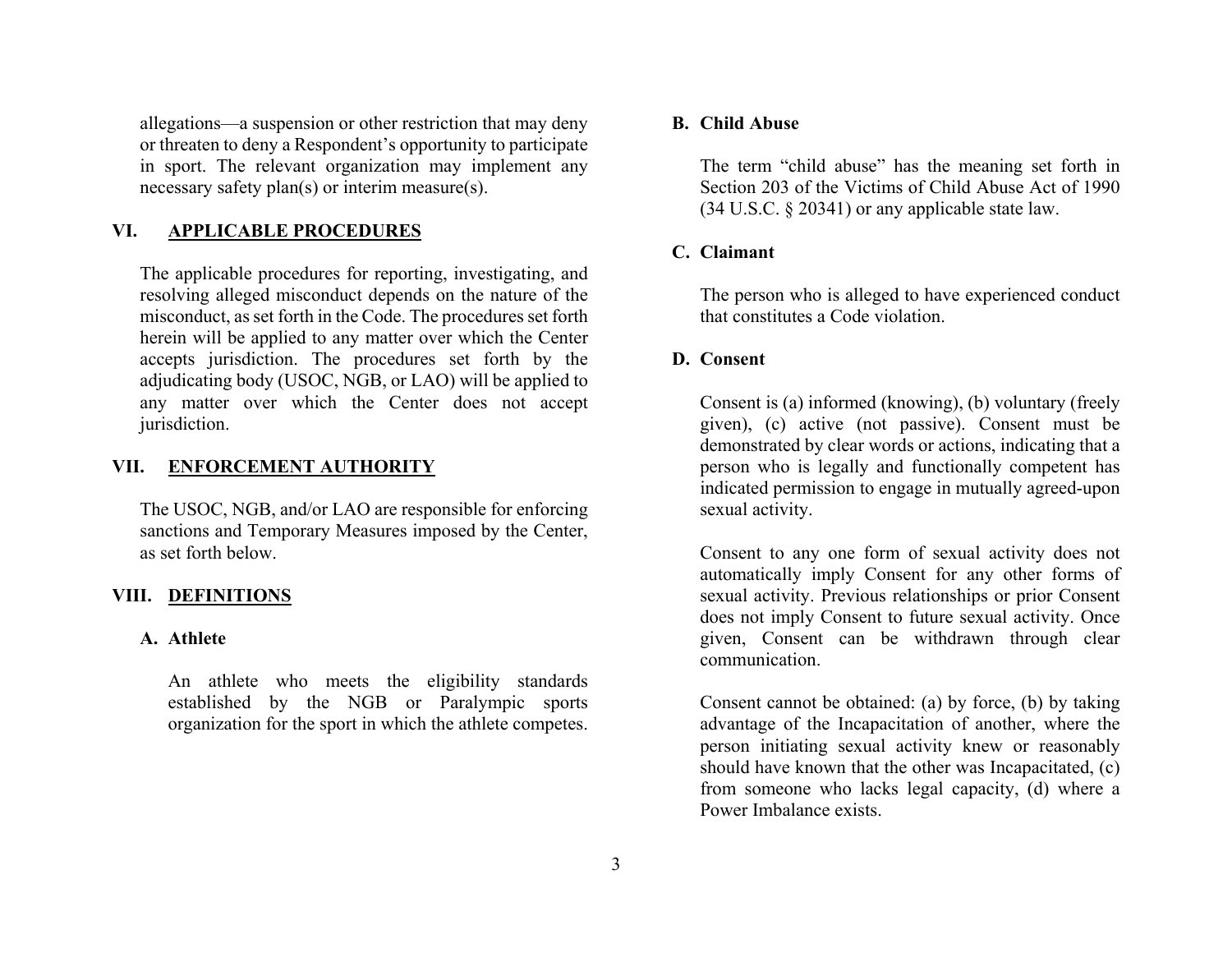<span id="page-9-0"></span>1. Force

Force includes (a) the use of physical violence, (b) threats, (c) intimidation, and (d) coercion.

- a. Physical violence means that a person is exerting control over another person using physical force. Examples of physical violence include hitting, punching, slapping, kicking, restraining, choking, and brandishing or using any weapon.
- b. Threats are words or actions that would compel a reasonable person to engage in unwanted sexual activity. Examples include threats to harm a person physically, to reveal private information to harm a person's reputation, or to cause a person sporting harm.
- c. Intimidation is an implied threat that menaces or causes reasonable fear in another person. A person's size, alone, does not constitute intimidation; however, a person's size may be used in a way that constitutes intimidation (e.g., blocking access to an exit).
- d. Coercion is the use of an unreasonable amount of pressure to gain intimate and/or sexual access. Coercion is more than an effort to persuade, entice, or attract another person to engage in sexual activity. When a person makes clear their decision not to participate

in a form of Sexual Contact or Sexual Intercourse, their decision to stop, or their decision not to go beyond a certain sexual interaction, continued pressure can be coercive.

Whether conduct is coercive depends on: (i) the frequency of the application of the pressure, (ii) the intensity of the pressure, (iii) the degree of isolation of the person being pressured, and (iv) the duration of the pressure.

2. Legal Capacity

Minors cannot Consent to conduct of a sexual nature. While the legal age of Consent varies under state and federal law, the legal age of capacity under the Code is 18.

A three-year close-in-age exception will be applied to any policy violation between an adult and a Minor, or between two Minors, where there is no Power Imbalance.

When the assessment of whether a Participant's conduct violates the Code depends upon another individual being below a certain specified age, ignorance of their actual age is no defense. Neither shall misrepresentation of age by such person, nor a Participant's bona fide belief that such person is over the specified age, be a defense.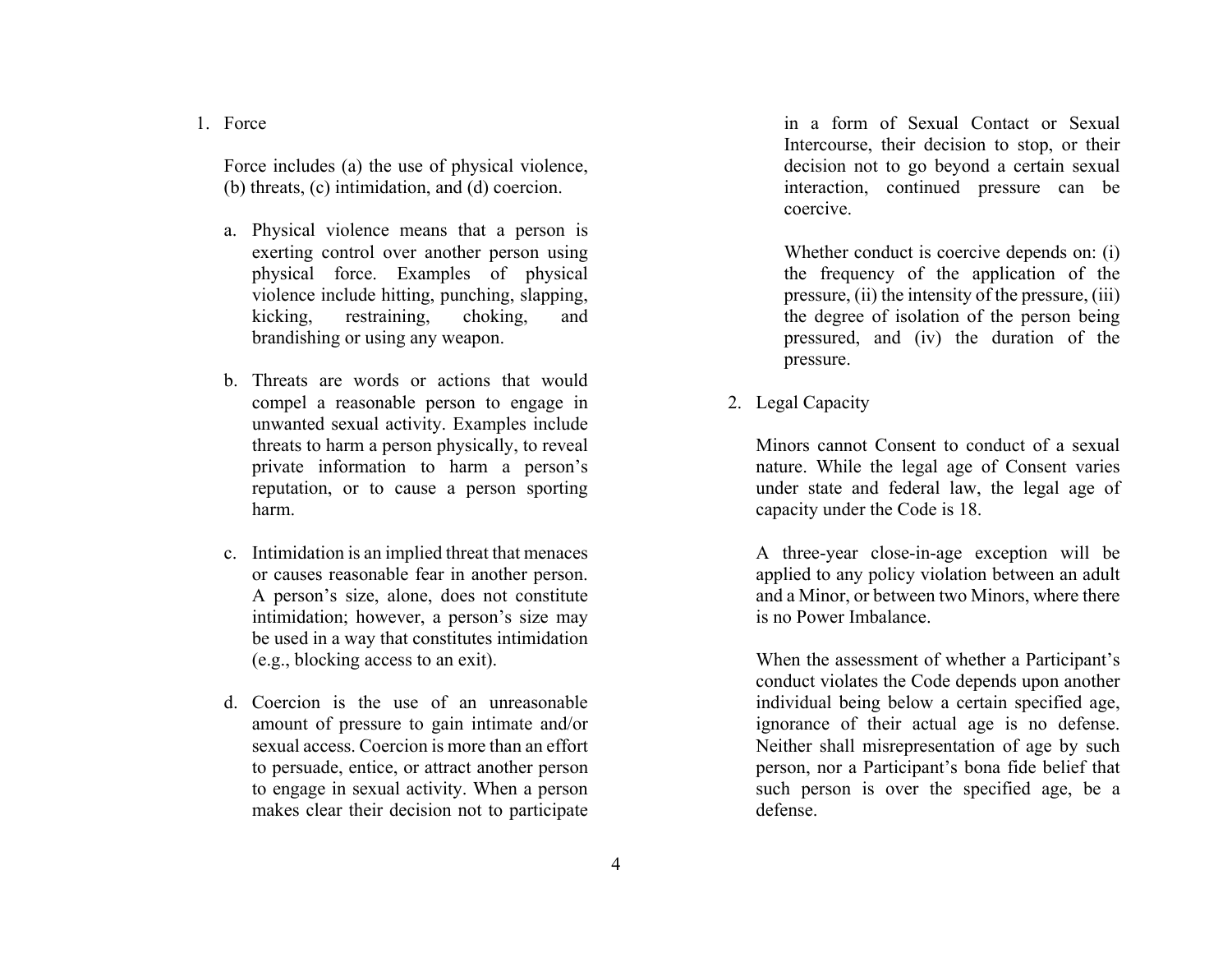## <span id="page-10-0"></span>3. Incapacitation

Incapacitation means that a person lacks the ability to make informed, rational judgments about whether to engage in sexual activity. A person who is incapacitated is unable, temporarily or permanently, to give Consent because of mental or physical helplessness, sleep, unconsciousness, or lack of awareness that sexual activity is taking place. A person may be incapacitated because of consuming alcohol or other drugs, or due to a temporary or permanent physical or mental health condition.

Incapacitation is a state beyond drunkenness or intoxication. A person is not necessarily incapacitated merely because of drinking or using drugs. The impact of alcohol and other drugs varies from person to person and is evaluated under the specific circumstances of a matter.

A Respondent's being impaired by alcohol or other drugs is not a defense to any violation of the Code.

The Consent construct can also be applied to other forms of non-sexual conduct, such as hazing or other forms of Physical and/or Emotional Misconduct.

# **E. Days**

Unless expressly provided otherwise, the term "days" shall mean business days, which excludes weekends and national holidays.

# **F. Event**

The term "Event" shall have the meaning set forth in the Victims of Child Abuse Act of 1990 (34 U.S.C. § 20341). As of the effective date of these policies and procedures, "event" includes "travel, lodging, practice, competition, and health or medical treatment."

# **G. Local Affiliated Organization (LAO**)

A regional, state or local club or organization that is directly affiliated with an NGB or that is affiliated with an NGB by its direct affiliation with a regional or state affiliate of said NGB. LAO does not include a regional, state, or local club or organization that is only a member of a National Member Organization of an NGB.

# **H. Minor or Child**

An individual who is, or is believed by the Respondent to be, under the age of 18.

# **I. National Governing Body (NGB**)

A U.S. Olympic National Governing Body, Pan American Sport Organization, or Paralympic Sport Organization recognized by the United States Olympic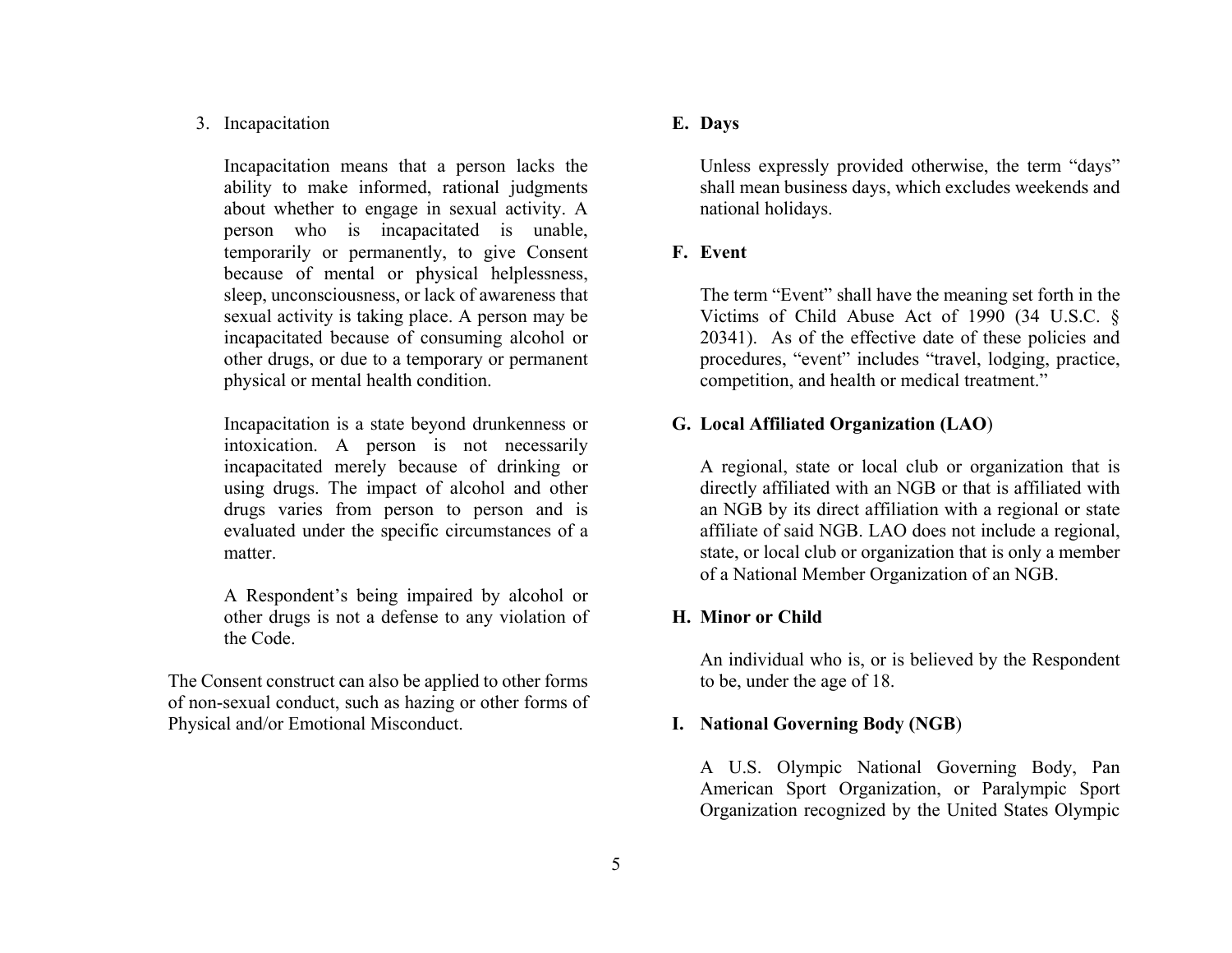<span id="page-11-0"></span>Committee pursuant to the Ted Stevens Olympic and Amateur Sports Act, 36 U.S.C. §§ 220501, et seq.. This definition shall also apply to the USOC, or other sports entity approved by the USOC, when they have assumed responsibility for the management and/or governance of a sport included on the program of the Olympic, Paralympic, or Pan-American Games. This would include any organization, member of that organization, or Participant that has subjected itself to the jurisdiction of the Center.

#### **J. Participant**

- 1. Any individual who is seeking to be, currently is,  $2 \text{ or }$ was at the time of the alleged Code violation:
	- a. A member or license holder of an NGB, LAO, or USOC;
	- b. An employee of an NGB, LAO, or USOC, and/or;
	- c. Within the governance or disciplinary jurisdiction of an NGB, LAO, or USOC.
	- d. Authorized, approved, or appointed by an NGB, LAO, or USOC to have regular contact with Minor Athletes

#### **K. Power Imbalance**

A Power Imbalance may exist where, based on the totality of the circumstances, one person has supervisory, evaluative, or other authority over another. Whether there is a Power Imbalance depends on several factors, including but not limited to: the nature and extent of the supervisory, evaluative or other authority over the person; the actual relationship between the parties; the parties' respective roles; the nature and duration of the relationship; the age of the parties involved; whether there is an aggressor; whether there is a significant disparity in age, size, strength, or mental capacity.

Once a coach-Athlete relationship is established, a Power Imbalance is presumed to exist throughout the coach-Athlete relationship (regardless of age) and is presumed to continue for Minor Athletes after the coach-Athlete relationship terminates until the Athlete reaches 20 years of age.

A Power Imbalance may exist, but is not presumed, where an Intimate Relationship existed before the sport relationship (e.g., a relationship between two spouses or life partners that preceded the sport relationship).

## **L. Respondent**

A Participant who is alleged to have violated the Code.

which the alleged misconduct was reported to the Center, through resolution, and including the period(s) of any sanctions imposed.

<sup>2</sup> For the purpose of evaluating whether an individual is considered a Participant per this provision, the phrase "currently is" includes the date on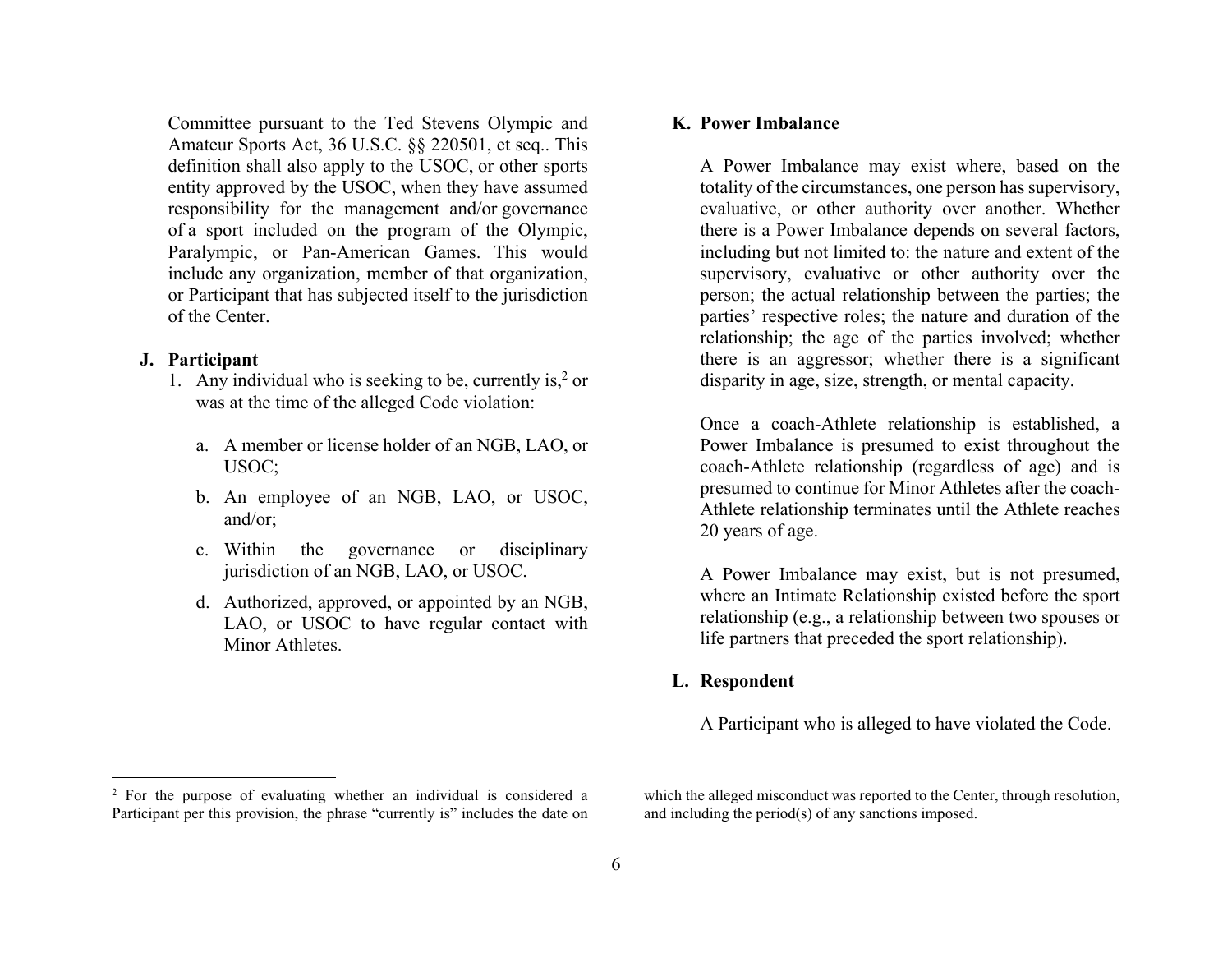# <span id="page-12-0"></span>**M. Third-Party Reporter**

Reports brought by individuals other than the Claimant are referred to as "third-party reports" and those bringing them are "third-party reporters."

#### **IX.PROHIBITED CONDUCT**

This section of the Code sets forth expectations for Participants related to emotional, physical, and sexual misconduct in sport, including bullying, hazing, and harassment.

The privilege of participation in the Olympic Movements may be limited, conditioned, suspended, terminated, or denied if a Participant's conduct is or was inconsistent with this Code and/or the best interest of sport and those who participate in it.

It is a violation of the Code for a Participant to engage in or tolerate: (1) Prohibited Conduct, as outlined in the Code; (2) any conduct that would violate any current or previous U.S. Center for SafeSport, NGB, or LAO standards analogous to Prohibited Conduct that existed at the time of the alleged conduct; or (3) any conduct that would violate community standards analogous to Prohibited Conduct that existed at the time of the alleged conduct, including then applicable criminal and/or civil laws.

Prohibited Conduct include:

- A. Criminal Charges or Dispositions
- B. Child Abuse
- C. Sexual Misconduct
- D. Emotional and Physical Misconduct, including Stalking, Bullying, Hazing, and Harassment
- E. Aiding and Abetting
- F. Misconduct Related to Reporting
- G. Misconduct Related to the Center's Process
- H. Other Inappropriate Conduct
- I. Violation of Minor Athlete Abuse Prevention Policies / Proactive Policies

# **A. Criminal Charge or Disposition**

It is a violation of the Code for a Participant to have a Criminal Charge or Disposition.

Criminal Conduct is relevant to an individual's fitness to participate in sport. The age of a Criminal Charge or Disposition is not relevant to whether a violation of the Code occurred, but may be considered for sanctioning purposes. The Center reviews Criminal Charges or Dispositions involving sexual misconduct or child abuse *de novo*; any prior consideration or finding by an NGB or LAO regarding a Criminal Disposition involving sexual misconduct or child abuse is not relevant to the Center's determination.

# **1. Definitions**

a. Criminal Disposition

It is a violation of the Code for a Participant to be or have been subject to any disposition or resolution of a criminal proceeding, other than an adjudication of not guilty, including, but not limited to: an adjudication of guilt or admission to a criminal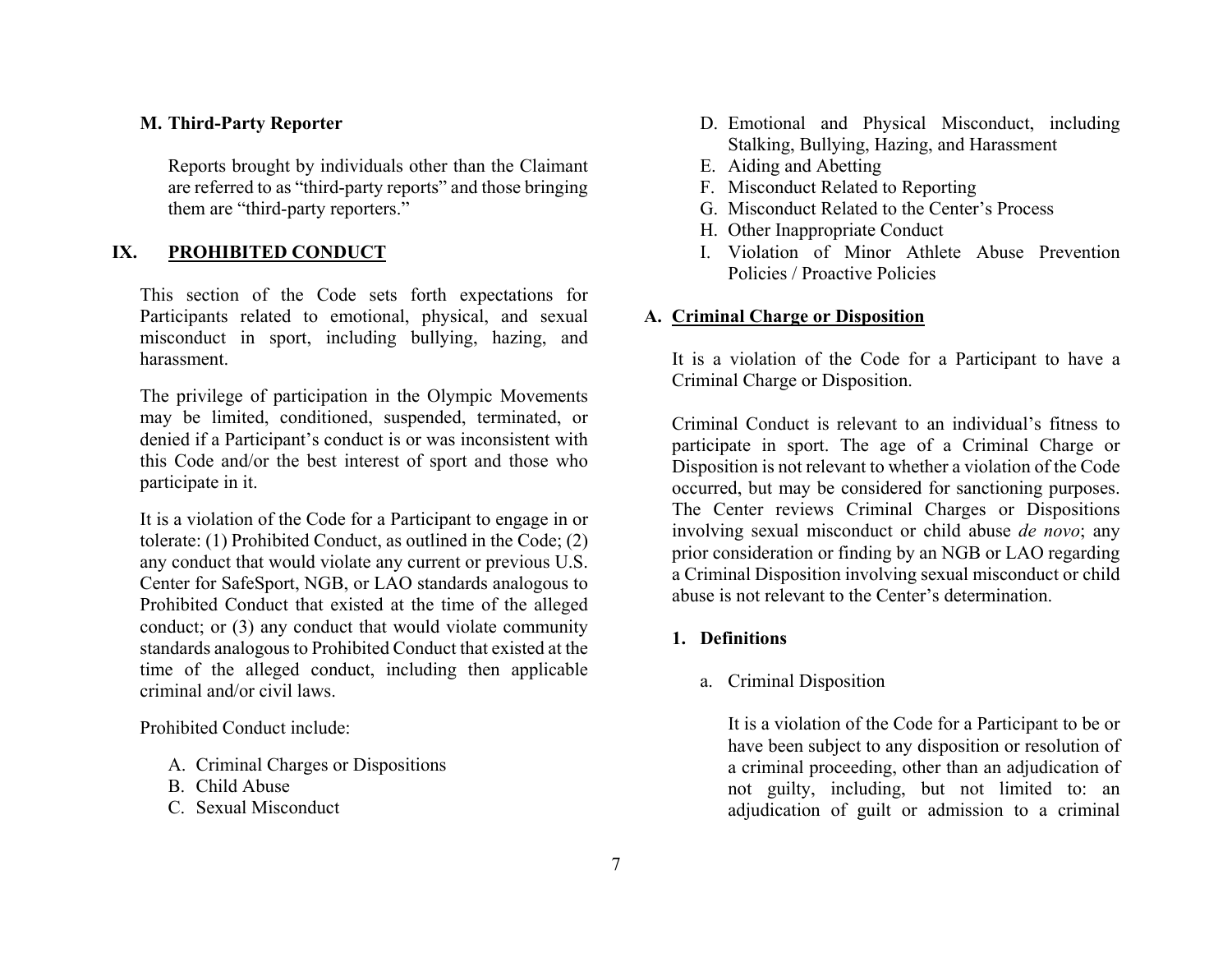<span id="page-13-0"></span>violation, a plea to the charge or a lesser included offense, a plea of no contest, any plea analogous to an Alford or Kennedy plea, the disposition of the proceeding through a diversionary program, deferred adjudication, deferred prosecution, disposition of supervision, conditional dismissal, juvenile delinquency adjudication, or similar arrangement.

b. Criminal Charge, including Warrant for Arrest

It is a violation of the Code for a Participant to have any pending criminal charge(s) or warrant(s) for arrest.

When assessing whether conduct constitutes a Criminal Charge or Disposition, the Center may assess and rely upon the original charges, amended charges, or those to which a plea was entered.

#### **2. Sex Offender Registry**

A Participant who is currently on any state, federal, territorial, or tribal sex offender registry is ineligible to participate.

#### **3. Hearing Related to Criminal Charge or Disposition**

A Participant who wishes to challenge the Center's decision related to a Criminal Charge or Disposition may request a hearing concerning the sanction only pursuant to Rule-14.

If the Center renders a Decision regarding a Participant's Criminal Charge or Disposition, and that Charge or Disposition is subsequently modified by a criminal court, the Participant may request that the matter be reopened by the Center, pursuant to Section XI(S). In instances where a pending criminal charge(s) resolves, in that the charge(s) is eventually dismissed, results in an acquittal, or results in a Criminal Disposition as defined above, a Respondent's request to reopen will always be granted and a new Decision issued.

#### **B. Child Abuse**

It is a violation of the Code for a Participant to engage in Child Abuse.

#### **C. Sexual Misconduct**

It is a violation of the Code for a Participant to engage in Sexual Misconduct. Sexual Misconduct offenses include, but are not limited to:

- 1. Sexual or Gender-related Harassment
- 2. Non-consensual Sexual Contact (or attempts to commit the same)
- 3. Non-consensual Sexual Intercourse (or attempts to commit the same)
- 4. Sexual Exploitation
- 5. Bullying or hazing, or other inappropriate conduct of a sexual nature.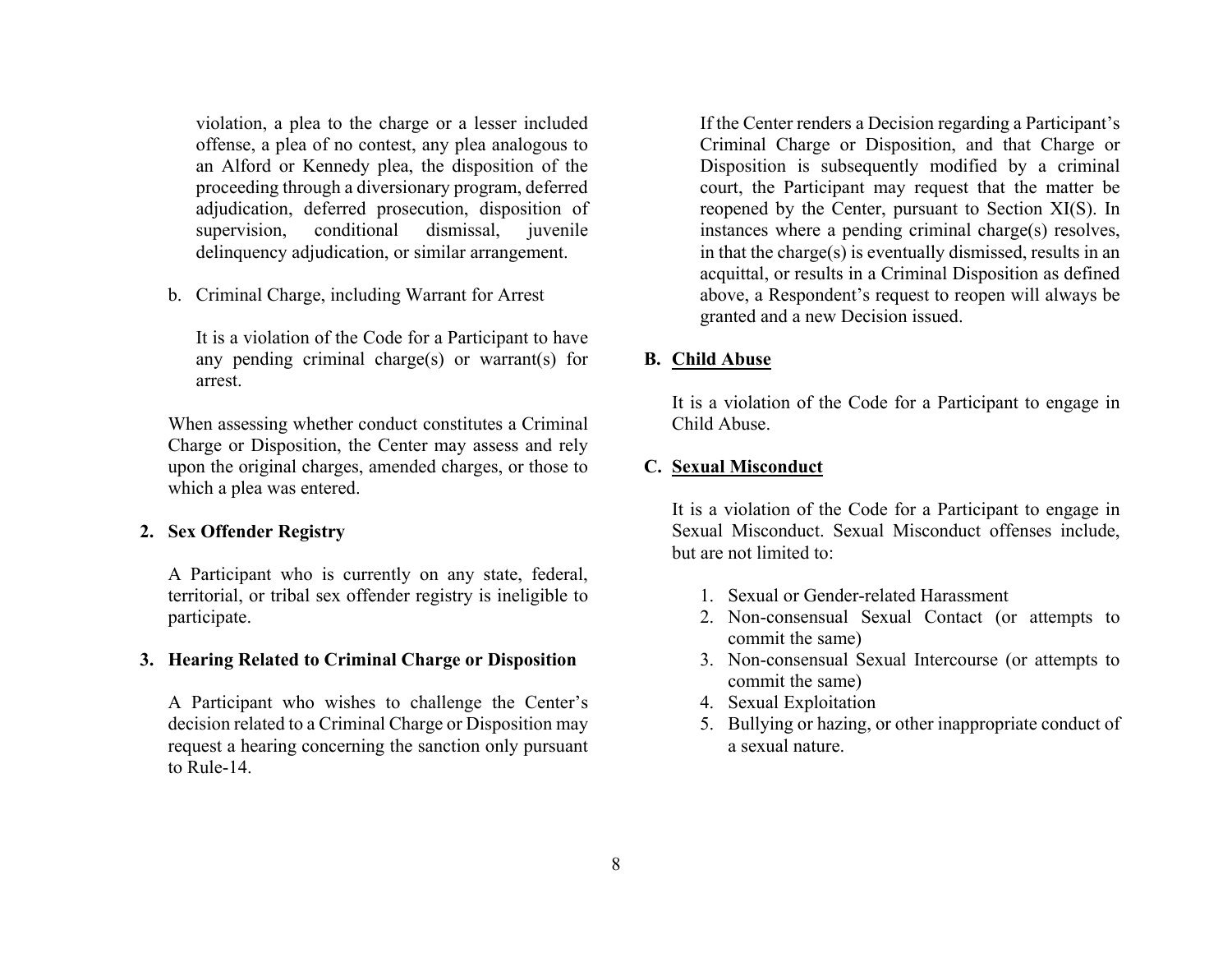#### <span id="page-14-0"></span>**1. Sexual or Gender-related Harassment**

Sexual harassment is any unwelcome sexual advance, request for sexual favors, or other unwanted conduct of a sexual nature, whether verbal, non-verbal, graphic, physical, or otherwise, when the conditions outlined in (a) and/or (b), below, are present.

Sexual harassment includes harassment related to gender, sexual orientation, gender identity, or gender expression, which may include acts of aggression, intimidation, or hostility, whether verbal or non-verbal, graphic, physical, or otherwise, even if the acts do not involve conduct of a sexual nature, when the conditions outlined in (a) and/or (b), below, are present.

- a. Submission to such conduct is made, either explicitly or implicitly, a term or condition of any person's employment, standing in sport, or participation in Events, sports programs and/or activities; or when submission to or rejection of such conduct is used as the basis for sporting decisions affecting the individual (often referred to as "quid pro quo" harassment); or
- b. Such conduct creates a hostile environment. A "hostile environment" exists when the conduct is sufficiently severe, persistent, and/or pervasive such that it interferes with, limits, or deprives any individual of the opportunity to participate in any program or activity. Conduct must be deemed severe, persistent, or pervasive from both a subjective and an objective perspective.

Whether a hostile environment exists depends on the totality of known circumstances, including, but not limited to:

- i. The frequency, nature, and severity of the conduct;
- ii. Whether the conduct was physically threatening;
- iii. The effect of the conduct on the Claimant's mental or emotional state;
- iv. Whether the conduct was directed at more than one person;
- v. Whether the conduct arose in the context of other discriminatory conduct;
- vi. Whether the conduct unreasonably interfered with any person's educational or work performance and/or sport programs or activities; and
- vii. Whether the conduct implicates concerns related to protected speech.

A hostile environment can be created by persistent or pervasive conduct or by a single or isolated incident that is sufficiently severe. The more severe the conduct, the less need there is to show a repetitive series of incidents to prove a hostile environment, particularly if the conduct is physical. A single incident of sexual contact without Consent, for example, may be sufficiently severe to constitute a hostile environment. In contrast, the perceived offensiveness of a single verbal or written expression, standing alone, is typically not sufficient to constitute a hostile environment.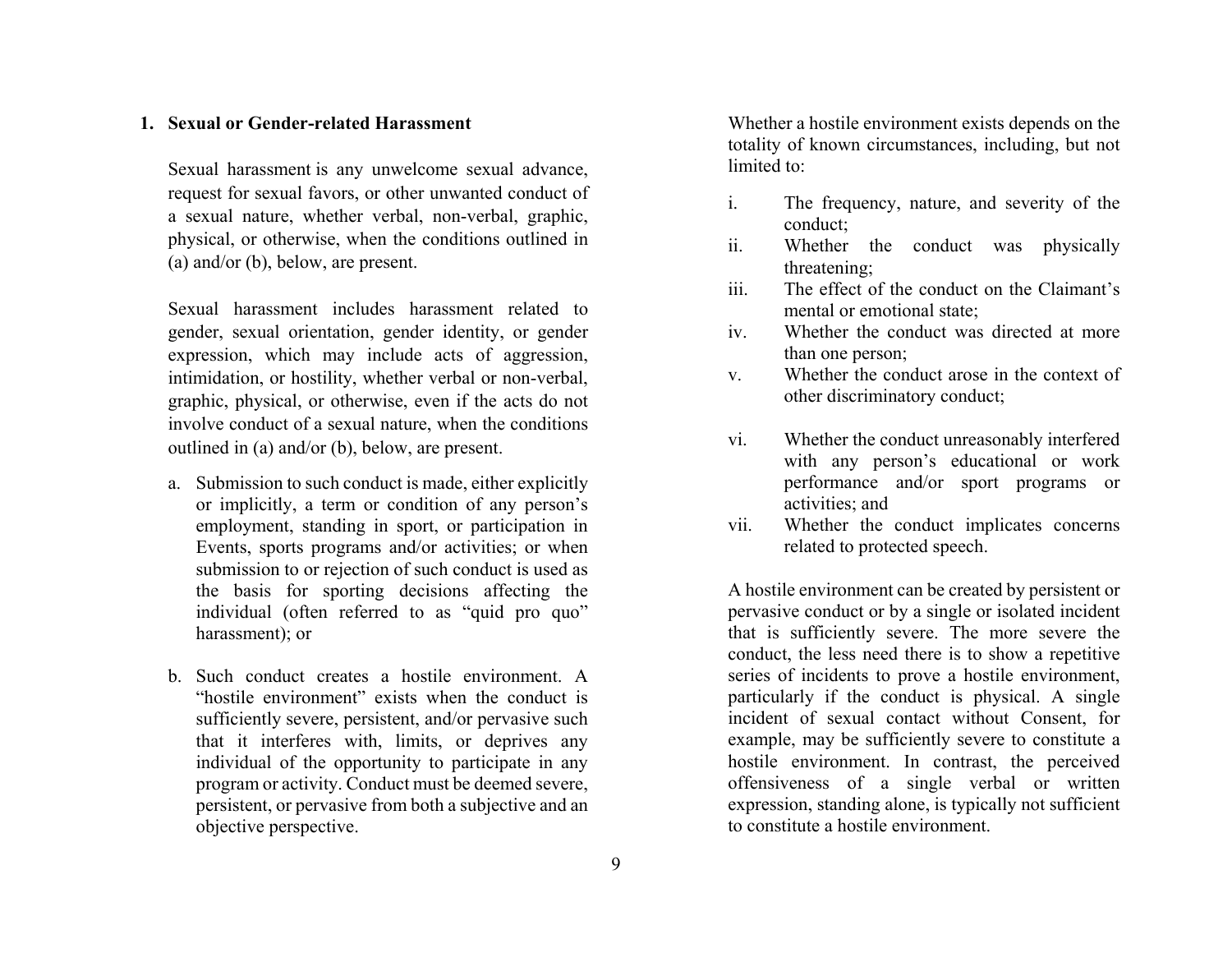## <span id="page-15-0"></span>**2. Nonconsensual Sexual Contact**

It is a violation of the Code for a Participant to engage in Sexual Contact without Consent.

Sexual Contact is any intentional touching of a sexual nature, however slight, with any object or body part (as described below), by a person upon another person.

Sexual Contact includes but is not limited to: (a) kissing, (b) intentional touching of the breasts, buttocks, groin or genitals, whether clothed or unclothed, or intentionally touching of another with any of these body parts; and (c) making another touch themselves, the Participant, or someone else with or on any of these body parts.

#### **3. Nonconsensual Sexual Intercourse**

It is a violation of the Code for a Participant to engage in Sexual Intercourse without Consent.

Sexual intercourse is any penetration, however slight, with any object or body part (as described below), by a person upon another person.

Sexual Intercourse includes (a) vaginal penetration by a penis, object, tongue, or finger; (b) anal penetration by a penis, object, tongue, or finger; and (c) any contact, no matter how slight, between the mouth of one person and the genitalia of another person.

#### **4. Sexual Exploitation**

It is a violation of the Code for a Participant to engage in Sexual Exploitation. Sexual Exploitation occurs when a Participant purposely or knowingly:

- a. Allows third parties to observe private sexual activity from a hidden location (e.g., closet) or through electronic means (e.g., Skype or live-streaming of images) without Consent of all parties involved in the sexual activity.
- b. Records or photographs private sexual activity and/or a person's intimate parts (including genitalia, groin, breasts or buttocks) without Consent of all parties in the recording or photo.
- c. Engages in voyeurism (e.g., watching private sexual activity or viewing another person's intimate parts when that person would have a reasonable expectation of privacy), without Consent of all parties being viewed.
- d. Disseminates, shows or posts images of private sexual activity and/or a person's intimate parts (including genitalia, groin, breasts or buttocks) without prior Consent of the person depicted in the images.
- e. Intentionally exposes another person to a sexually transmitted infection or virus without that person's knowledge.
- f. Engages in prostituting or trafficking another person.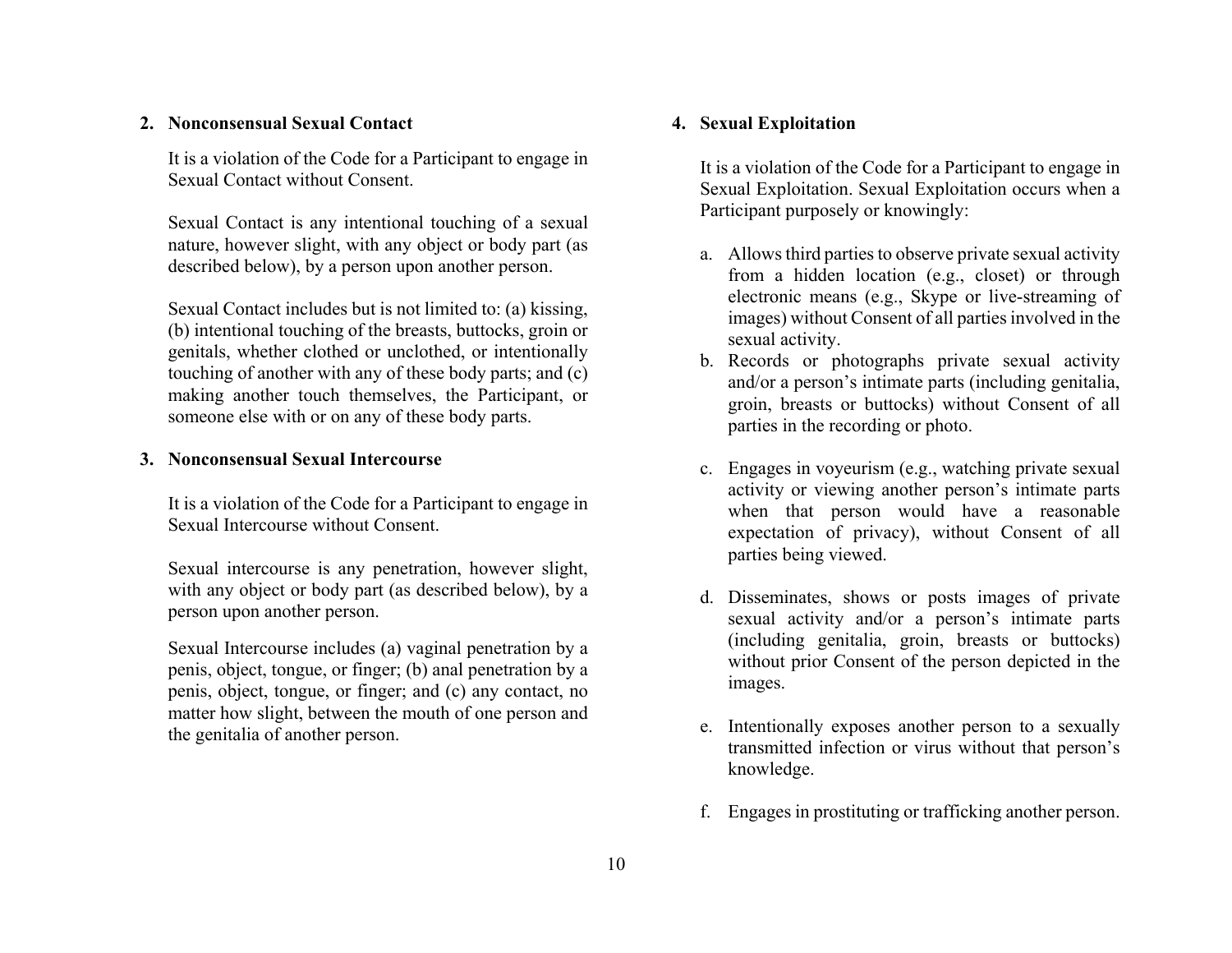# <span id="page-16-0"></span>**5. Bullying, Hazing, or Other Inappropriate Conduct of a Sexual Nature.**

It is a violation of the Code for a Participant to engage in bullying, hazing, and other inappropriate conduct of a sexual nature, as further defined in the corresponding sections below.

# **D. Emotional and Physical Misconduct**

It is a Code violation for a Participant to engage in emotional and/or physical misconduct, when that misconduct occurs within a context that is reasonably related to sport, which includes, without limitation:

- 1. Emotional Misconduct
- 2. Physical Misconduct
- 3. Bullying Behaviors
- 4. Hazing
- 5. Harassment.

#### **1. Emotional Misconduct**

Emotional Misconduct includes (a) Verbal Acts, (b) Physical Acts, (c) Acts that Deny Attention or Support, (d) Criminal Conduct, and/or (e) Stalking. Emotional Misconduct is determined by the objective behaviors, not whether harm is intended or results from the behavior.

a. Verbal Acts

Repeatedly and excessively verbally assaulting or attacking someone personally in a manner that serves no productive training or motivational purpose.

#### b. Physical Acts

Repeated and/or severe physically aggressive behaviors, including but not limited to, throwing sport equipment, water bottles or chairs at or in the presence of others, punching walls, windows or other objects.

c. Acts that Deny Attention or Support Ignoring or isolating a person for extended periods of time, including routinely or arbitrarily excluding a Participant from practice.

#### d. Criminal Conduct

Emotional Misconduct includes any act or conduct described as emotional abuse or misconduct under federal or state law (e.g. child abuse, child neglect).

e. Stalking

Stalking occurs when a person purposefully engages in a course of conduct directed at a specific person, and knows or should know, that the course of conduct would cause a reasonable person to (i) fear for their safety, (ii) the safety of a third person, or (iii) to experience substantial emotional distress.

"Course of conduct" means at least two or more acts, in which a person directly, indirectly, or through third parties, by any action, method, device, or means, follows, monitors, observes, surveils, threatens, or communicates to or about another person, or interferes with another person's property.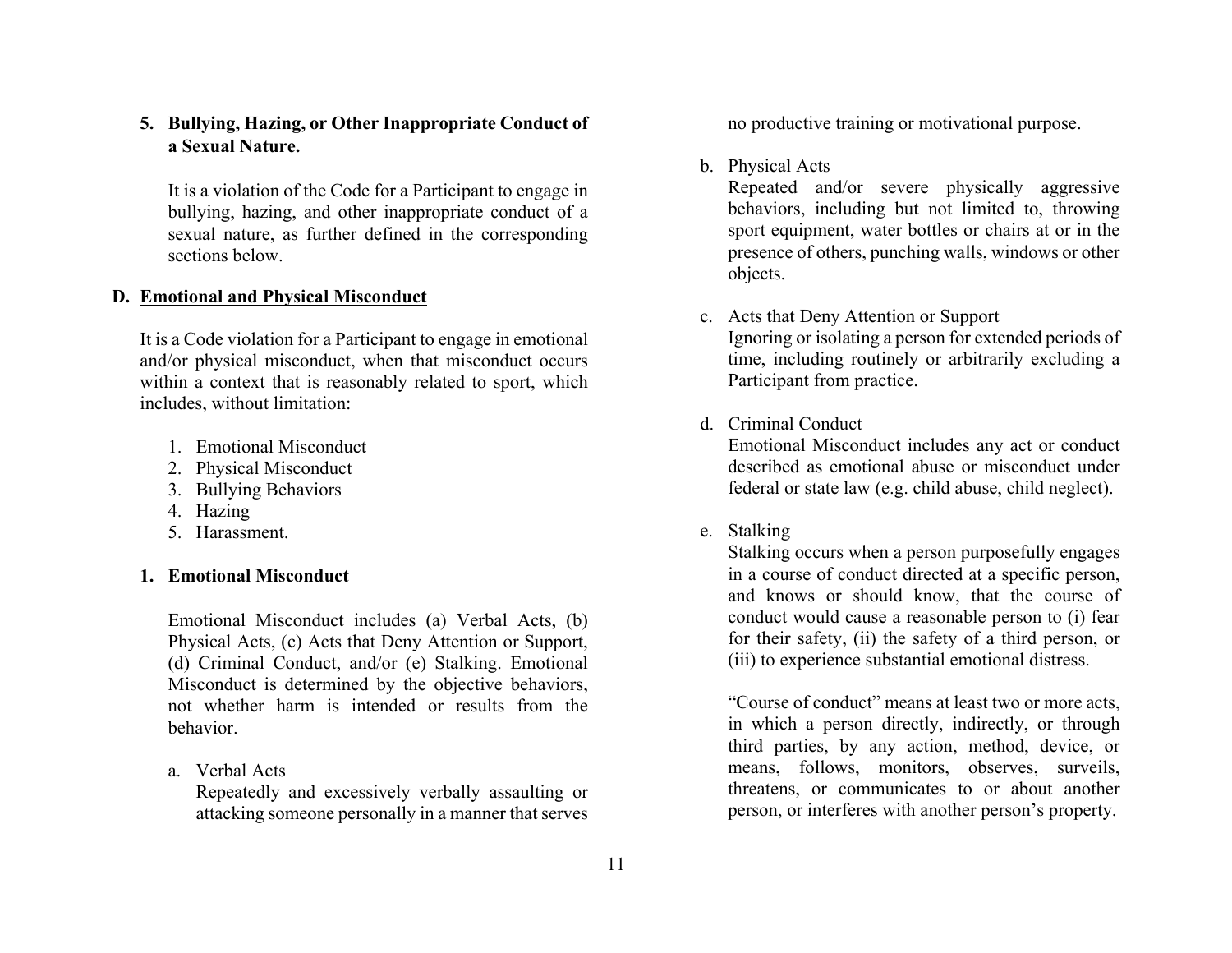<span id="page-17-0"></span>"Substantial emotional distress" means significant mental suffering or anguish.

Stalking also includes "cyber-stalking," wherein a person stalks another using electronic media, such as the internet, social networks, blogs, cell phones, texts, or other similar devices or forms of contact.

f. Exclusion

Emotional Misconduct does not include professionally accepted coaching methods of skill enhancement, physical conditioning, team building, appropriate discipline or improved Athlete performance. Emotional Misconduct also does not include conduct reasonably accepted as part of sport and/or conduct reasonably accepted as part of Participant's participation.

#### **2. Physical Misconduct**

Physical Misconduct is any intentional contact or noncontact behavior that causes, or reasonably threatens to cause, physical harm to another person.

Examples of physical misconduct may include, without limitation:

a. Contact violations

Punching, beating, biting, striking, choking or slapping another; intentionally hitting another with objects, such as sporting equipment; encouraging or knowingly permitting an Athlete to return to play prematurely following a serious injury (e.g., a concussion) and without the clearance of a medical professional.

#### b. Non-contact violations

Isolating a person in a confined space, such as locking an Athlete in a small space; forcing an Athlete to assume a painful stance or position for no athletic purpose (e.g., requiring an athlete to kneel on a harmful surface); withholding, recommending against, or denying adequate hydration, nutrition, medical attention or sleep; providing alcohol to a person under the legal drinking age; providing illegal drugs or non-prescribed medications to another.

#### c. Criminal Conduct

Physical Misconduct includes any act or conduct described as physical abuse or misconduct under federal or state law (e.g. child abuse, child neglect, assault).

d. Exclusion

Physical Misconduct does not include professionally accepted coaching methods of skill enhancement, physical conditioning, team building, appropriate discipline, or improved Athlete performance. For example, hitting, punching and kicking are wellregulated forms of contact in combat sports, but have no place in swimming. Physical Misconduct also does not include conduct reasonably accepted as part of sport and/or conduct reasonably accepted as part of Participant's participation.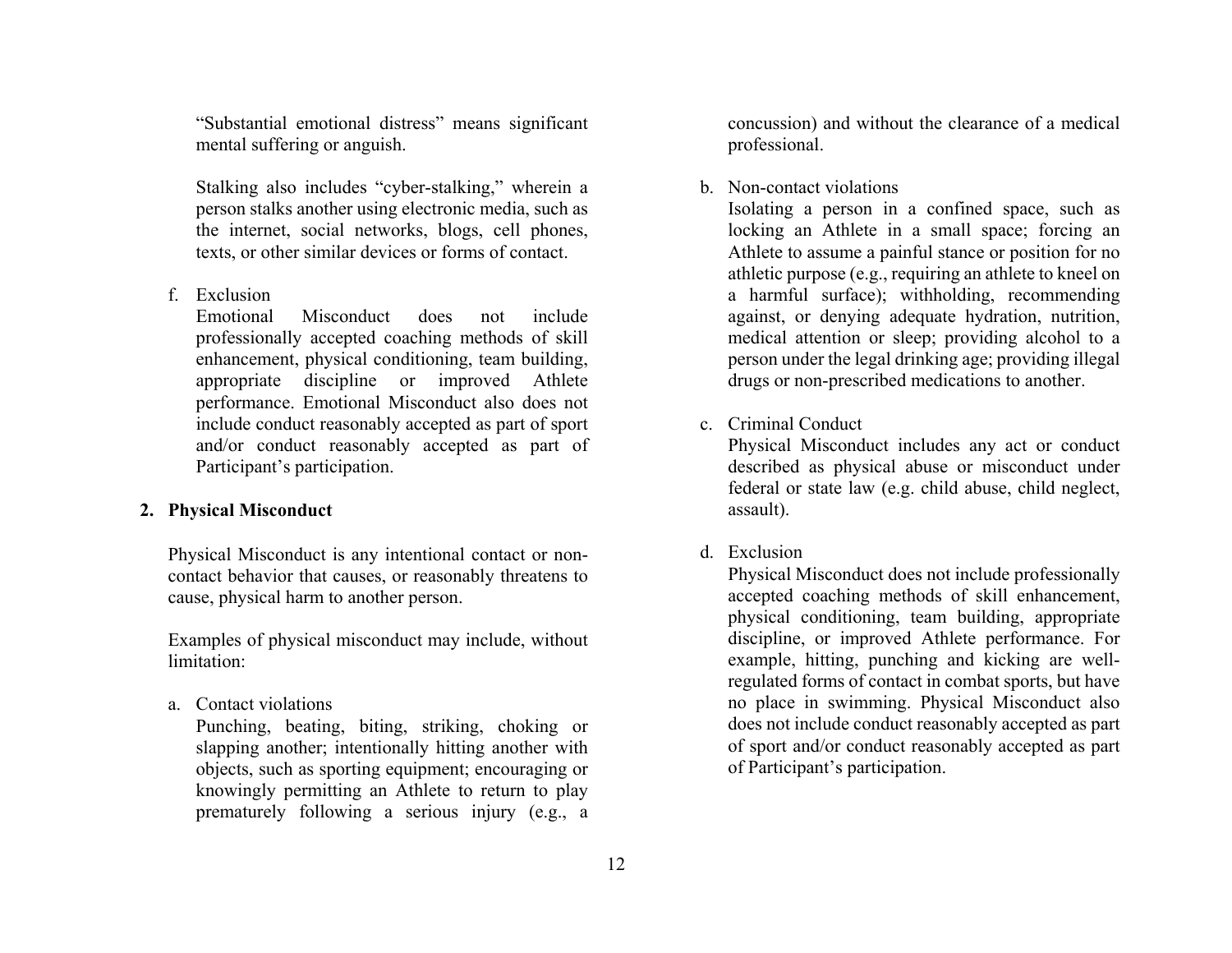# <span id="page-18-0"></span>**3. Bullying Behavior**

Repeated and/or severe behavior(s) that are (a) aggressive (b) directed at a Minor, and (c) intended or likely to hurt, control, or diminish the Minor emotionally, physically or sexually. Bullying-like behaviors directed at adults are addressed under other forms of misconduct, such as Hazing and/or Harassment. Examples of bullying behavior may include, without limitation, repeated and/or severe:

#### a. Physical

Hitting, pushing, punching, beating, biting, striking, kicking, choking, spitting or slapping, or throwing objects (such as sporting equipment) at another person.

## b. Verbal

Ridiculing, taunting, name-calling or intimidating or threatening to cause someone harm.

## c. Social, including cyberbullying

Use of rumors or false statements about someone to diminish that person's reputation; using electronic communications, social media or other technology to harass, frighten, intimidate or humiliate someone; socially excluding someone and asking others to do the same.

d. Sexual

Ridiculing or taunting based on gender or sexual orientation (real or perceived), gender traits or behavior, or teasing someone about their looks or behavior as it relates to sexual attractiveness.

## e. Criminal Conduct

Bullying Behavior includes any conduct described as bullying under federal or state law.

## f. Exclusion

Conduct may not rise to the level of Bullying Behavior if it is merely rude (inadvertently saying or doing something hurtful), mean (purposefully saying or doing something hurtful, but not as part of a pattern of behavior), or arising from conflict or struggle between persons who perceive they have incompatible views and/or positions. Bullying does not include professionally accepted coaching methods of skill enhancement, physical conditioning, team building, appropriate discipline, or improved Athlete performance.

## **4. Hazing**

Any conduct that subjects another person, whether physically, mentally, emotionally or psychologically, to anything that may endanger, abuse, humiliate, degrade or intimidate the person as a condition of joining or being socially accepted by a group, team, or organization. Purported Consent by the person subjected to Hazing is not a defense, regardless of the person's perceived willingness to cooperate or participate.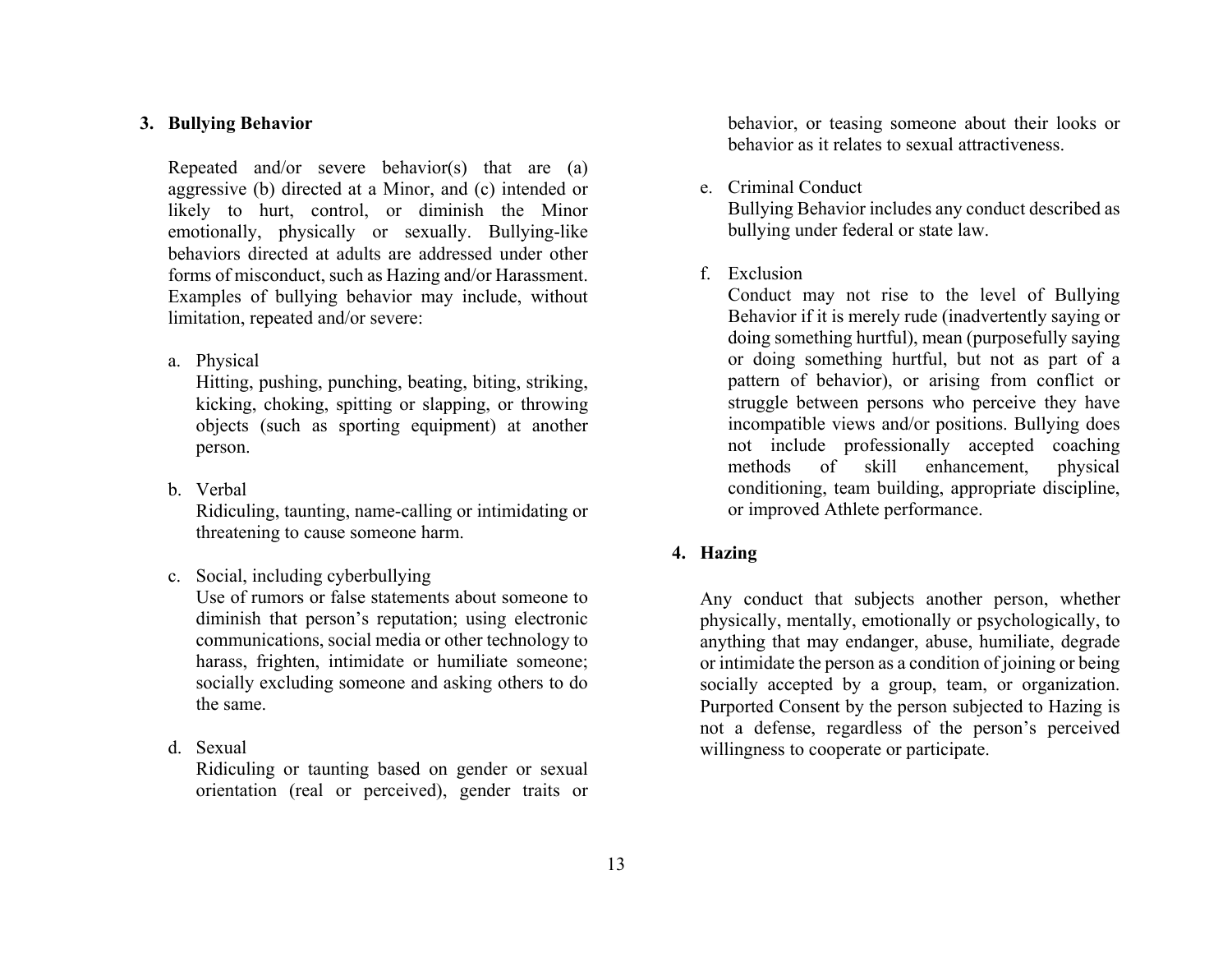<span id="page-19-0"></span>Examples of Hazing include:

a. Contact acts

Tying, taping or otherwise physically restraining another person; beating, paddling or other forms of physical assault.

b. Non-contact acts

Requiring or forcing the consumption of alcohol, illegal drugs or other substances, including participation in binge drinking and drinking games; personal servitude; requiring social actions (e.g., wearing inappropriate or provocative clothing) or public displays (e.g., public nudity) that are illegal or meant to draw ridicule; excessive training requirements demanded of only particular individuals on a team that serve no reasonable or productive training purpose; sleep deprivation; otherwise unnecessary schedule disruptions; withholding of water and/or food; restrictions on personal hygiene.

- c. Sexualized acts Actual or simulated conduct of a sexual nature.
- d. Criminal acts

Any act or conduct that constitutes hazing under applicable federal or state law.

e. Exclusion

Conduct may not rise to the level of Hazing if it is merely rude (inadvertently saying or doing something hurtful), mean (purposefully saying or doing something hurtful, but not as part of a pattern of behavior), or arising from conflict or struggle between persons who perceive they have incompatible views and/or positions. Hazing does not include professionally accepted coaching methods of skill enhancement, physical conditioning, team building, appropriate discipline, or improved Athlete performance.

# **5. Harassment**

Repeated and/or severe conduct that (a) causes fear, humiliation or annoyance, (b) offends or degrades, (c) creates a hostile environment (as defined above), or (d) reflects discriminatory bias in an attempt to establish dominance, superiority or power over an individual or group based on age, race, ethnicity, culture, religion, national origin, or mental or physical disability; or (e) any act or conduct described as harassment under federal or state law. Whether conduct is harassing depends on the totality of the circumstances, including the nature, frequency, intensity, location, context, and duration of the behavior.

Conduct may not rise to the level of Harassment if it is merely rude (inadvertently saying or doing something hurtful), mean (purposefully saying or doing something hurtful, but not as part of a pattern of behavior), or arising from conflict or struggle between persons who perceive they have incompatible views and/or positions. Harassment does not include professionally accepted coaching methods of skill enhancement, physical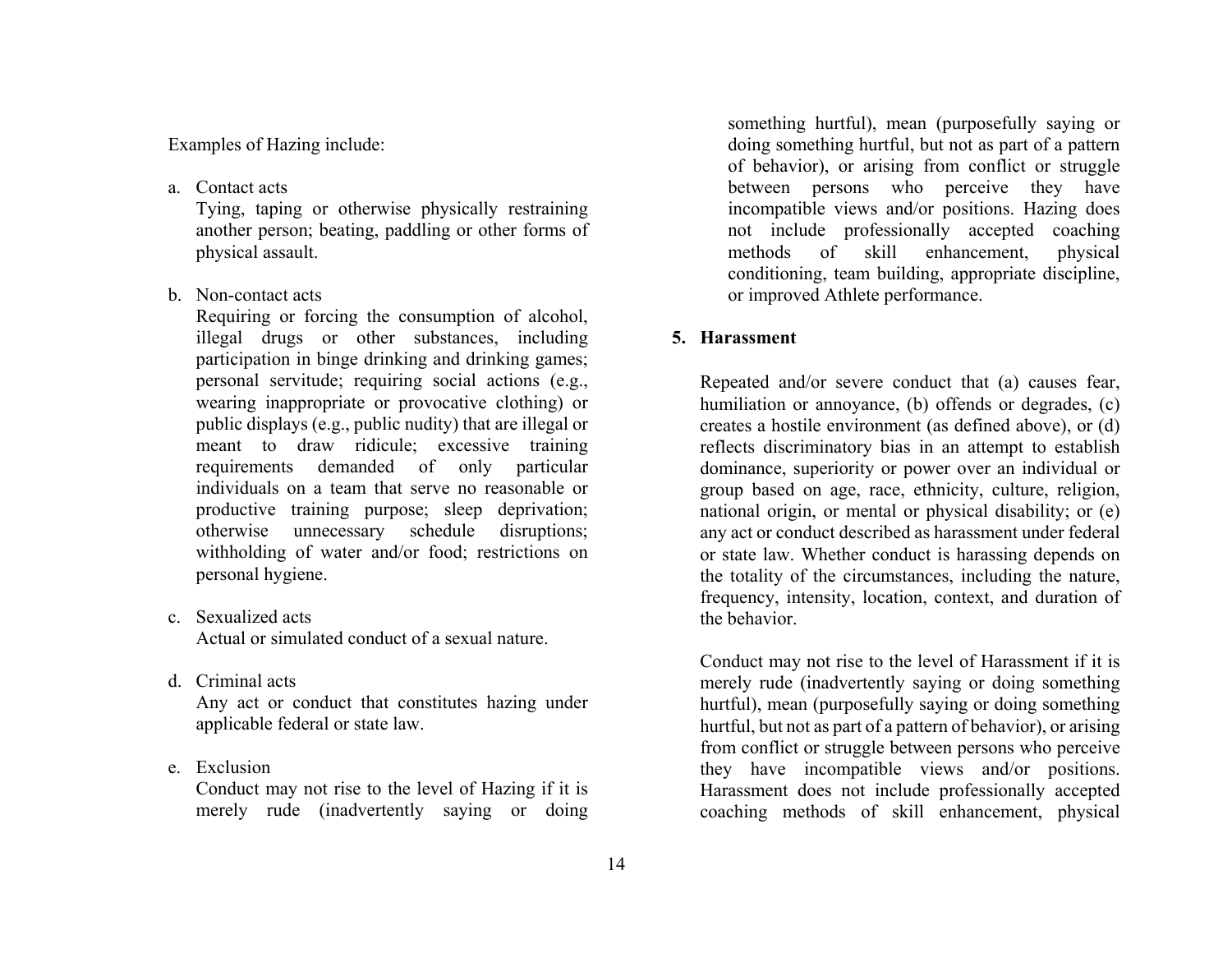<span id="page-20-0"></span>conditioning, team building, appropriate discipline, or improved Athlete performance.

# **E. Aiding and Abetting**

Aiding and Abetting is any act taken with the purpose of facilitating, promoting, or encouraging the commission of Prohibited Conduct by a Participant. Aiding and Abetting also includes, without limitation, knowingly:

- 1. Allowing any person who has been identified as suspended or otherwise ineligible by the Center to be in any way associated with or employed by an organization affiliated with or holding itself out as affiliated with an NGB, LAO, the USOC or the Olympic Movements;
- 2. Allowing any person who has been identified as suspended or otherwise ineligible by the Center to coach or instruct Participants;
- 3. Allowing any person who has been identified as ineligible by the Center to have ownership interest in a facility, an organization, or its related entities, if that facility/organization/related entity is affiliated with or holds itself out as affiliated with an NGB, LAO, USOC or the Olympic Movements.
- 4. Providing any coaching-related advice or service to an Athlete who has been identified as suspended or otherwise ineligible by the Center.

5. Allowing any person to violate the terms of their suspension or any other sanctions imposed by the Center.

In addition, a Participant also violates the Code if someone acts on behalf of the Participant to engage in Aiding or Abetting, or if the guardian, family member, or Advisor of a Participant, including Minor Participants, engages in Aiding or Abetting.

# **F. Misconduct Related to Reporting**

# **1. Failure to Report**

An adult Participant who fails to report actual or suspected Sexual Misconduct or Child Abuse to the Center and, when appropriate, to law enforcement may be subject to disciplinary action under the Center's resolution procedures and may also be subject to federal or state penalties.

a. The obligation to report is broader than reporting a pending charge or criminal arrest of a Participant; it requires reporting to the Center any conduct which, if true, would constitute Sexual Misconduct and/or Child Abuse. The obligation to report to the Center is an ongoing one and is not satisfied simply by making an initial report. The obligation includes reporting, on a timely basis, all information of which an Adult Participant becomes aware, including the names of witnesses, third-party reporters, and Claimants.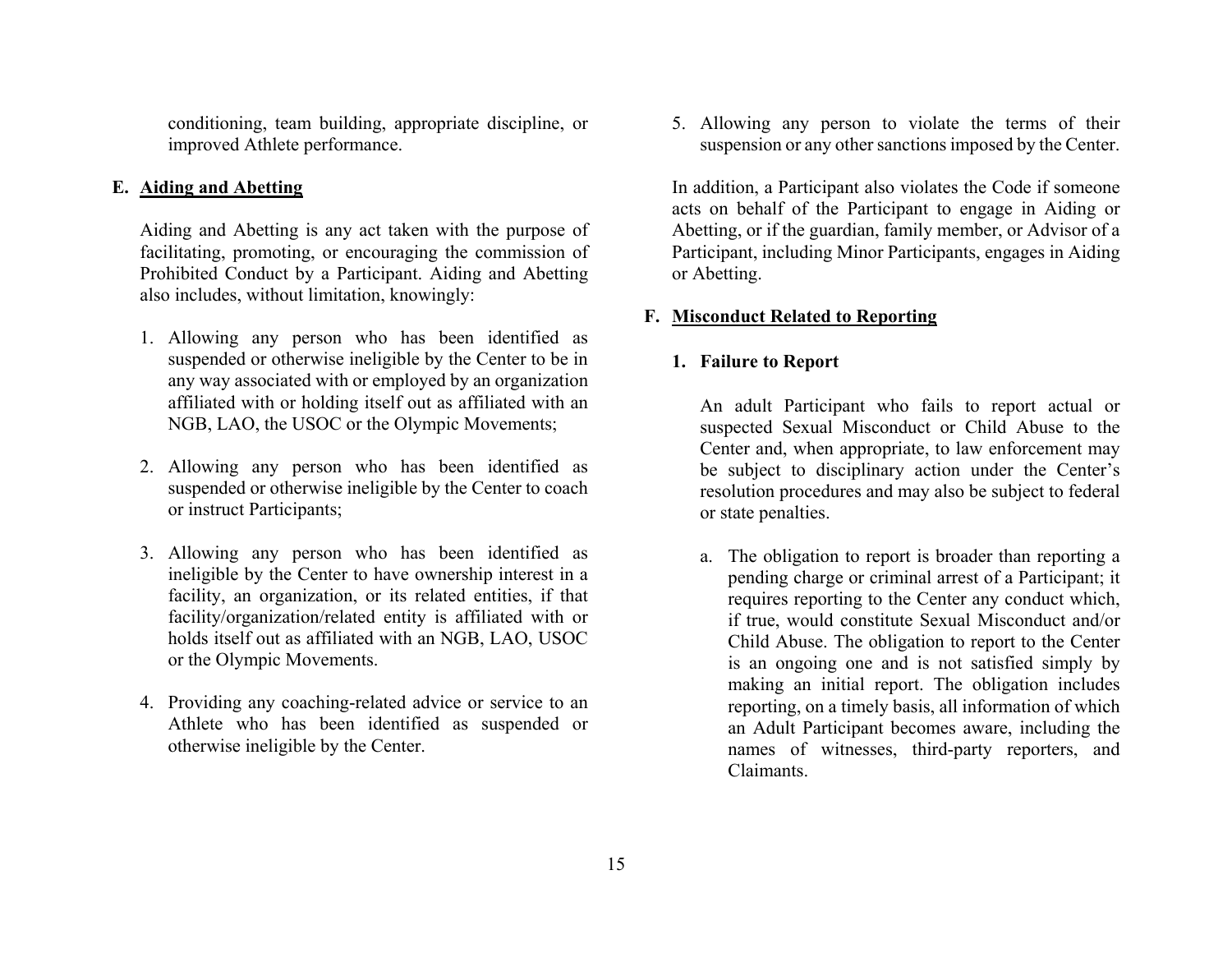- <span id="page-21-0"></span>b. The obligation to report includes personally identifying information of a potential Claimant to the extent known at the time of the report, as well as a duty to reasonably supplement the report as to identifying information learned at a later time.
- c. Participants should not investigate or attempt to evaluate the credibility or validity of allegations involving Sexual Misconduct and/or Child Abuse. Participants making a good faith report are not required to prove the reports are true before reporting.

# **2. Intentionally Filing a False Allegation**

In addition to constituting misconduct, filing a knowingly false allegation that a Participant engaged in Prohibited Conduct may violate state criminal law and civil defamation laws. Any person making a knowingly false allegation in a matter over which the Center exercises jurisdiction shall be subject to disciplinary action by the Center.

- a. An allegation is false if the events reported did not occur, and the person making the report knows the events did not occur.
- b. A false allegation is different from an unsubstantiated allegation; an unsubstantiated allegation means there is insufficient supporting evidence to determine whether an allegation is true

or false. Absent demonstrable misconduct, an unsubstantiated allegation alone is not grounds for a Code violation.

#### **G. Misconduct Related to the Center's Process**

The behaviors identified below constitute Prohibited Conduct and may give rise to a sanction. In addition, a Participant also violates the Code if someone acts on behalf of the Participant and engages in any of the following Prohibited Conduct, including a Participant's Advisor, or the guardian, or family member of a Minor Participant. In such a case, the Participant and/or, if the party acting on behalf of the Participant is also a Participant, that person, may be sanctioned.

#### **1. Abuse of Process**

A Participant, or someone acting on behalf of a Participant, violates this Code by directly or indirectly abusing or interfering with the Center's process by: (a) falsifying, distorting, or misrepresenting information, the resolution process, or an outcome; (b) destroying or concealing information; (c) attempting to discourage an individual's proper participation in or use of, the Center's processes; (d) harassing or intimidating (verbally or physically) any person involved in the Center's processes before, during, and/or following proceedings (including up to, through, and after any review by an arbitrator); (e) publicly disclosing a Claimant's identifying information<sup>3</sup>; (f) failing to

<sup>&</sup>lt;sup>3</sup> The Protecting Young Victims from Abuse and Safe Sport Authorization Act of 2017 requires that the Center "protect the privacy and safety of the [Claimant]."

However, a Claimant may waive this provision by choosing to publicly disclose his/her own identifying information at any time.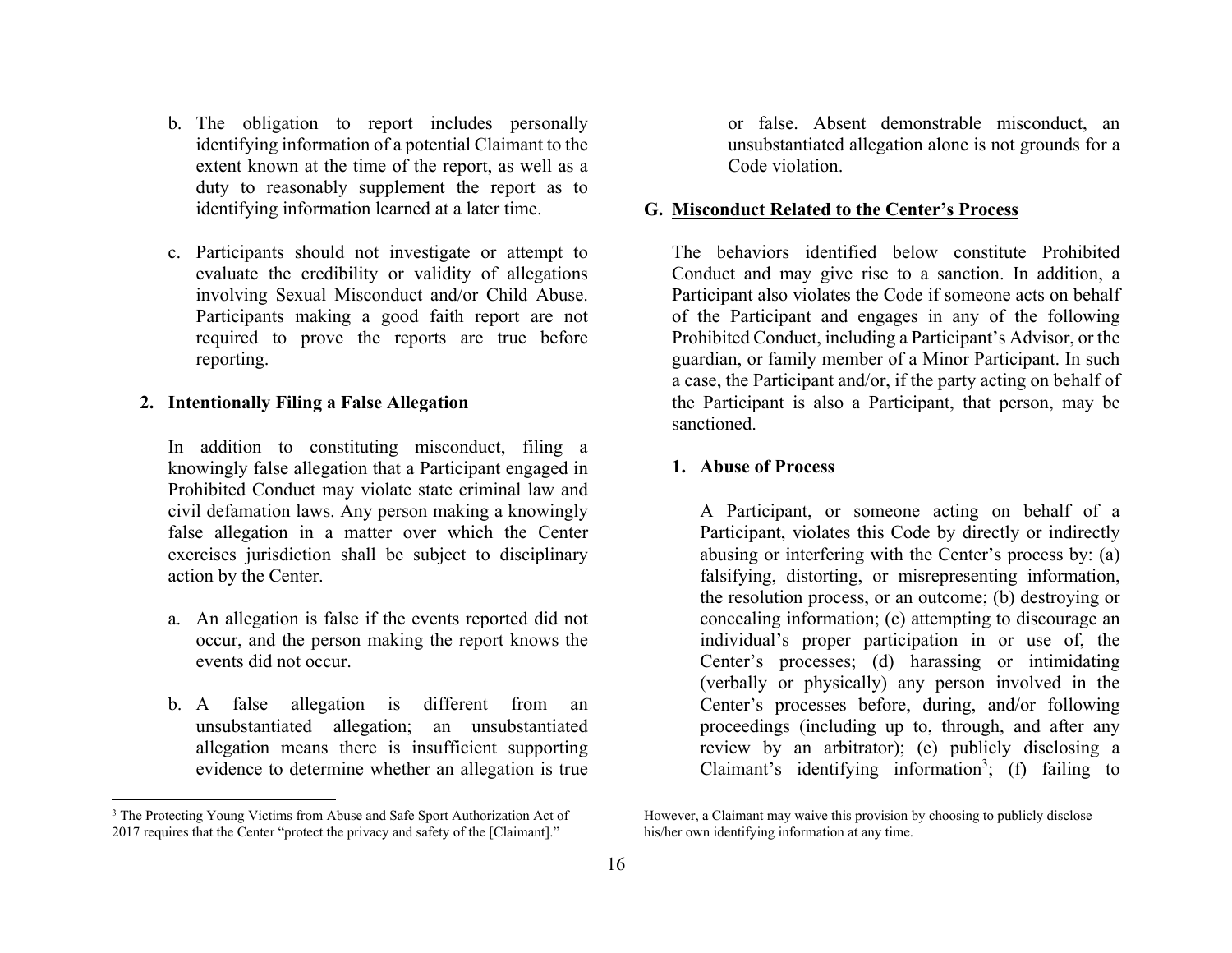<span id="page-22-0"></span>comply with a temporary measure or other sanction; (g) distributing or otherwise publicizing materials created or produced during an investigation or Arbitration as a part of these policies or procedures, except as required by law or as expressly permitted by the Center; or (h) influencing or attempting to influence another person to commit abuse of process.

# **2. Retaliation**

Retaliation against anyone for engaging in the Center's processes is prohibited.

A Participant, someone acting on behalf of a Participant, an NGB, LAO, the USOC or any organization subject to the Code shall not take an adverse action against any person for making a good faith report of a possible Code of Conduct violation to the Center or other relevant organization as identified herein or for participating in any process under this Code.

Retaliation includes threatening, intimidating, harassing, coercing or any other conduct that would discourage a reasonable person from engaging or participating in the Center's processes when the action is reasonably related to the report or engagement with the Center. Retaliation may be present even where there is a finding that no violation occurred.

Retaliation does not include good-faith actions lawfully pursued in response to a report of a Code violation.

# **H. Other Inappropriate Conduct**

# **1. Intimate Relationship**

An Adult Participant violates this Code by engaging in an intimate or romantic relationship where a Power Imbalance exists.

An Intimate or Romantic relationship is a close personal relationship—other than a familial relationship—that exists independently and outside of the sport relationship. Whether a relationship is intimate is based on the totality of the circumstances, including: regular contact and/or interactions outside of or unrelated to the sport relationship (electronically or in person), the parties' emotional connectedness, the exchange of gifts, ongoing physical and/or intimate contact and/or sexual activity, identity as a couple, the sharing of sensitive personal information, and/or intimate knowledge about each other's lives outside the sport relationship.

# **2. Exposing a Minor to Imagery**

An Adult Participant violates this Code by intentionally exposing a Minor to imagery of a sexual nature. This provision does not exclude the possibility that similar behavior between Adults could constitute Sexual Harassment, as defined in the Code.

# **3. Intentional Exposure of Private Areas**

An Adult Participant violates this Code by intentionally exposing breasts, buttocks, groin, or genitals, or induces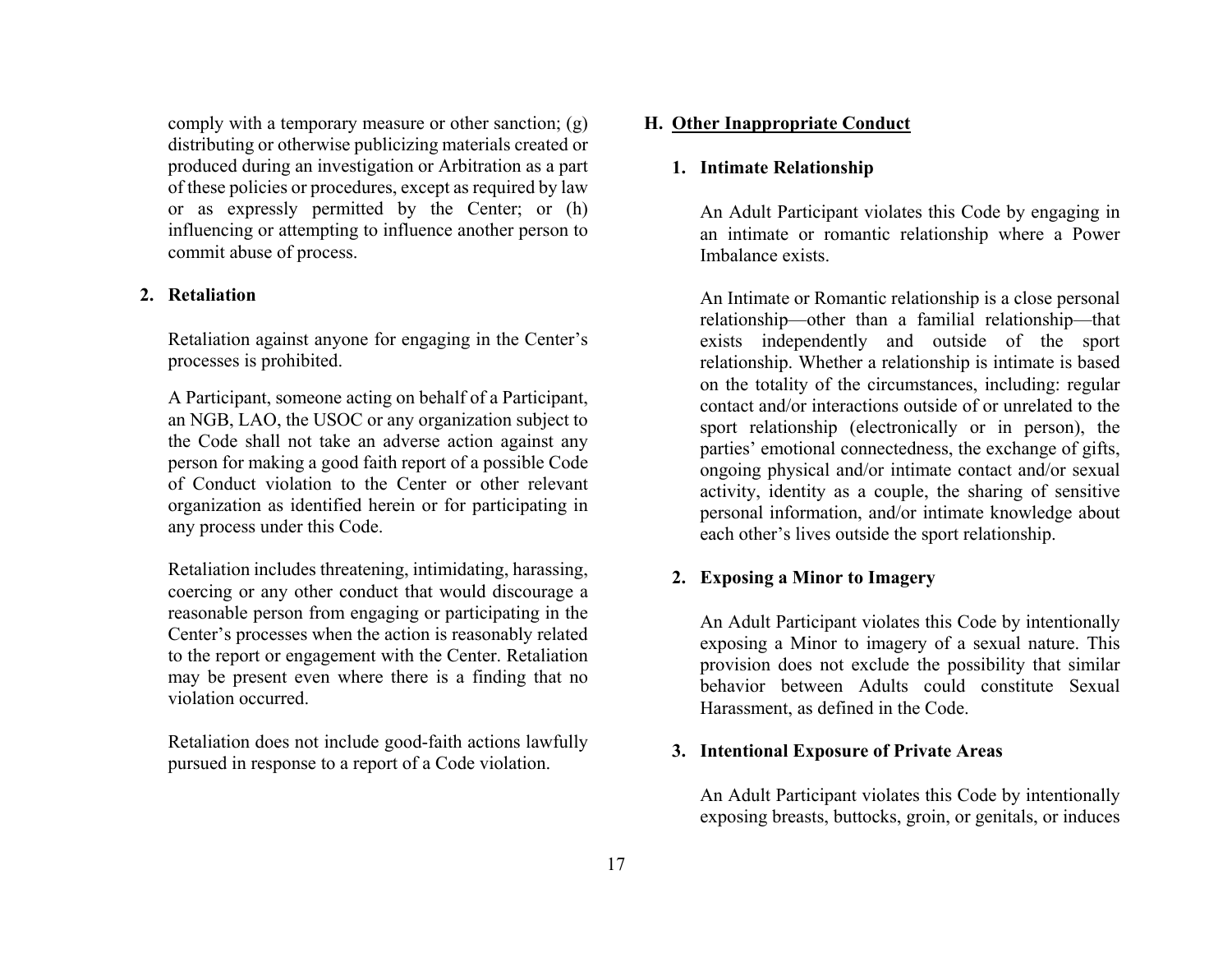<span id="page-23-0"></span>another to do so, to an Adult where there is a Power Imbalance, or to a Minor.

#### **4. Inappropriate Physical Contact**

An Adult Participant violates this Code by engaging in inappropriate physical contact with a Participant where there is a Power Imbalance. Such inappropriate contact includes, but is not limited to, intentionally:

- a. touching, slapping, or otherwise contacting the buttocks or genitals of a Participant;
- b. excessively touching or hugging a Participant;
- c. kissing a Participant.

# **I. Minor Athlete Abuse Prevention Policies / Proactive Policies**

It is a violation of the Code for a Participant to violate any provision of the Minor Athlete Abuse Prevention Policies or other proactive policies adopted by the USOC, NGBs, and/or LAOs. Proactive policies set standards for professional boundaries, minimize the appearance of impropriety, and have the effect of preventing boundary violations and prohibiting grooming tactics.4 Tailored to a specific sport, context, legal structure or constituency, such policies may address overnight travel rules (e.g., preventing unrelated Adult Participants and Minors from sharing rooms under

specified circumstances), massages and rubdowns, social media and electronic communications, photography, locker rooms, one-on-one meetings and gifting.

#### **X.REPORTING**

**Note:** Nothing in this policy shall be construed to require a victim of child abuse or other misconduct to self-report.

No one should investigate suspicions or allegations of child abuse or other Prohibited Conduct, or attempt to evaluate the credibility or validity of allegations as a condition of reporting to the Center or to appropriate authorities.

#### **A. Reporting Requirements related to:**

#### **1. Child Abuse**

An Adult Participant who learns of information and reasonably suspects that a child has suffered an incident of child abuse, including sexual abuse, shall immediately make a report of the suspected abuse to *both* Law Enforcement and the U.S. Center for SafeSport:

#### a. Law Enforcement

i. The agency designated by the Attorney General, consistent with federal

<sup>&</sup>lt;sup>4</sup> "Grooming" describes the process whereby a person engages in a series or pattern of behaviors with a goal of engaging in sexual misconduct. Grooming is initiated when a person seeks out a vulnerable minor. Once selected, offenders will then earn the minor's trust, and potentially the trust of the minor's family. After the offender

has engaged the minor in sexually inappropriate behavior, the offender seeks to maintain control over him/her. Grooming occurs through direct, in-person and/or online contact.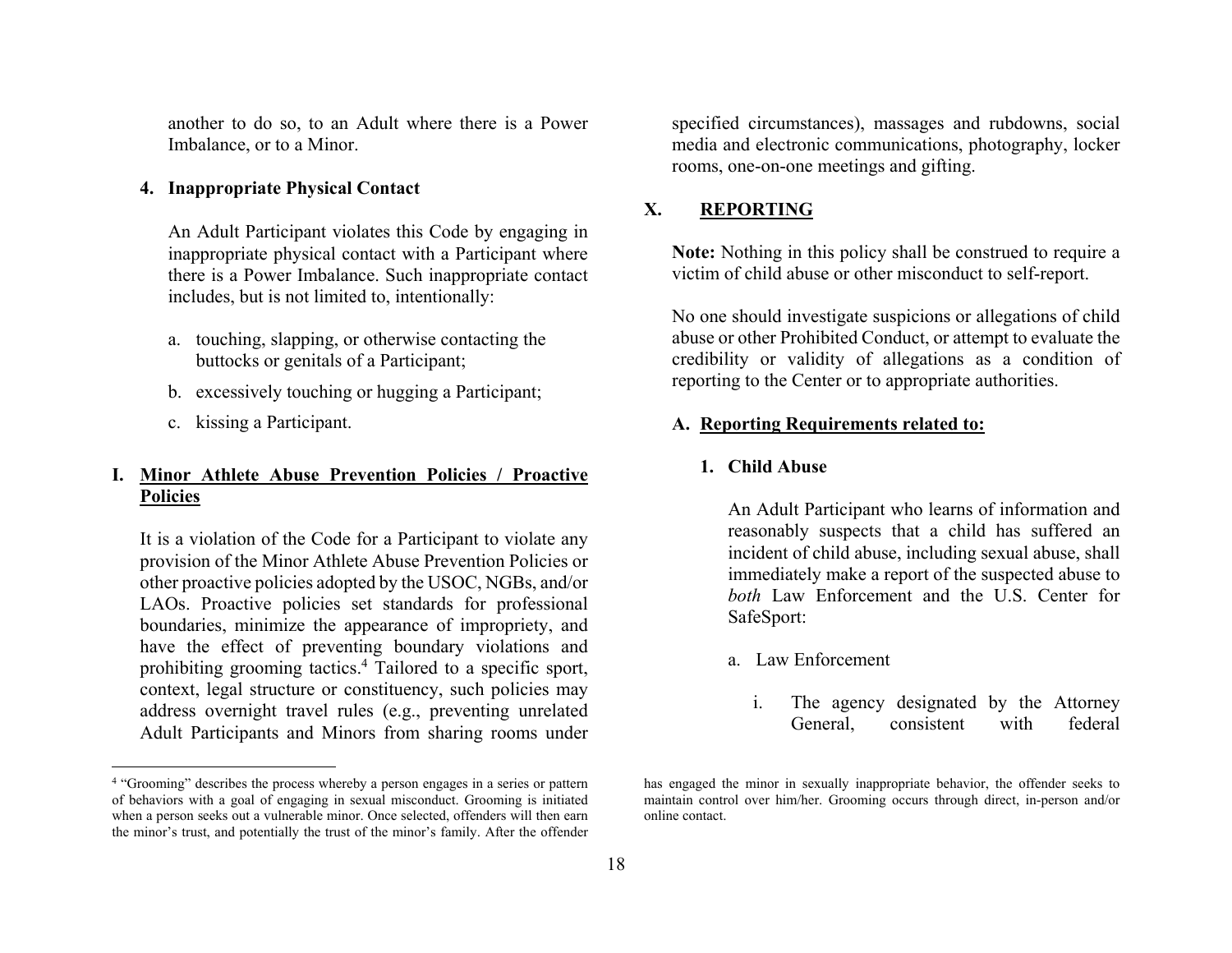<span id="page-24-0"></span>requirements set forth in section 226 of the Victims of Child Abuse Act of 1990 (34 U.S.C. § 20341).

- ii. Applicable State Law Enforcement agency; learn more about this requirement by visiting https://www.childwelfare.gov/topics/respon ding/reporting.
- b. U.S. Center for SafeSport
	- i. Through the Center for SafeSport's online reporting form, www.safesport.org.
	- ii. By Phone at 720-531-0340, during regular business hours (Monday-Friday, 9:00 AM  $MT - 5:00$  PM MT.)

Reporting such conduct to the Center does not satisfy an Adult Participant's obligation to report to law enforcement or other appropriate authorities consistent with section 226 of the Victims of Child Abuse Act of 1990 (34 U.S.C. § 20341).

#### **2. Sexual Misconduct**

The Center encourages *anyone* who experiences or becomes aware of an incident of Sexual Misconduct involving a Participant to immediately report the incident to the Center (and/or to law enforcement if the matter involves possible criminal conduct).

Adult Participants *must* promptly report possible Sexual Misconduct directly to the Center whenever such Participants become aware of conduct that could constitute Sexual Misconduct.

#### **3. Emotional and Physical Misconduct**

Adult Participants are required to report to the organization with which the Participant is affiliated emotional and physical misconduct (including bullying, stalking, hazing, and harassment) prohibited under the Code, and violations of proactive policies. To report to the USOC, NGBs, or LAO, visit the relevant organization's website.

#### **4. Criminal Dispositions**

Adult Participants are required to report to the Center Criminal Charge(s) and Disposition(s) involving sexual misconduct or misconduct involving Minors.

Adult Participants are required to report Criminal Charge(s) and Disposition(s) involving any other form of misconduct to the relevant organization (the USOC, NGB, or LAO), consistent with its procedures.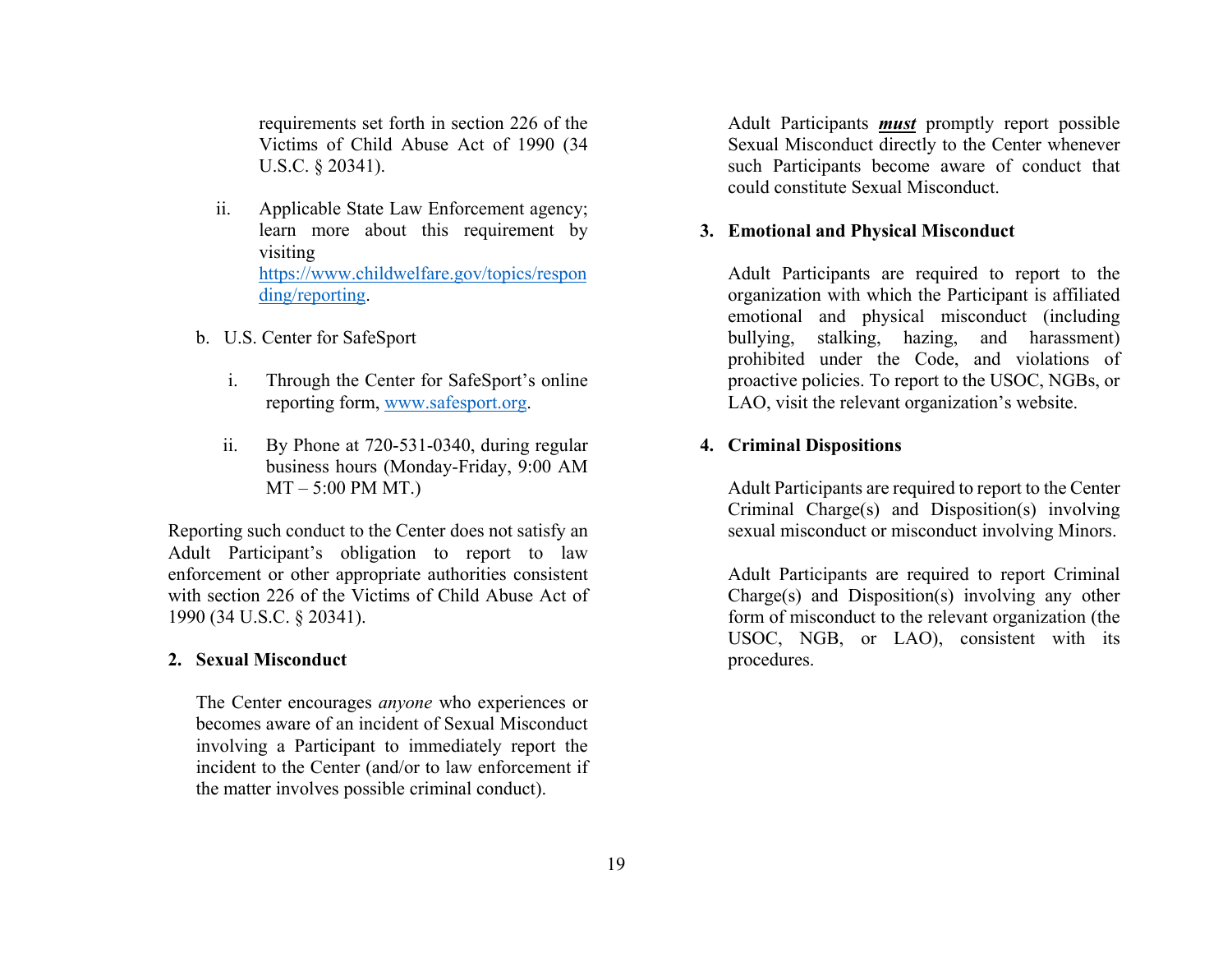#### <span id="page-25-0"></span>**5. Misconduct Related to the Center's Process**

Adult Participants are required to report to the Center any suspected incident(s) of:

- a. Aiding and Abetting,
- b. Abuse of Process,
- c. Retaliation

# **B. Anonymous Reports**

Reports may be made anonymously to the Center. Anonymity means the Center will not know the personally identifying information of the reporter. It does not mean that the underlying information will be protected.

However, an anonymous report may limit the Center's ability to investigate and respond to a report, and if an Adult Participant reports anonymously, it may not be possible for the Center to verify that mandatory reporting obligations have been satisfied.

*Consequently, the Center strongly encourages Adult Participants to provide their name and contact information when reporting.* 

## **C. Confidentiality for Third-Party Reporters**

Unless necessary to the Center's investigation or resolution of a matter, the Center does not disclose a Third-Party Reporter's personally identifying information.

#### **D. Reporting Options for Claimants**

A Claimant may choose to make a report to the Center to pursue resolution under these procedures and may also choose to make a report to law enforcement and/or pursue available civil or administrative remedies. A Claimant may pursue one, some, or all of these options at the same time.

A Claimant who wishes to pursue criminal action in addition to, or instead of, making a report under these procedures should contact law enforcement and/or legal counsel directly.

#### **E. Claimant's Request for Anonymity**

A Claimant may request that personally-identifying information not be shared with a Respondent. The Center will seek to honor the Claimant's request(s) if it is possible to do so while also protecting the health and safety of the Claimant and the sporting community.

# *If the Claimant's request for anonymity can be honored*

If the Center determines a Claimant's request that personally-identifying information not be shared with Respondent can be honored, the Center may take other appropriate steps designed to eliminate the reported conduct, prevent its recurrence, and remedy its effect on the Claimant and sporting community. Those steps may include offering appropriate remedial measures to the Claimant, providing targeted training or prevention programs, and/or providing or imposing other remedies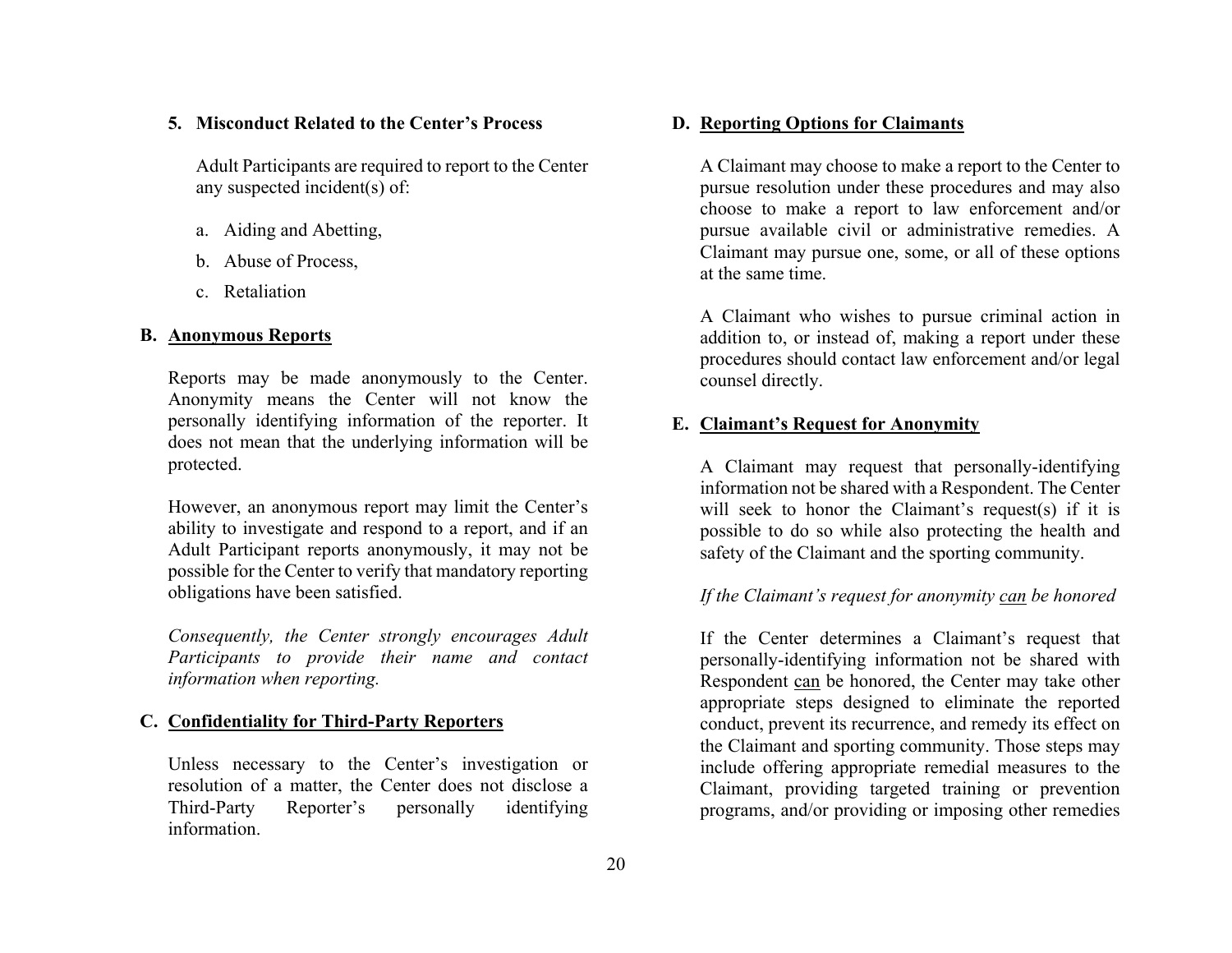<span id="page-26-0"></span>tailored to the circumstances as a form of alternative resolution.

# *If the Claimant's request for anonymity cannot be honored*

If the Center determines it cannot honor a Claimant's request(s) that personally-identifying information not be shared with the Respondent, that no investigation be pursued, and/or that no disciplinary action be taken, the Center may direct appropriate actions, which may include, without limitation: (i) imposing a no contact directive or other temporary measure; (ii) initiating an investigation; and (iii) arranging, imposing, or extending any other appropriate remedial and/or protective measures.

In such cases, the Center will make reasonable efforts to protect the privacy of the Claimant. However, actions that may be required as part of any investigation will involve speaking with the Respondent and others who may have relevant information, in which case the Claimant's identity may have to be disclosed. In such cases, the Center will notify the Claimant that the Center intends to proceed with an investigation, but the Claimant is not required to participate in the investigation or in any other actions taken by the Center.

## **F. Privacy**

The Center is committed to protecting the privacy of all individuals involved in the investigation and resolution of reported allegations. With respect to any report under these procedures, the Center, in its discretion, will make reasonable efforts to protect the privacy of individuals involved in the Center's process, while balancing the need to gather information to assess a report and to take steps to eliminate Prohibited Conduct.

Information will be shared as necessary with Center staff and counsel, witnesses, and the parties. It may also be necessary for the Center to notify the NGB (a) of an allegation involving a Participant from that NGB; (b) if the Center implements a temporary measure; (c) of procedural status updates; and (d) of any sanctions.

# *Parental/Guardian Notification*

The Center reserves the right to notify guardians of Claimants regarding any health or safety risk.

#### **XI.RESOLUTION PROCEDURES**

#### **A. Initiating Proceedings**

When the Center receives a report of allegations that fall within its exclusive authority, or accepts jurisdiction over allegations within its discretionary authority, it will notify the relevant NGB, conduct a preliminary inquiry, and, if appropriate, undertake an investigation to determine whether a Participant violated the Code.

#### **B. Substantive Standards and Procedural Rules**

Where the alleged conduct by a Participant occurred prior to the effective date of the Code, the Center may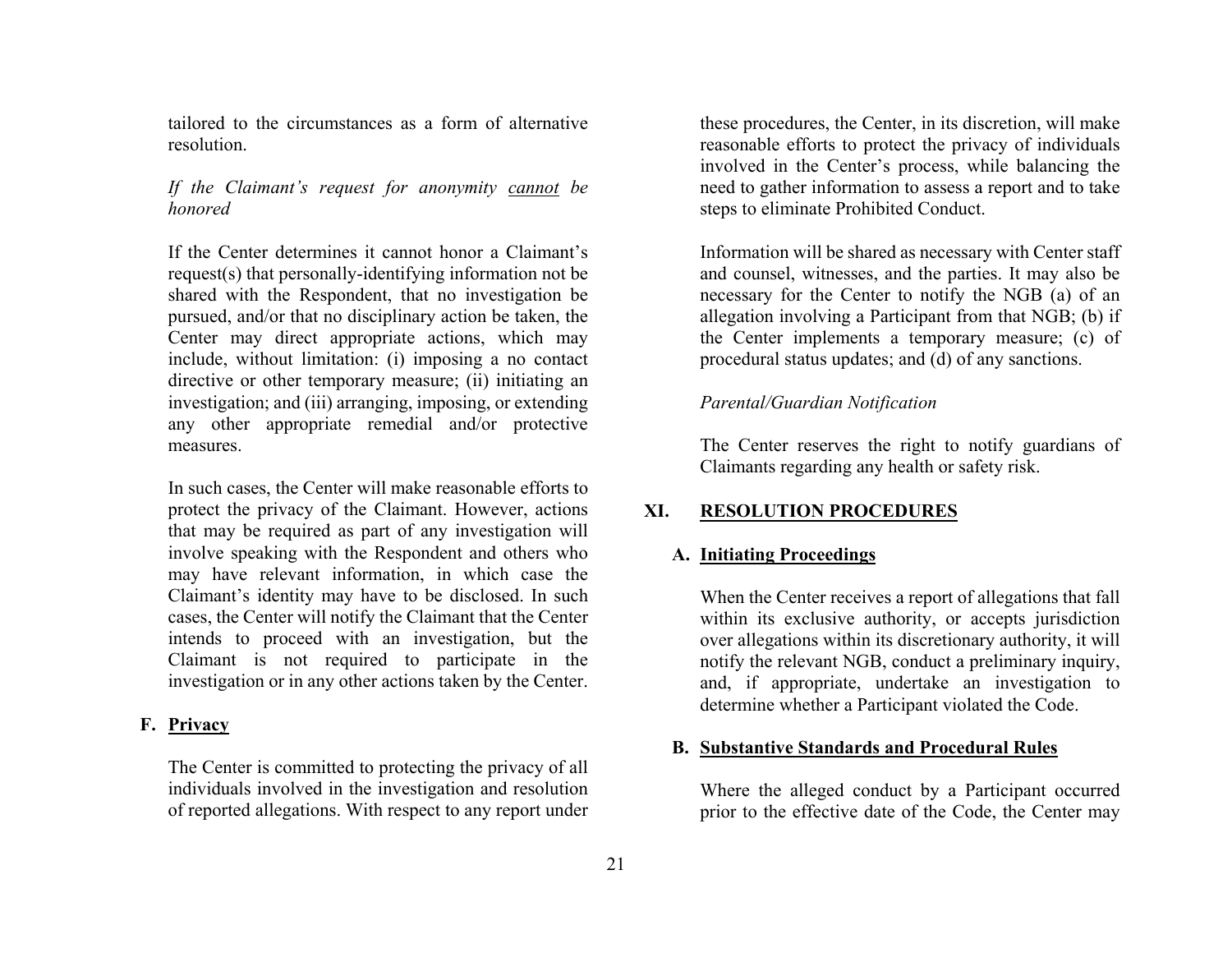<span id="page-27-0"></span>apply other substantive standards in effect at the time of the conduct that are analogous to Prohibited Conduct, including then effective criminal laws and/or previous U.S. Center for SafeSport, U.S. Olympic Committee, NGB, or LAO standards. However, in all cases, these resolution procedures will be used to investigate and resolve matters, regardless of when the incident of Prohibited Conduct occurred.

#### **C. Standard of Proof**

The Center bears the burden of gathering sufficient evidence to reach a determination, based on the preponderance of the evidence, that a Participant violated the Code. A "preponderance of the evidence" means "more likely than not."

#### **D. Consolidation**

Matters involving more than one Claimant and/or more than one Respondent may, in the Center's discretion, be consolidated into a single matter.

#### **E. Related Proceedings**

#### **1. Effect of Criminal or Civil Proceedings**

Because the standards for finding a violation of criminal law are different from the standards for finding a violation of the Code, the resolution of a criminal proceeding without a Criminal Disposition is not determinative of (but may be relevant to) whether a violation of the Code has occurred

Conduct may violate the Code even if the Respondent is not charged, prosecuted or convicted for the behavior that could constitute a potential violation of the Code, is acquitted of a criminal charge, or legal authorities decline to prosecute.

Apart from the application of the Code as it relates to Criminal Charge(s) and Disposition(s), the Center's resolution will not be precluded merely because (a) a civil case or criminal charges involving the same incident or conduct have been filed, (b) criminal charges have been dismissed or reduced; or (c) a civil lawsuit has been settled or dismissed.

#### **2. No Waiver of Other Legal Remedies**

Participating in the Center's process does not extend or restrict a person's right to file charges or claims regarding the underlying allegations with any other agency, law enforcement, or court. This is not intended to create or grant a right of action against the Center or in any way waive the Center's, the USOC's, an NGB's, or any other applicable party or entity's immunity, if any, under the Protecting Young Victims from Abuse and Safe Sport Authorization Act of 2017 or any other legal theory.

#### **F. Coordinating with Law Enforcement**

The Center may contact any law enforcement agency that is conducting its own investigation to inform that agency that the Center is also investigating, to ascertain the status of the criminal investigation, and to determine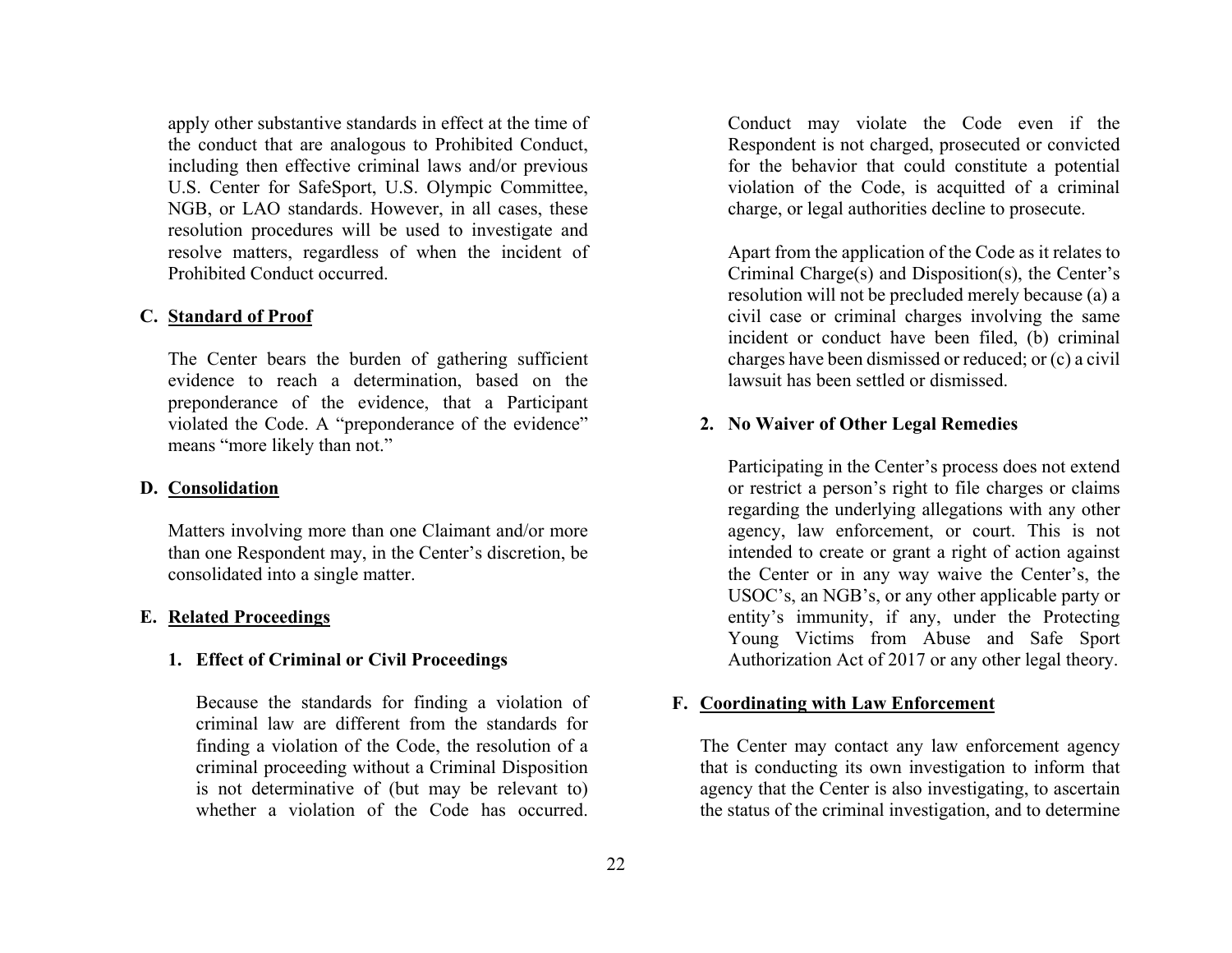<span id="page-28-0"></span>the extent to which any evidence collected by law enforcement may be available to the Center in its investigation. At the request of law enforcement, the Center may delay its investigation temporarily while an external law enforcement agency is gathering evidence. The Center will resume its investigation when notified that law enforcement has completed the evidencegathering stage of its criminal investigation.

#### **G. Statute of Limitations or Other Time Bars**

The Center assesses a Participant's fitness to participate in sport. As past conduct informs current fitness, no criminal, civil, or rules-based statutes of limitations or time bars of any kind prevent the Center from investigating, assessing, considering and adjudicating any relevant conduct regardless of when it occurred.

#### **H. Temporary Measures**

The Center may, at any point before a matter is final, impose temporary measures as set forth below.

#### **I. Methods of Resolution**

# **1. Administrative Closures**

The Center, in its discretion, may administratively close a matter. This may be done as a result of insufficient evidence, a Claimant(s) who elects not to participate in the resolution process, or other factors as determined by the Center. The Center may, upon receipt of new information or evidence, or a change in circumstances, reopen the matter for further investigation.

#### **2. Informal Resolution**

A Respondent may, at any time before a matter is final, elect to resolve allegations of Prohibited Conduct by accepting responsibility for a policy violation. A Participant's doing so provides for the opportunity to informally resolve the matter, and the Center will determine the appropriate sanction. An informal resolution is not a settlement, but does constitute a final and binding disposition of the matter. The outcome and/or sanctions of an informal resolution may be published by the Center.

# **3. Formal Resolution**

A Formal Resolution occurs after the Center has completed an investigation and either closes the matter or, if a violation is found, issues its Decision. A Respondent may request a hearing of the Center's Decision.

#### **J. Participation**

#### **1. Parties**

The parties to an investigation and arbitration are the Center and the Respondent. During the investigation, the Claimant and Respondent will have an opportunity to submit information and relevant evidence, to identify witnesses who may have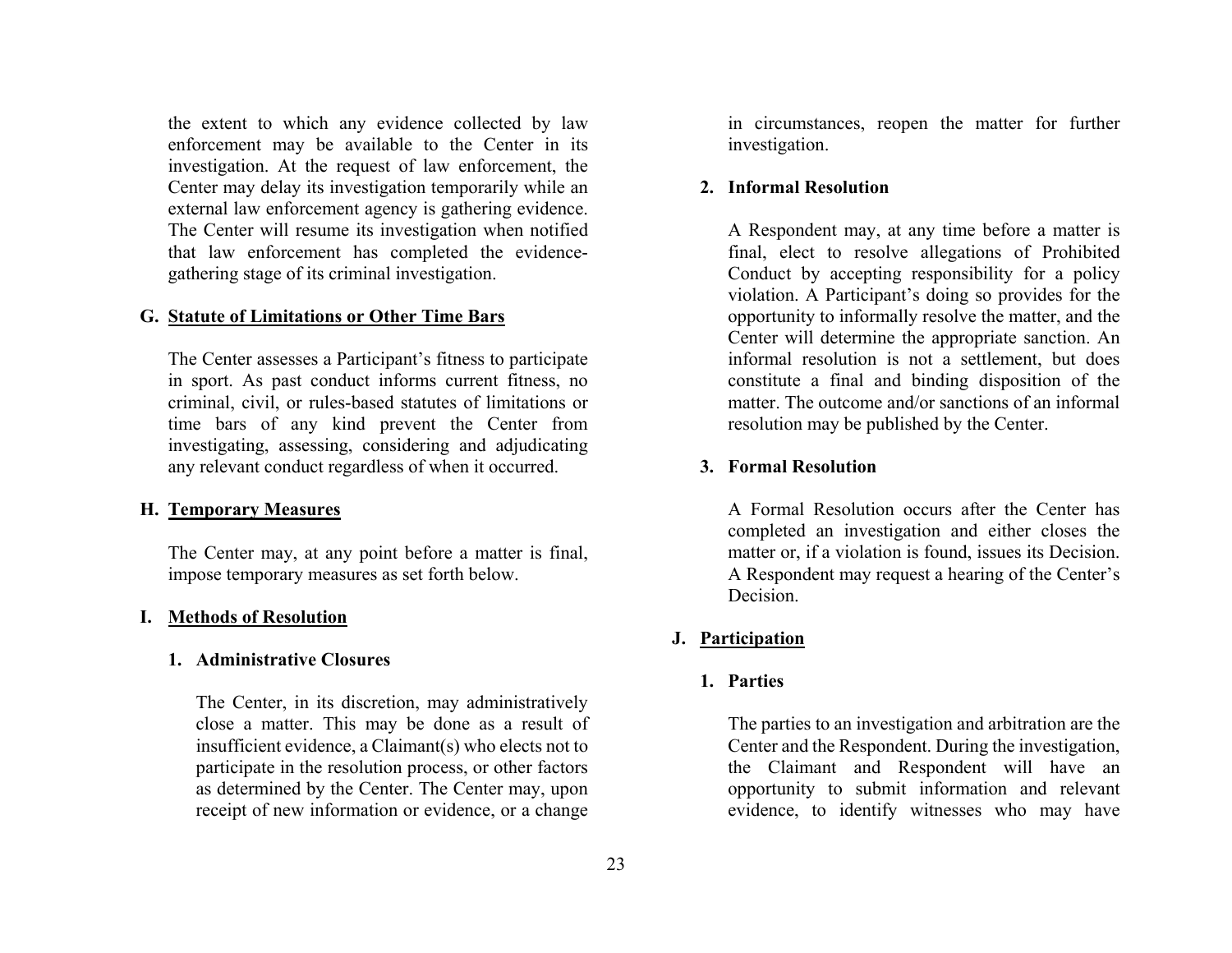<span id="page-29-0"></span>relevant information, and to submit questions that they believe should be directed by the investigator to each other or to any witness.

Neither the Claimant nor Respondent are required to participate in the investigation nor any form of resolution under these procedures. However, full cooperation and participation in the resolution process is important to ensure that all relevant information and evidence are presented so the Center can determine whether a Code violation occurred. If a Claimant or Respondent declines to cooperate or participate in an investigation, the Center will make its decision based on the available evidence; alternatively, the Center may, in its discretion, choose not to proceed.

- a. Where a Claimant declines or is otherwise unable to participate in an investigation or hearing, the Center's ability to resolve the allegations may be limited. In such cases, the Center may pursue the report if it is possible to do so without the Claimant's participation in the investigation or resolution (e.g., where there is other relevant evidence of the Prohibited Conduct, such as recordings, corroborating reports from other witnesses, or physical evidence). Even with such evidence, however, the Center may only be able to respond to the report in limited and general ways.
- b. If during the investigative process (i.e., prior to the Decision being issued), information or

evidence that is available to the Respondent, including testimonial evidence, is not provided to the investigator, such information or evidence will not be considered in determining whether a violation of the Code occurred.

If such information or evidence is provided after a Decision has been issued, absent good cause, it will be afforded less weight during any subsequent Arbitration. The Center may reopen the investigation to determine the evidentiary value of, or gather additional evidence related to, such evidence. The arbitration-related costs associated with any delay will be borne by the Respondent.

## **2. Advisors**

Throughout the resolution process, Claimant(s) and Respondent(s) each have the right to choose and consult with an advisor. The advisor may be any person, including an attorney, who is not otherwise a party or witness involved in the investigation or hearing. The Claimant and Respondent may be accompanied by their respective advisors at any meeting or proceeding related to the investigation, hearing and resolution of a report under these procedures. While the advisors may provide support and advice to the parties at any meeting and/or proceeding, they may not speak on behalf of the Claimant or Respondent, or otherwise participate in such meetings and/or proceedings except as provided herein.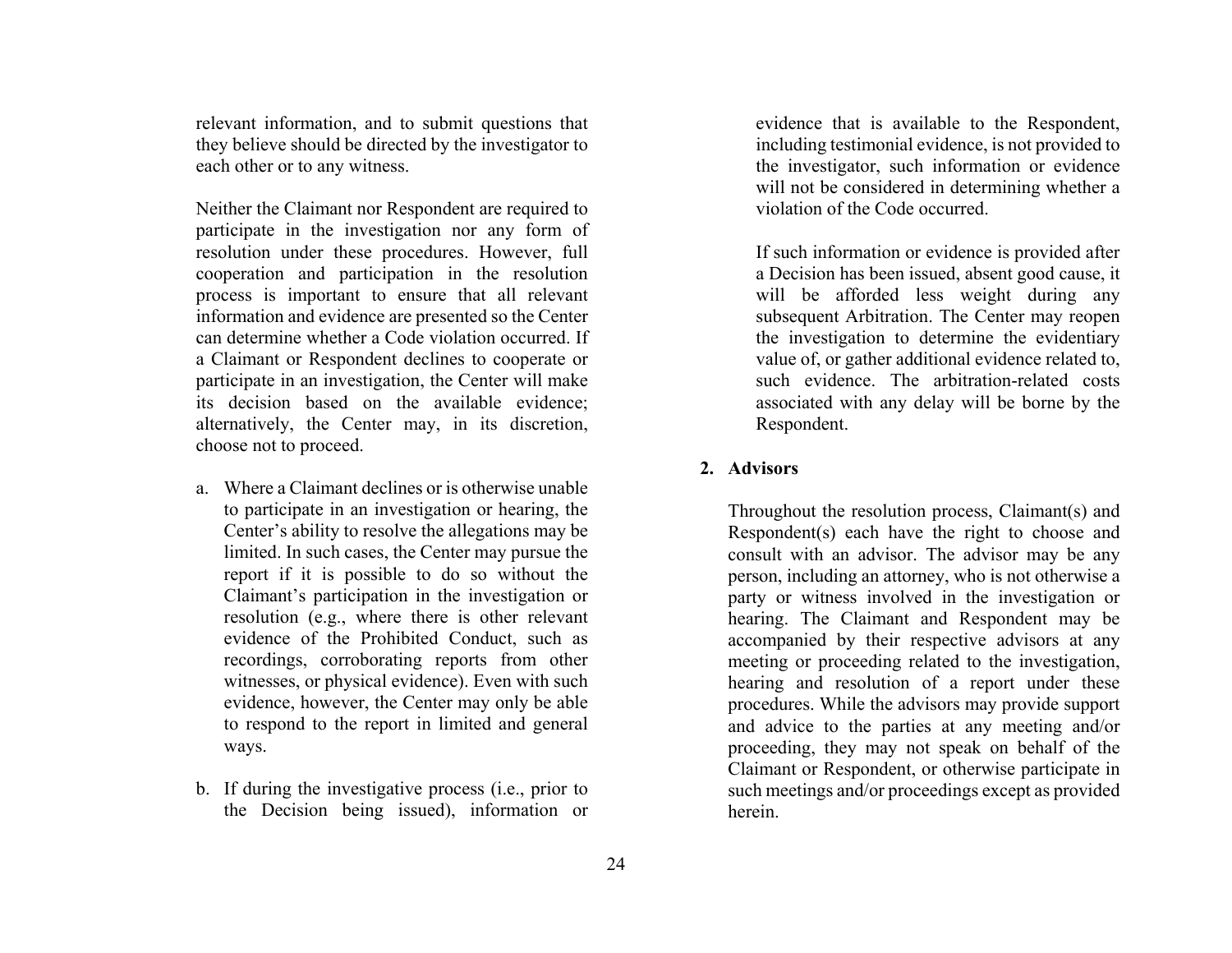#### <span id="page-30-0"></span>**3. Witnesses**

Witnesses who are Participants are expected to participate and cooperate in the Center's investigation and any associated proceedings. Any witness likely to provide testimonial evidence in an Arbitration must, if requested, consent to be interviewed by the Center within a reasonable time prior to any hearing. If such witness refuses to be interviewed, the witness's testimonial evidence will neither be admitted nor considered at an Arbitration. The Center may request a postponement of any hearing to allow sufficient time to interview witnesses and follow-up as necessary.

#### **K. Recordings**

No audio or video recording of any kind is permitted during interviews or meetings, except as authorized and conducted by the Center.

#### **L. Prior or Subsequent Conduct**

Prior or subsequent conduct of the Respondent may be considered for any purpose, including in determining pattern, knowledge, intent, motive, or absence of mistake. For example, evidence of a pattern of Prohibited Conduct by the Respondent, either before or after the incident in question, regardless of whether there has been a prior finding of a Code violation, may be deemed relevant to determining responsibility for the conduct under investigation. Determining the relevance of pattern evidence will be based on an assessment of

whether the previous or subsequent conduct was substantially like the conduct under investigation or indicates a pattern of similar Prohibited Conduct.

Evidence regarding a Claimant's prior sexual history or sexual predisposition is neither relevant nor admissible, except when prior sexual acts between the Claimant and Respondent are offered to prove Consent.

## **M. Relevance**

The investigator has the discretion to determine the relevance of any proffered evidence and to include or exclude certain types of evidence. In general, the investigator will not consider statements of opinion as to any person's general reputation for any character trait, rather than direct observations or reasonable inferences from the facts.

#### **N. Investigation Report**

A final Investigation Report will be prepared that sets forth the investigator's findings of fact and may make a recommendation as to whether the Code has been violated. This report will be shared with the Claimant(s) and Respondent(s) upon issuance of the Decision. The Investigation Report and any attachments are considered confidential.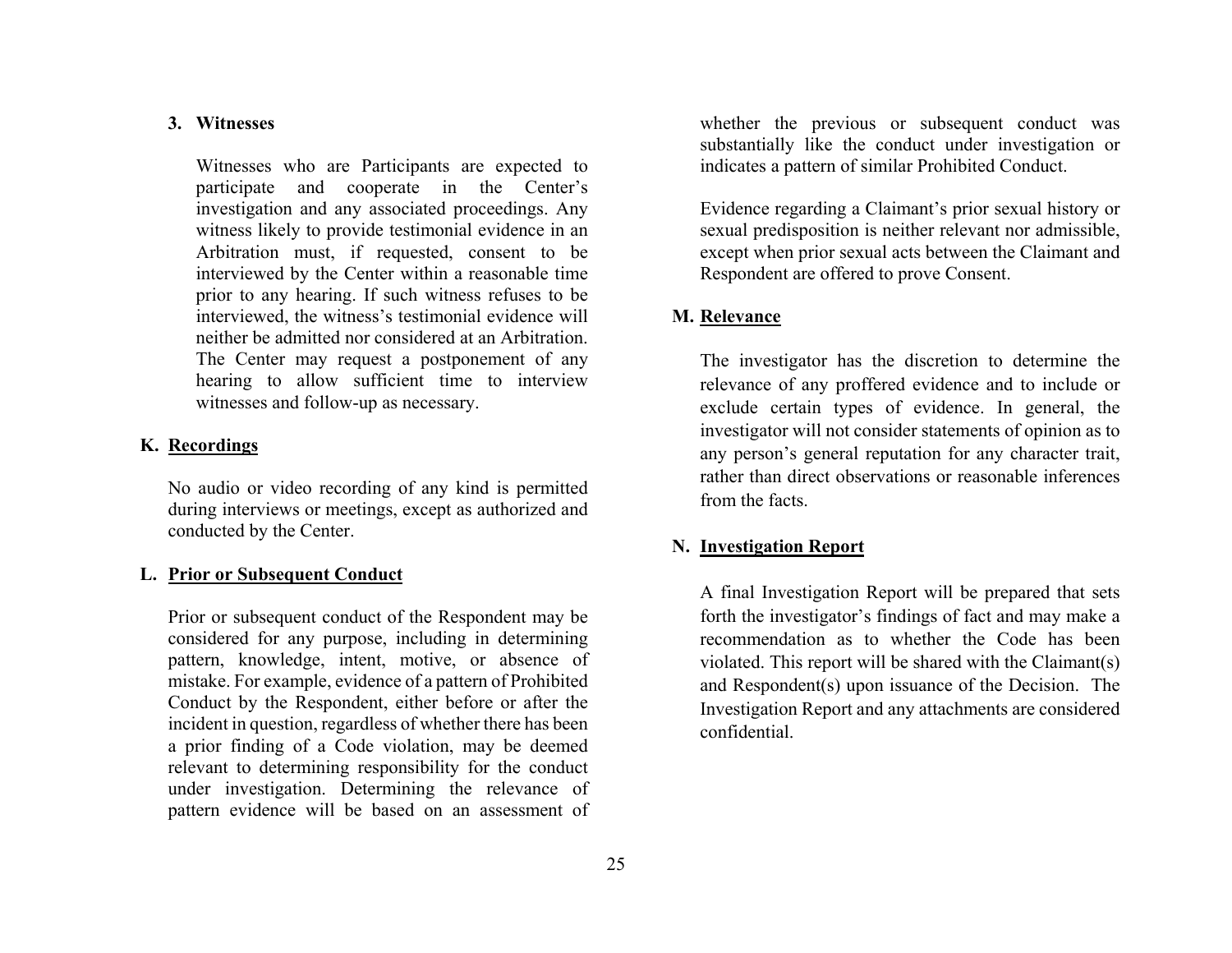#### <span id="page-31-0"></span>**O. Decision**

The Center will determine whether there is sufficient information, by a preponderance of the evidence, to support a finding that Respondent violated the Code. If there is a finding that the Respondent violated the Code, the Decision will note the violation and identify an appropriate sanction(s). The Claimant and Respondent will be notified of the Decision. Such Notice of Decision will set forth any violation(s) of the Code, as supported by the rationale set forth in the Decision and Investigation Report; the sanction(s) imposed against the Respondent (if applicable); and the rationale for any sanction(s) imposed. The Notice of Decision is considered confidential, however, the outcome reflected in the Decision—including whether a violation was found, the nature of the underlying misconduct, and any sanctions imposed—is not.

#### **P. Enforcement**

All temporary measures and/or sanctions imposed by the Center shall be in effect immediately upon issuance. The sanction imposed by the Center shall be enforced by the USOC, NGBs, and LAOs as set forth herein.

# **Q. Requesting a Stay of the Sanction(s)**

At any time prior to a hearing, a Respondent may request that the Center stay a sanction(s) imposed by its Decision. The Center may, in its sole discretion, delay

implementation of the sanctions. The exercise of the Center's discretion on this issue is not reviewable.

#### **R. Requesting Arbitration Hearing**

Upon issuance of a Decision, a Respondent has five Days to request a hearing before an arbitrator. If Respondent does not make such a request within five Days, the Decision is no longer subject to review, except as permitted herein.

If a Respondent timely requests that the Center grant an extension of time to request an Arbitration, the Center may, in its discretion, grant such request.

#### **S. Reopening a Matter**

At any time, the Center—on its own or at the request of a Claimant or Respondent—may reopen a matter based upon new evidence that was previously unavailable or a change in circumstances that could substantially impact the original finding or sanction. Whether to reopen a case is within the Center's sole discretion and is not reviewable.

#### **T. Confidentiality – Release/Use of Materials**

The following documents and/or evidence related to the response and resolution process must remain confidential, in that they may not be disclosed outside of the proceedings, except as may be required by law and/or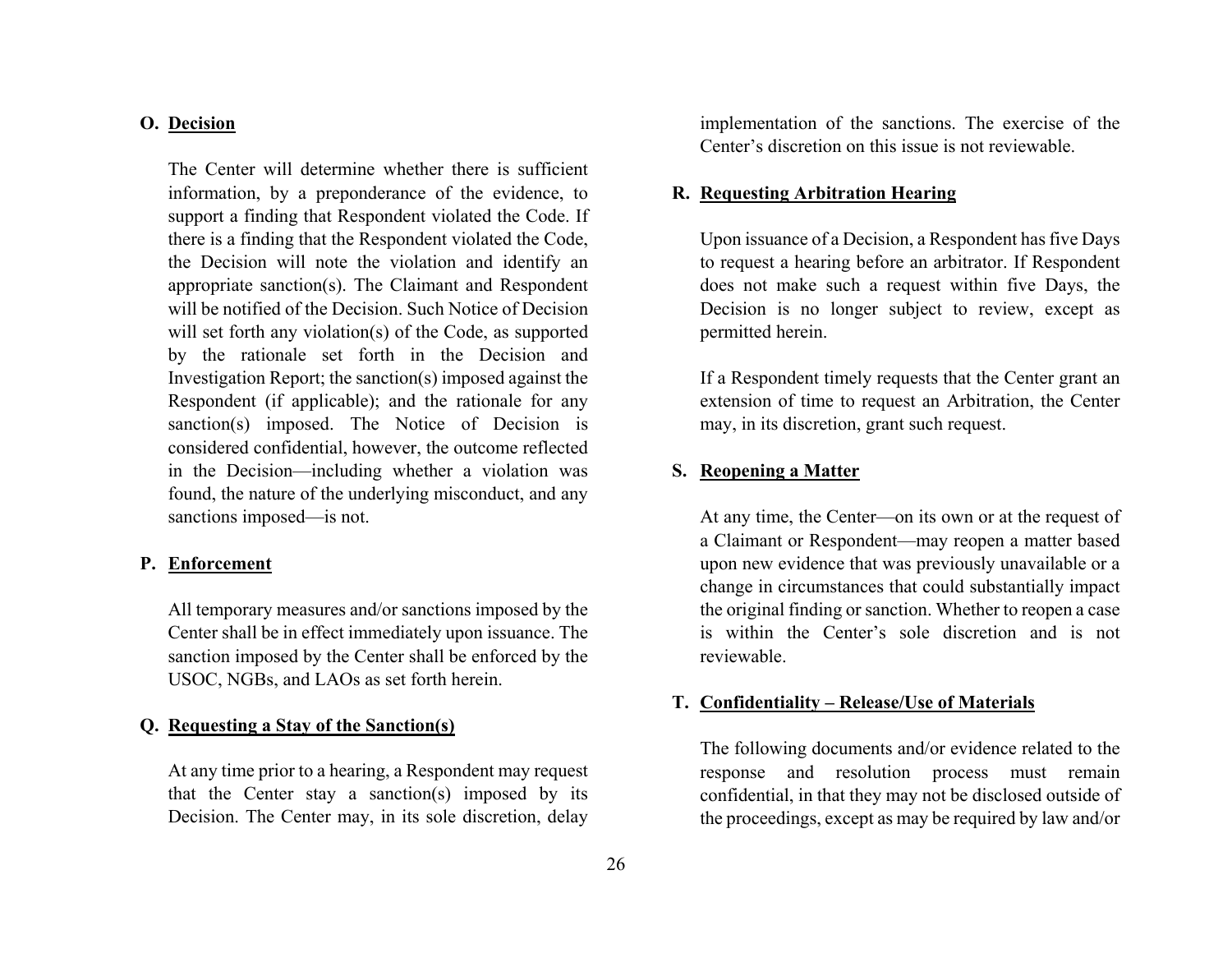<span id="page-32-0"></span>authorized by the Center: the Notice of Decision; the Investigation Report and any documents and/or evidence attached thereto, including interview statements of a Claimant, Respondent, or other witnesses; any audio recordings or transcripts of those recordings created as part of the investigative process; all documents and/or evidence submitted to or prepared by the arbitrator, including any hearing transcripts. Violation of this provision, including by an advisor for an involved party, may constitute an Abuse of Process.

While the physical documentation must remain confidential, the relevant NGB or its affiliates may disclose the outcome of the matter, including the Summary of Decision, to those parties or organizations with a need to know so that the outcome can be properly effectuated and/or understood.

Additionally, subject to the Abuse of Process provision (including the prohibition on identifying a Claimant), the Center does not impose any restrictions on a Claimant's or Respondent's ability to discuss the incident, their participation in the Center's process, or the outcome of that process. If a Claimant or Respondent intentionally misrepresents the process, the underlying facts, or the outcome of a matter, the Center reserves the right to publicly correct the record.

#### **XII.TEMPORARY MEASURES**

# **A. By the Center**

#### **1. Purpose**

The Center may implement Temporary Measures at any time. Generally, Temporary Measures are implemented based on the severity of the allegations, the evidentiary support for the allegations, and/or the perceived risk to athletes or the sport community.

When the allegations involve child sexual abuse, the age of those allegations is not relevant to this determination.

#### **2. Remedies**

Temporary measures may include, but are not limited to, altering training schedules, providing or requiring chaperones, implementing contact limitations, implementing measures prohibiting one-on-one interactions, and suspensions from participation in some or all aspects of sport activity. If measures require monitoring or chaperoning, the Respondent may be required to locate, arrange and/or pay for some or all of those services as a condition of continued participation pending completion of the investigation.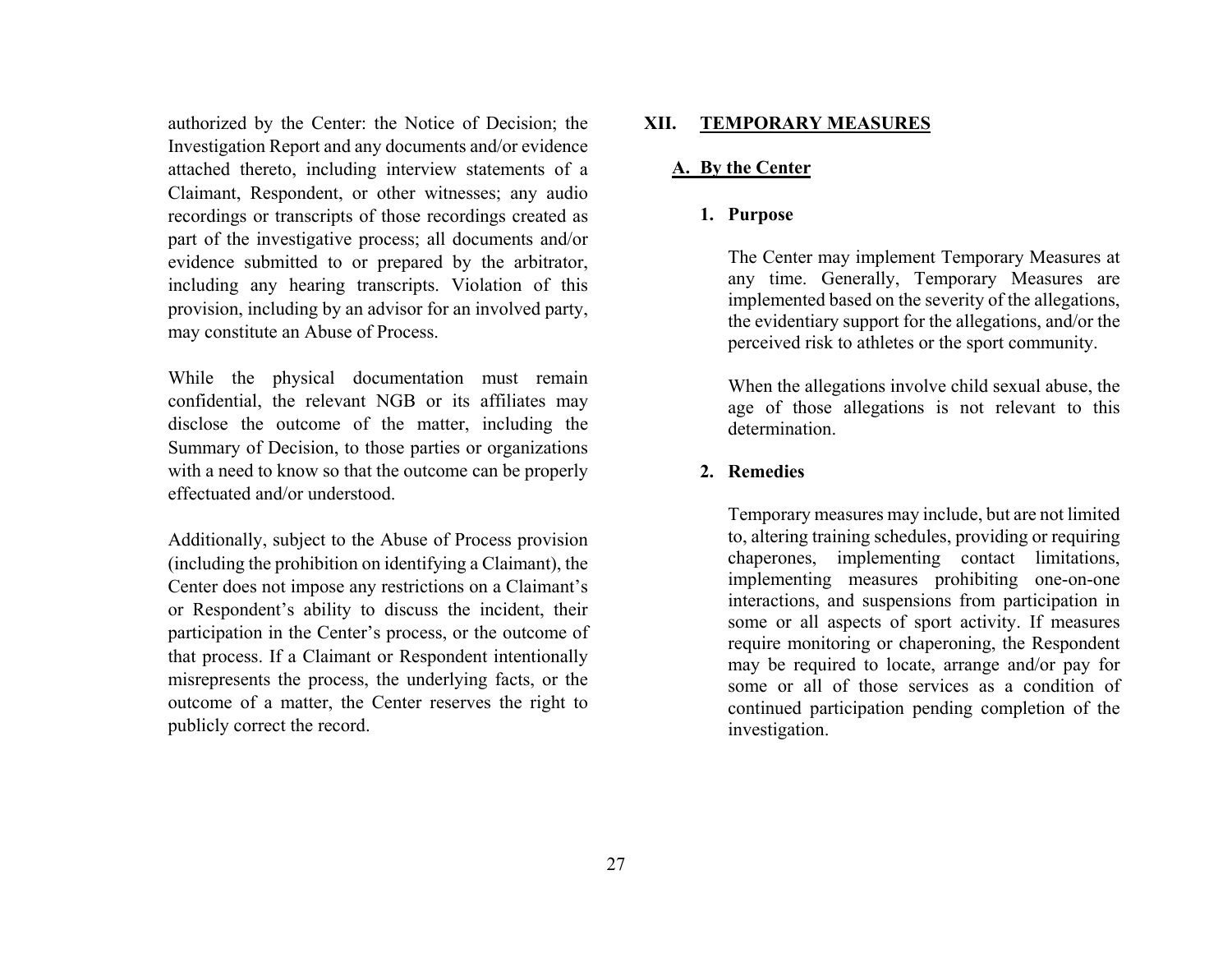#### <span id="page-33-0"></span>**3. Effective Immediately**

A Temporary Measure shall be effective immediately upon notice, unless stated otherwise. Temporary Measure(s) will remain in effect until the Center expressly removes the Temporary Measure(s).

#### **4. Review by Arbitrator**

In all instances where a Temporary Measure materially affects the right to participate (e.g., suspension), the Participant may challenge the measure by requesting an Arbitration, in accordance with Arbitration Rule 40.

#### **5. Modifiable**

The Center may modify a Temporary Measure at any time.

#### **B. By the USOC, NGB, or LAO**

- 1. Nothing in the Code prevents the USOC, NGB, or LAO from enacting appropriate temporary measures before the Center exercises jurisdiction, including without limitation a temporary suspension, under the relevant organization's policies and procedures.
- 2. The Center will issue a Notice of Exercise of Jurisdiction to an NGB when the Center determines it has jurisdiction over an allegation of Prohibited Conduct.
- 3. Upon the Center's issuance of a Notice of Exercise of Jurisdiction, any temporary measures previously imposed by the USOC, NGB, or LAO will be automatically and immediately adopted by the Center as its own, and will be applicable throughout all Olympic, Paralympic, Pan American and Para Pan sports in the United States, and will remain in effect unless and until the Center modifies those measures.
- 4. If, and when, the Center expressly exercises jurisdiction over particular allegations regarding a particular Participant, the USOC, NGB, or LAO cannot issue—in response to those allegations—a suspension or other restriction that may deny or threaten to deny a Respondent's opportunity to participate in sport. The relevant organization may implement any necessary safety plan(s) or interim measure(s).

#### **XIII. SANCTIONS**

Where there is sufficient evidence through the resolution procedure to support a finding that a Participant violated the Code, the Center will determine whether and/or the extent to which a Participant may participate in sport and may impose one or more sanctions. Different incidents constituting a violation of the same policy may arise out of markedly different circumstances, including various case-specific aggravating and/or mitigating factors.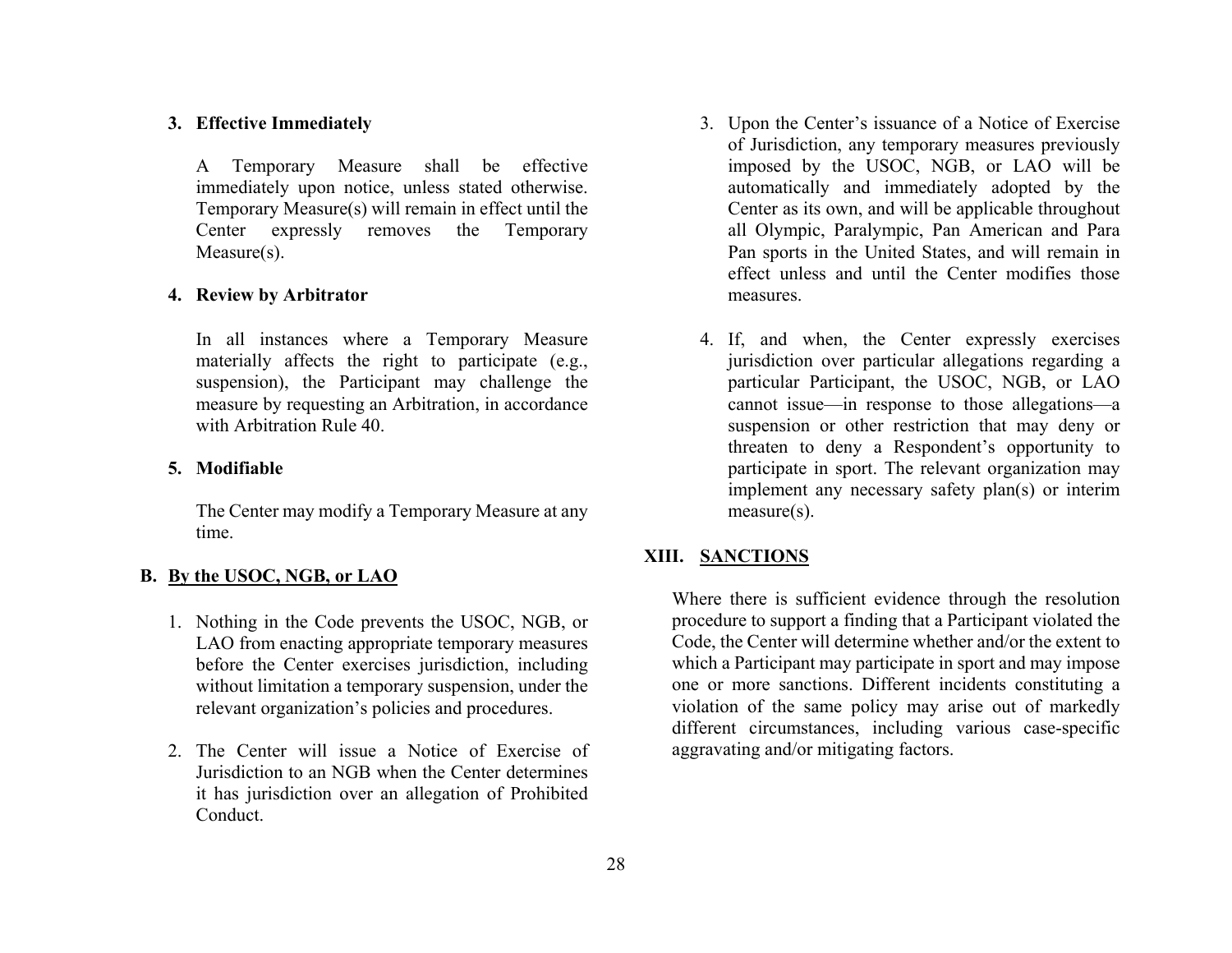#### <span id="page-34-0"></span>**A. Sanctions**

One or more of the following sanctions may be imposed singularly or in combination:

*Written warning*

An official, written notice and formal admonition that a Participant has violated the Code and that more severe sanctions will result should the Participant be involved in other violations.

*Probation*

A specified period of time during which, should any further violations of the Code occur during the probationary period, it will result in additional disciplinary measures, likely including a period of suspension or permanent ineligibility. This sanction can also include loss of privileges or other conditions, restrictions, or requirements.

 *Suspension or other eligibility restrictions* Suspension for a specified period of time from participation, in any capacity, in any program, activity, Event, or competition sponsored by, organized by, or under the auspices of the USOC, any NGB, and/or any LAO, or at a facility under the jurisdiction of the same. In the Center's discretion, a suspension may include restrictions or prohibitions from some types of participation but allowing participation in other capacities.

A suspended Participant is eligible to return to sport after the suspension lapses, but reinstatement may be subject to certain restrictions or contingent upon the Participant satisfying specific conditions noted at the time of suspension.

*Ineligibility* 

Ineligibility to participate until further notice, in any capacity, in any program, activity, Event, or competition sponsored by, organized by, or under the auspices of the USOC, any NGB, and/or any LAO, or at a facility under the jurisdiction of the same. Ineligibility is typically imposed when a Respondent has pending charges, in violation of the Criminal Charges and/or Disposition provision.

*Permanent Ineligibility*

Permanent ineligibility to participate, in any capacity, in any program, activity, Event, or competition sponsored by, organized by, or under the auspices of the USOC, any NGB, and/or any LAO, or at a facility under the jurisdiction of the same.

*Other discretionary sanctions*

The Center may, in its discretion, impose other sanctions for Prohibited Conduct, including, but not limited to, other loss of privileges, no contact directives, requirement to complete educational or other programs, or other restrictions or conditions as deemed necessary or appropriate.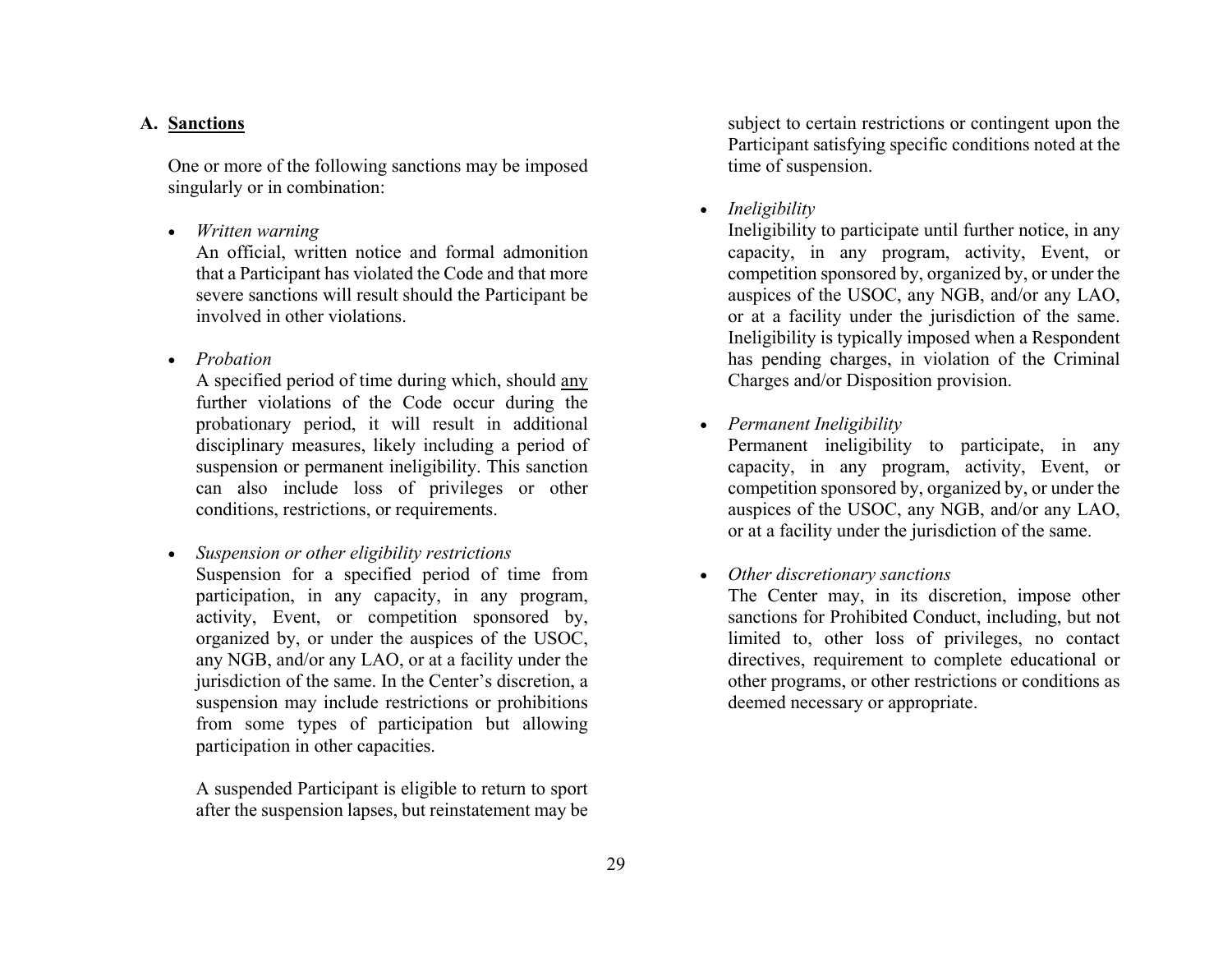# <span id="page-35-0"></span>**B. Considerations**

Factors relevant to determining appropriate sanctions include, without limitation:

- 1. The Respondent's prior history;
- 2. A pattern of inappropriate behavior or misconduct;
- 3. The ages of individuals involved;
- 4. Whether the Respondent poses an ongoing and/or potential threat to the safety of others;
- 5. Respondent's voluntary disclosure of the offense(s), acceptance of responsibility for the misconduct, and/or cooperation in the Center's process;
- 6. Real or perceived impact of the incident on the Claimant, NGB(s), LAO(s), USOC, or the sporting community;
- 7. Whether given the facts and circumstances that have been established, continued participation in the Olympic Movement is appropriate; and/or
- 8. Other mitigating and aggravating circumstances.

Any single factor, if severe enough, may be sufficient to justify the sanction(s) imposed.

# **C. Publication**

The Center may maintain a publicly-available searchable database of Participants who have been sanctioned by or whose eligibility has in some way been restricted by the Center, the USOC, an NGB, and/or an LAO.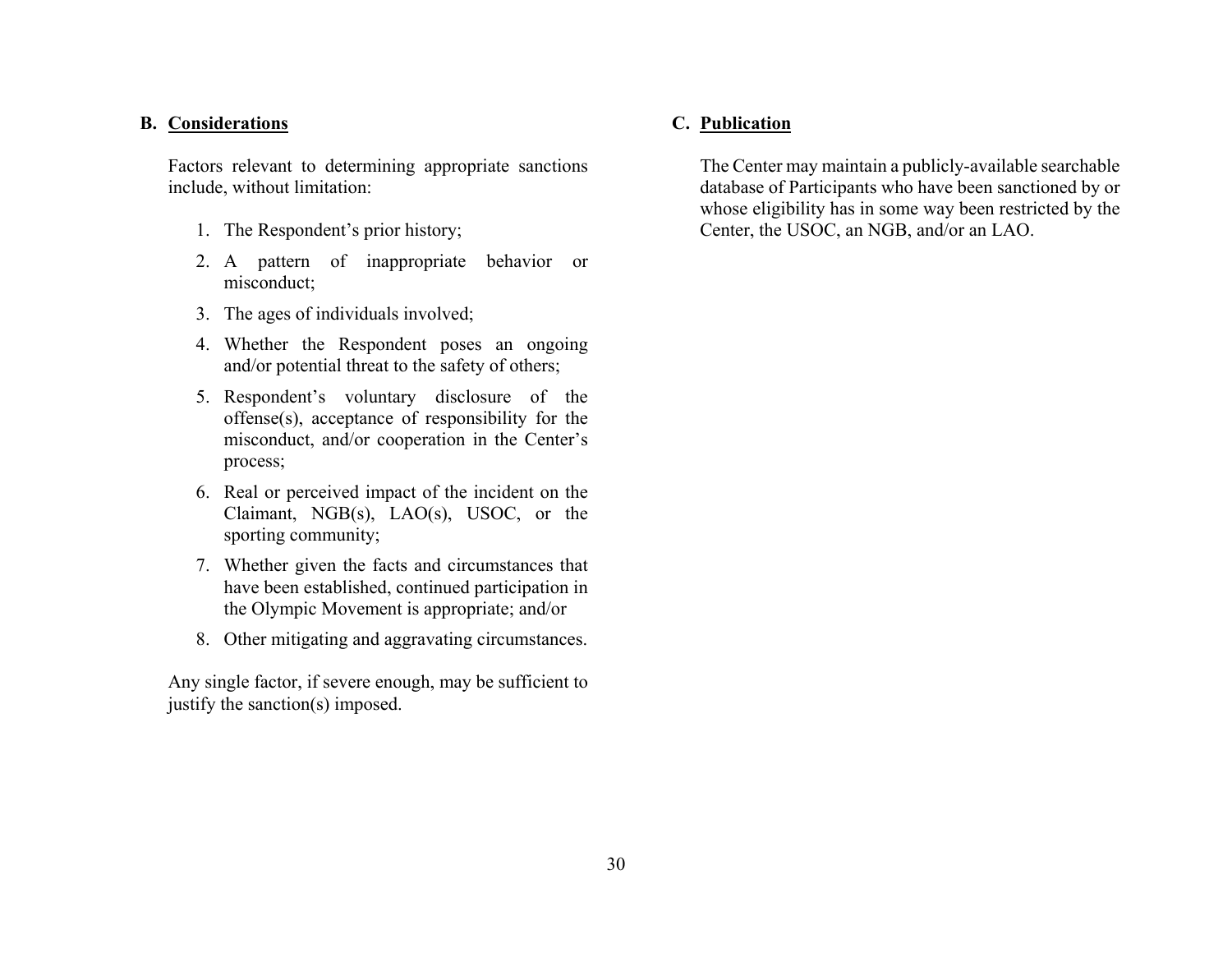#### <span id="page-36-0"></span>**XIV. Arbitration Rules**

#### **1. Application**

These Rules shall apply to arbitrations arising out of the Code. No other arbitration rules shall be applicable. Each Participant, by virtue of membership, affiliation, or participation or other activity making them subject to the jurisdiction of the Center, agrees to abide by and be subject to these Arbitration Rules as the sole and exclusive method of resolving any challenge to the Center's eligibility decision(s) or the Center's processes.

#### **2. Scope**

Arbitration shall resolve whether a Respondent violated the Code and the appropriate sanction.

#### **3. Arbitrator Qualifications**

The pool of arbitrators for the Center's cases shall consist of individuals who are U.S. citizens and meet the SafeSport Arbitrator Qualifications (Exhibit 2), as determined by the arbitration body. All arbitrators in the Center's arbitrator pool will receive specialized training.

#### **4. Parties**

The parties to the Arbitration will be the Center and the Respondent. A reference to the parties, the Center, the Respondent or the Claimant will include any parent or guardian of a Minor, unless otherwise stated herein.

#### **5. Advisor**

A Claimant or Respondent may have a single advisor, at that party's own expense. The advisor may but need not be an attorney.

The Respondent's advisor, if any, may participate in the pre-hearing conference, confer with the Respondent during the hearing, clarify procedural questions, present opening and closing arguments on behalf of the Respondent, suggest questions to the Respondent and the arbitrator during witness examinations, or to the extent direct examination by the parties is permitted, question witnesses on behalf of the Respondent.

A Claimant or Respondent intending to have an advisor shall notify the Center and the arbitration body of the name and address of the advisor a minimum of 24 hours before the date set for the hearing or other proceeding at which the advisor is first to appear. The parties are responsible for keeping the arbitration body informed of any changes in advisors. Notice given to a designated advisor shall be deemed notice to the advisee.

#### **6. Confidentiality**

The arbitration, including all pre-hearing matters, shall be subject to the confidentiality provisions set forth in the Code and other confidentiality policies adopted by the Center.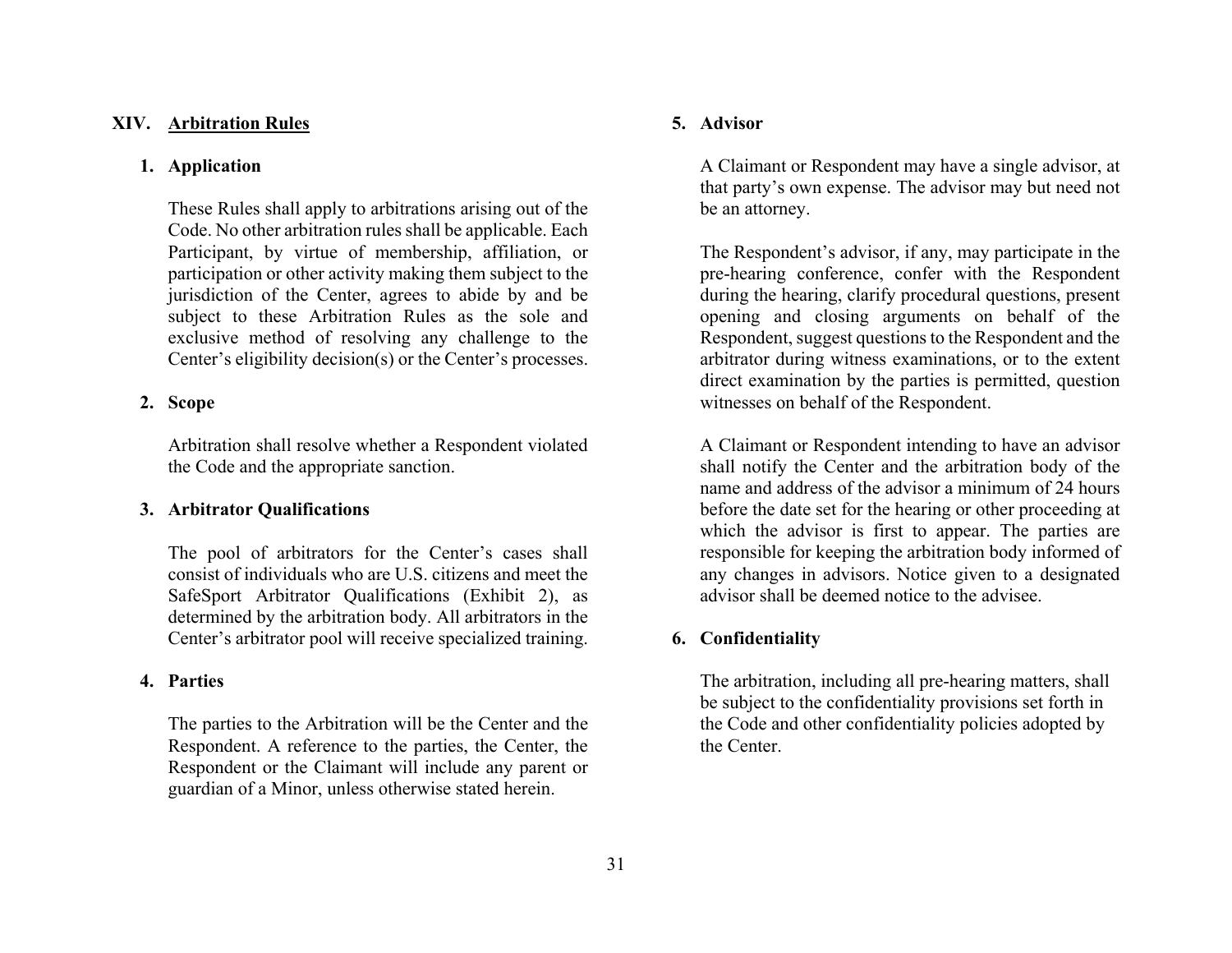#### <span id="page-37-0"></span>**7. Initiating Arbitration**

After receiving a request for an Arbitration hearing, the Center will send a notice to the Respondent and the Arbitration administrator informing them that an Arbitration has been initiated and requesting confirmation of an email address to which notice will be deemed received upon mailing to such address. The notice shall set forth (i) the alleged violation; (ii) the sanction determined by the Center; (iii) the recipient's confidentiality obligations; and (iv) that any recipient who violates confidentiality obligations shall be subject to the jurisdiction of the Center and may be held, after proper process, to have violated the Code. The Arbitration will be deemed initiated upon receipt by the administrator of the necessary fees.

#### **8. Number of arbitrators**

There shall be one arbitrator.

#### **9. Arbitrator appointment – Merits Arbitration**

- a. Promptly after Arbitration is initiated, the Arbitration body will send simultaneously to Respondent and the Center an identical list of nine arbitrators, all of whom shall be attorneys or retired judges. The parties are encouraged to agree to an arbitrator from the submitted list and to advise the Arbitration body of their agreement.
- b. Within 48 hours after receiving the arbitrator list, the Center and the Respondent each may strike the

names of up to two arbitrators from the list and return the list to the Arbitration body. If a party does not return a strike list within the time specified, all persons named in the list shall be deemed acceptable to that party. The names stricken by a party will not be disclosed to the other party.

c. From among the persons not stricken by the parties, the Arbitration body shall invite an arbitrator to serve. If, for any reason, an arbitrator cannot be appointed from the submitted lists, the Arbitration body shall have the power to make the appointment from among the other attorneys or retired judges of the pool, not to include any arbitrator previously stricken by a party.

#### **10. Notice to Arbitrator of Appointment**

Notice of the appointment of the arbitrator, whether appointed by the parties or by the Arbitration body, shall be sent to the arbitrator by the Arbitration body, together with a copy of these Rules. A signed acceptance by the arbitrator shall be filed with the Arbitration body.

#### **11. Jurisdiction and conflicts of Interest**

a. Jurisdiction

The arbitrator shall have the power to rule on the arbitration body's jurisdiction, including any objections with respect to the existence, scope or validity of the Arbitration agreement. Any challenges to the arbitrator's jurisdiction must be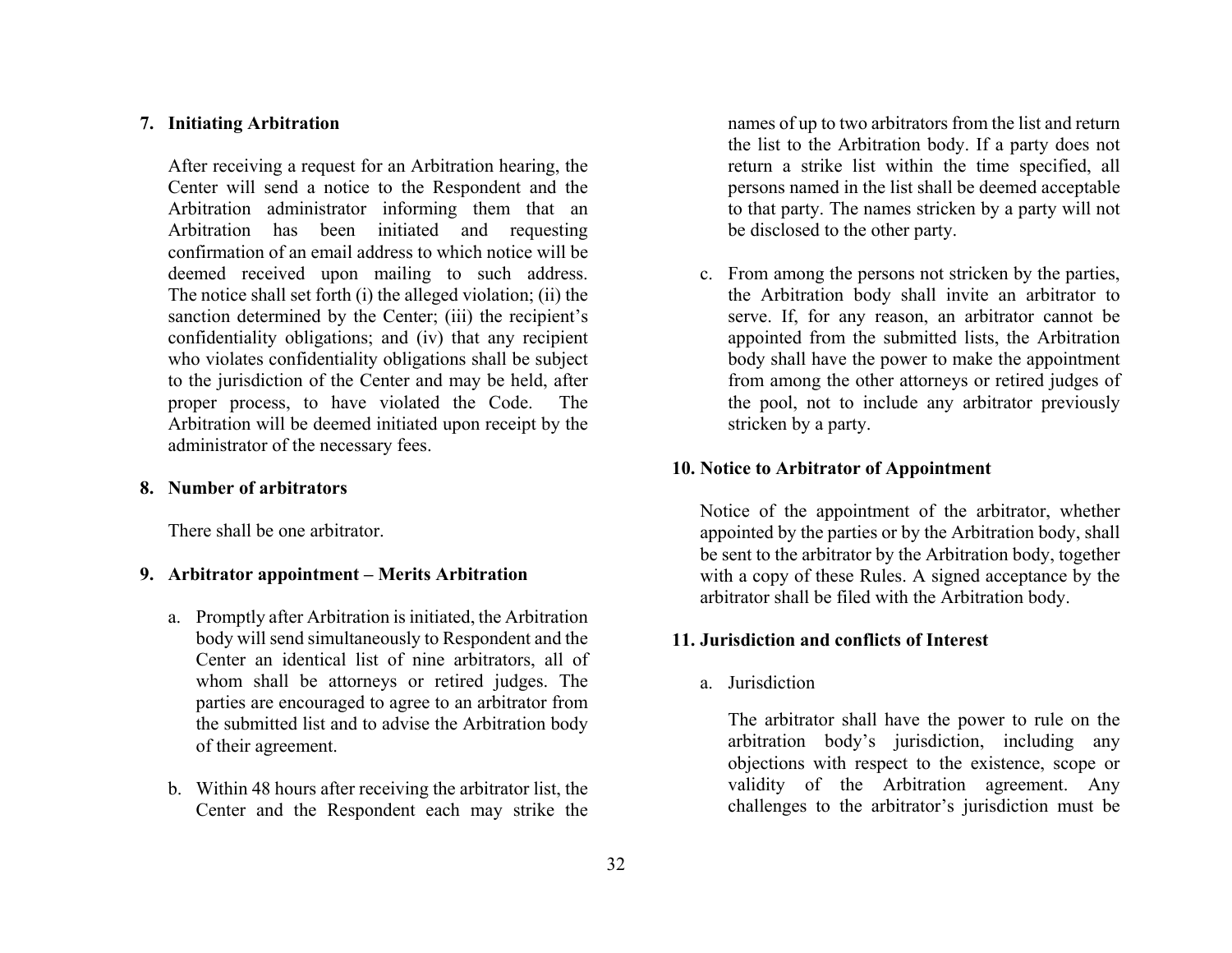<span id="page-38-0"></span>made in the position statement and shall be decided at or before the commencement of the hearing.

b. Conflicts of interest

Any person appointed as an arbitrator shall disclose to the arbitration body any circumstance that could affect impartiality or independence, including any bias, any financial or personal interest in the result of the Arbitration, or any past or present relationship with the parties or witnesses.

The arbitration body shall communicate any information concerning a potential conflict of interest to the relevant parties and, as appropriate, to the arbitrator.

A party may file an objection with the Arbitration body contesting an arbitrator's continued service due to a conflict of interest. Upon receiving an objection, the arbitration body shall determine whether the arbitrator should be disqualified and shall inform the parties of its decision, which shall be conclusive. The parties may agree in writing that an appointed arbitrator subject to disqualification will not be disqualified.

c. Replacing a conflicted arbitrator

If the arbitration body determines that a selected arbitrator has a conflict of interest with one of the parties and the parties do not agree to waive the conflict, then the arbitration body shall select a substitute arbitrator from the remaining attorneys or retired judges not stricken by the parties. If the appointment cannot be made from the list, the arbitration body shall have the power to make the appointment from among other attorneys or retired judges in the arbitrator pool without the submission of additional lists, not to include any arbitrator previously stricken by a party.

# **12. Vacancies**

If an arbitrator is no longer able to hear a case for which the arbitrator has been appointed, the arbitration body shall select a substitute arbitrator from the remaining attorneys or retired judges not stricken by the parties. If the appointment cannot be made from the list, the arbitration body shall have the power to make the appointment from among the other attorneys or retired judges of the full arbitrator pool without the submission of additional lists, not to include any arbitrator previously stricken by a party.

## **13. Submissions to and Communication with Arbitrator**

Except as provided herein, no party shall communicate unilaterally concerning the arbitration with an arbitrator or a candidate for an arbitrator position. Any documents submitted by any party to the arbitration body or to the arbitrator (with the exception of arbitrator strike lists and, when appropriate, *ex parte* submission of witness questions) shall simultaneously be provided to the other party or parties to the arbitration.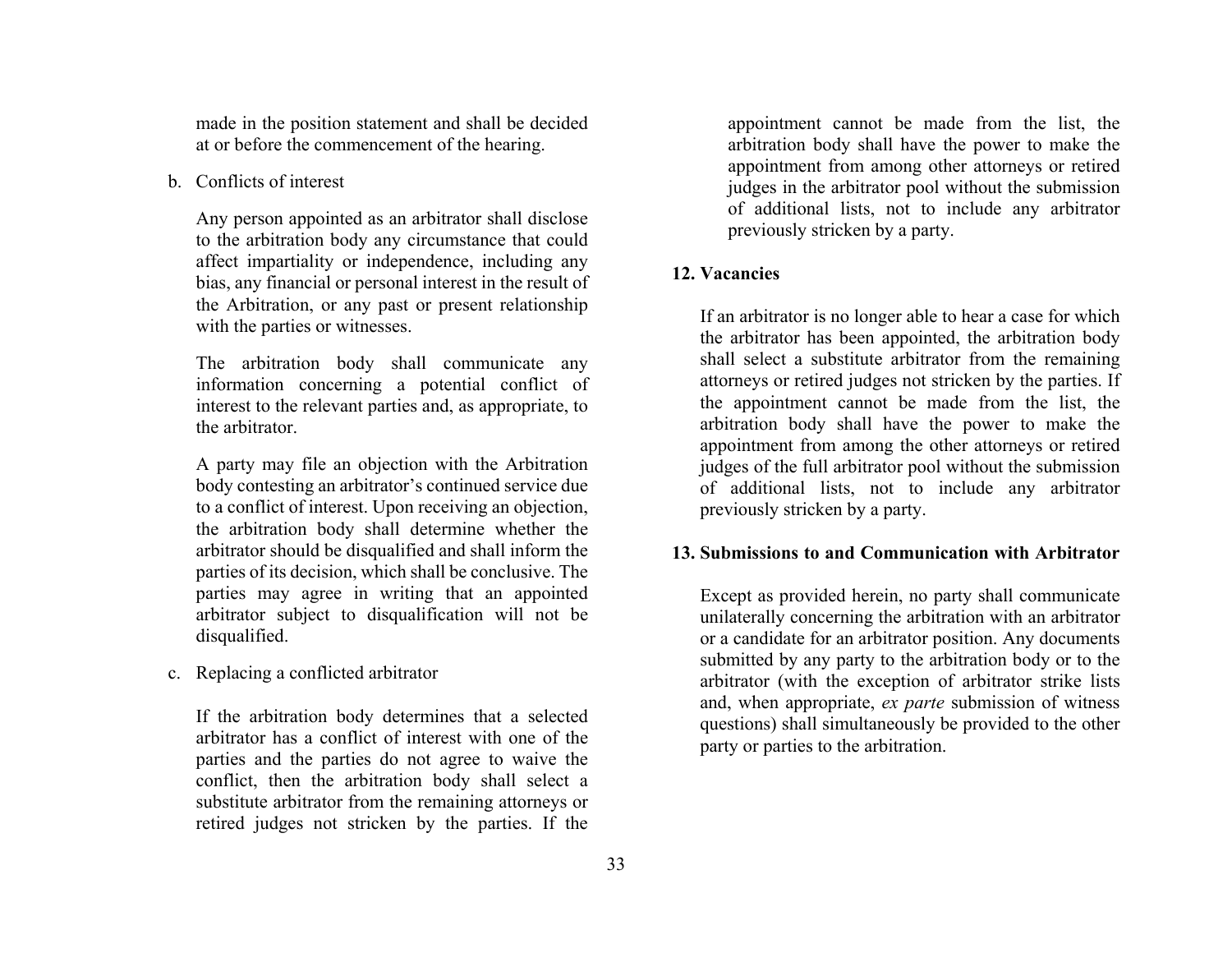# <span id="page-39-0"></span>**14. Hearing Concerning Sanctions and Criminal Charges or Dispositions**

If a Respondent requests a hearing concerning only the Center's sanctions, or regarding a Criminal Charge or Disposition, the following Rules apply:

a. Scope

The violation and the underlying facts will be deemed established and irrebuttable. The arbitrator will determine whether the Center's sanctions are appropriate given the facts and circumstances, as established.

b. Standard of review

The arbitrator is authorized to modify the sanction only upon finding that the Center abused its discretion.

c. Briefing

Within ten Days of the arbitrator's appointment, the Respondent shall file a position statement setting forth the basis for the challenge to the sanction. Within seven Days of the Respondent's filing, the Center shall file its position statement.

d. Oral argument

The decision shall be based on the parties' briefs and the Decision. However, the arbitrator may in the arbitrator's discretion allow for oral argument.

e. Decision

The arbitrator will render a final and binding written decision to all parties within five Days from briefing, or if oral argument is allowed, within five Days of oral argument.

## **15. Pre-Hearing Conference**

- a. The arbitrator shall schedule as soon as practicable a preliminary pre-hearing conference with the parties by telephone or video conference, but no sooner than four Days and no later than 10 Days after the arbitrator is appointed.
- b. At least two Days before the pre-hearing conference, the Respondent shall provide the Center and arbitration body with a written answer to the Center's Decision against him/her (to include a written statement containing Respondent's summary of the factual rebuttal to the violation and the defenses the Respondent intends to raise at the arbitration) and the documentary evidence and witnesses that the Respondent intends to present at the hearing. If the Respondent fails to submit the required information, the arbitrator has the discretion to deny its admittance at the arbitration.
- c. The pre-hearing conference will be directed by the arbitrator and shall be the exclusive opportunity of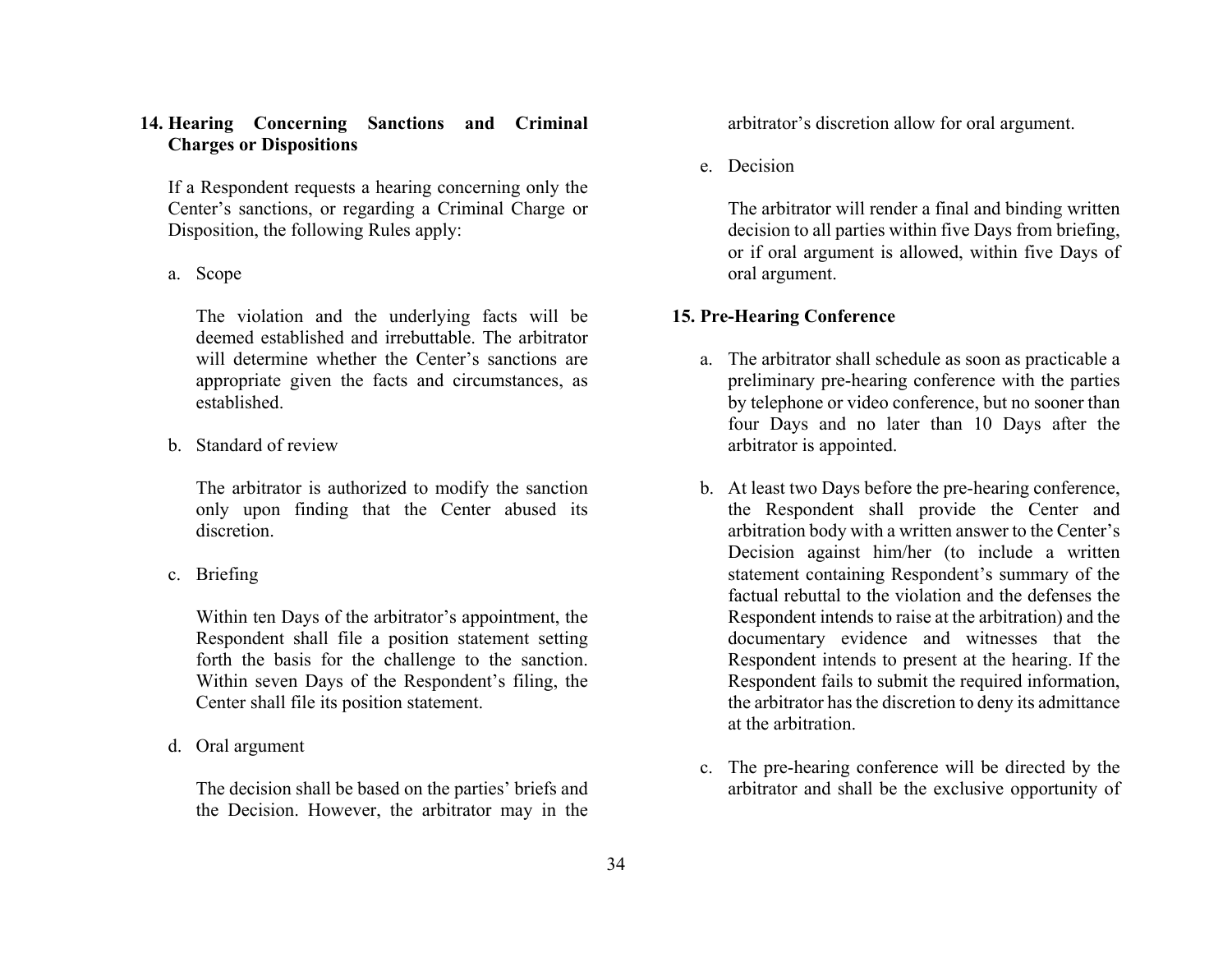<span id="page-40-0"></span>the parties to address issues that need to be resolved before the hearing, including, but not limited to:

- i. The timeline for the exchange of position statements, list of evidence, and list of witnesses. The position statement shall address any expected evidentiary issues, challenges to jurisdiction, and any other disputed issues.
- ii. The scheduling and logistics of the hearing, to include without limitation the amount of time each side will have to present its evidence. Absent exceptional circumstances, the arbitrator will schedule the hearing to be completed within a single, eight-hour day. The arbitrator may schedule more than one prehearing conference only if the arbitrator determines that an additional conference is necessary.
- iii. The arbitrator shall issue a written decision memorializing decisions made and agreements reached during or following the pre-hearing conference.

#### **16. Discovery**

There shall be no discovery.

#### **17. Date and Time of Hearing**

The arbitrator shall use best efforts to ensure that the hearing is completed and the decision rendered within 15 Days of the pre-hearing conference.

Although the arbitrator shall make reasonable accommodations to the parties and their advisors with regard to scheduling, the parties and their advisors have a duty to be reasonably available to ensure the ability of the arbitration process to render a reasonably prompt result. The arbitrator, in the arbitrator's sole discretion, may rule that the unavailability of a party's advisor is not grounds for postponing the hearing.

Failure by the arbitrator or the Center to adhere to the timelines set forth herein shall not be grounds for overturning the arbitrator's decision.

#### **18. Place of Hearing**

The hearing will be conducted telephonically or by videoconference except as authorized by the arbitrator in extraordinary circumstances, in which case the hearing may be held in person at a location in the United States determined by the arbitrator. If a hearing is held in person, the arbitrator may nonetheless permit Claimant(s) or witness(es) to appear behind screens, by telephone or via videoconference.

#### **19. Attendance**

Unless the arbitrator and the parties agree otherwise, only the following individuals shall be present at the hearing: (1) the Center's representatives; (2) the Respondent; (3) the Claimant(s); (4) the Claimant(s) and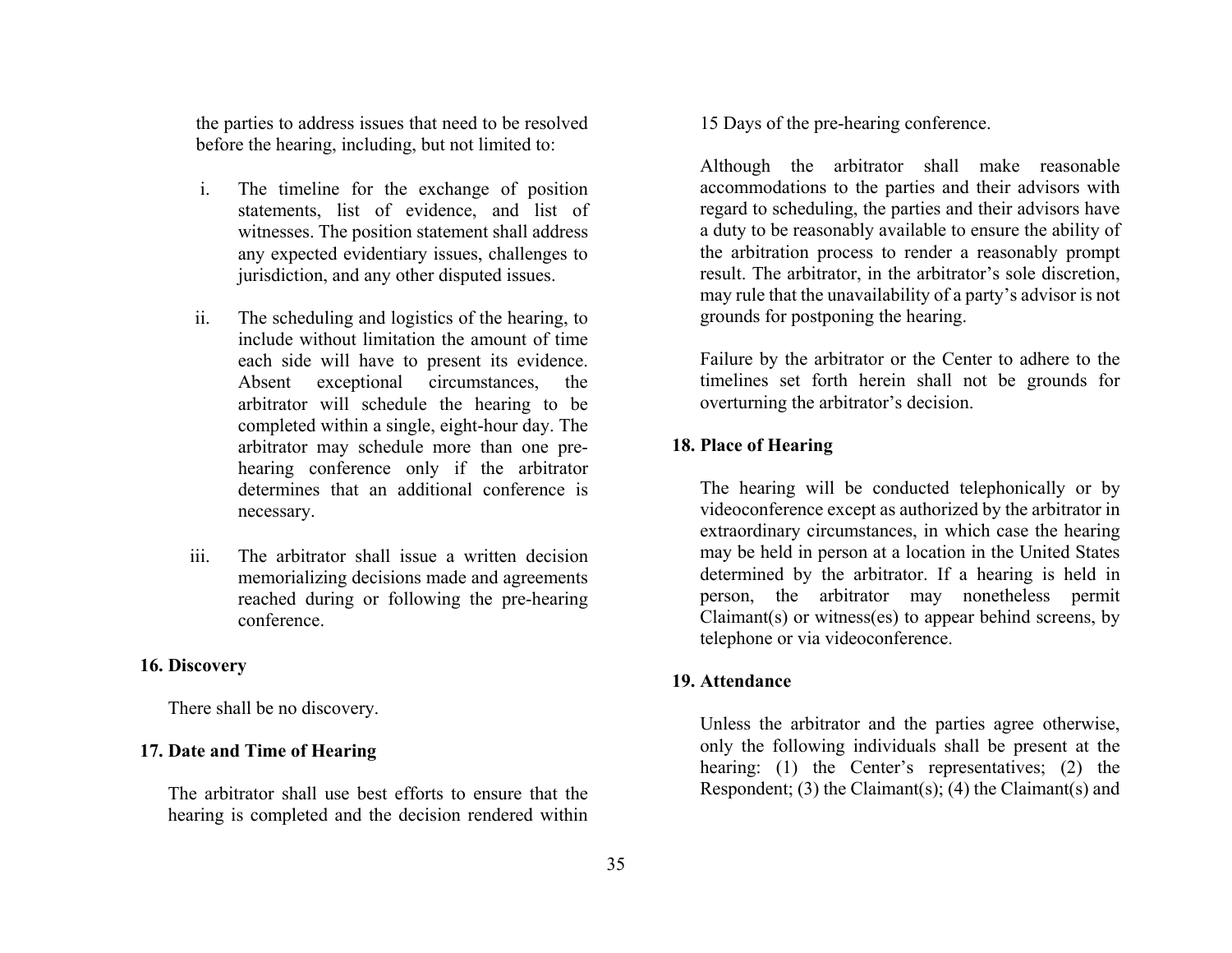<span id="page-41-0"></span>Respondent's respective advisors; and (5) witnesses during their own testimony.

#### **20. Oaths**

Before proceeding with the hearing, each arbitrator will take an oath of office if required by law. The arbitrator will require witnesses to testify under oath if it is required by law.

# **21. Interpreters**

All arbitration proceedings shall be conducted in English. Any party who would like an interpreter is responsible for coordinating directly with the interpreter and is responsible for the costs of the interpreter service. The interpreter must be free of conflicts of interest.

## **22. Continuance**

The arbitrator may continue any hearing upon agreement of the parties, upon request of a party or upon the arbitrator's own initiative. Unless agreed, postponements shall be discouraged and only granted in compelling circumstances. A party or parties causing a postponement of a hearing will be charged a postponement fee, as set forth in the arbitration fee schedule.

# **23. Arbitration in the Absence of a Party or Advisor**

Subject to Section XI(J), the arbitration may proceed in the absence of any party or advisor who, after notice,

fails to be present or to obtain a postponement. The arbitrator shall require the party who is present to submit evidence that the arbitrator may require for the making of a decision.

# **24. Standard of Proof**

The Arbitration shall use a preponderance of the evidence standard to determine if a Participant has violated the Code.

# **25. Rules of Evidence**

- a. Strict conformity to legal rules of evidence shall not be necessary, and hearsay evidence may be considered.
- b. The Center's Decision and Investigative Report with Appendices shall be admitted into evidence and the arbitrator shall give them appropriate weight.
- c. The arbitrator shall determine the admissibility, relevance and materiality of the evidence offered and may exclude evidence deemed by the arbitrator to be cumulative, irrelevant or unreliable.
- d. The arbitrator shall take into account applicable principles of privilege, including without limitation those involving the confidentiality of communications between an attorney and client and between a physician and patient.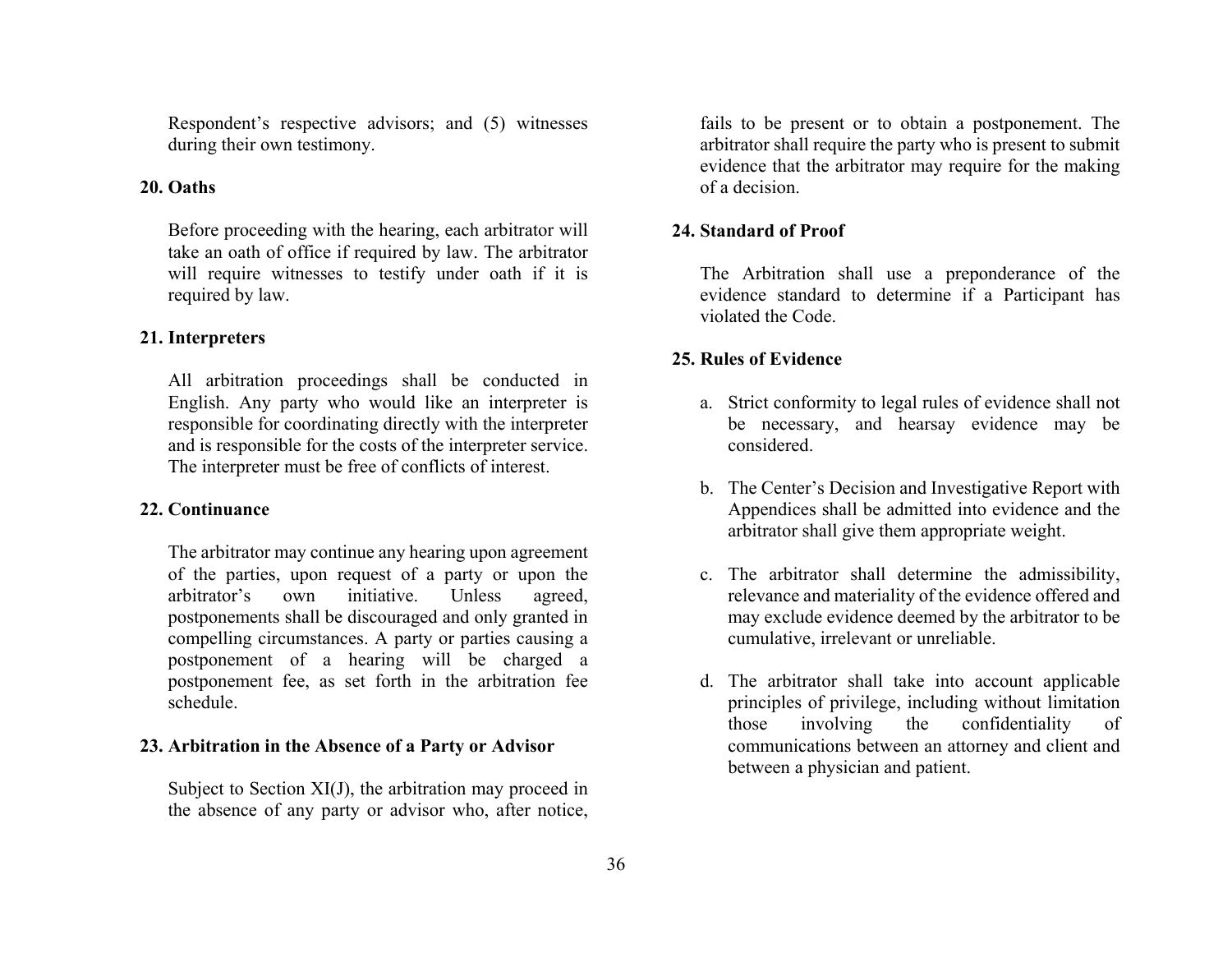<span id="page-42-0"></span>e. Any statement from a Minor, be it written, recorded or live, and whether direct or hearsay, shall be admissible.

# **26. Evidence by Affidavit**

The arbitrator may receive and consider the evidence of witnesses by declaration or affidavit and shall give it such weight as the arbitrator deems appropriate after considering any objection made to its admission.

# **27. Hearing**

Unless the parties agree that the arbitrator can determine the case without an oral hearing and on written briefing alone (which the parties may do whether the matter relates to liability and sanctions or sanctions only), the arbitrator will hold an oral hearing.

a. Arbitrator to manage proceedings expeditiously

The arbitrator, exercising discretion, shall conduct the proceedings expeditiously and may direct the order of proof, bifurcate the hearing between the violation and sanction portions of the hearing, and direct the parties to focus their presentations on issues the decision of which could dispose of all or part of the case.

b. Opening Statements

Each party shall be entitled to present a concise opening statement prior to the presentation of evidence. The Center or its advisor shall present its opening statement first, followed by the Respondent.

c. Presenting evidence

Both the Center and the Respondent shall be entitled to an equitable amount of time to present evidence in support of or in opposition to the alleged violations, as determined by the arbitrator at the pre-hearing conference. Absent exceptional circumstances, the parties will be expected to complete the hearing in a single, eight-hour business day. The arbitrator will track the time used by each party during the course of proceedings and enforce the time limits to ensure equitable time to both parties. The parties will be permitted, subject to any pre-hearing orders, to present documentary evidence through the submission of exhibits and to present testimony through affidavit or in-person testimony of witnesses.

The Center will present its evidence first. The Respondent will present its evidence second. The Center may then present any rebuttal evidence.

- d. Examining witnesses
	- 1. The Claimant shall be subject to questioning by only the arbitrator unless the Claimant agrees to direct examination and cross-examination by the opposing party.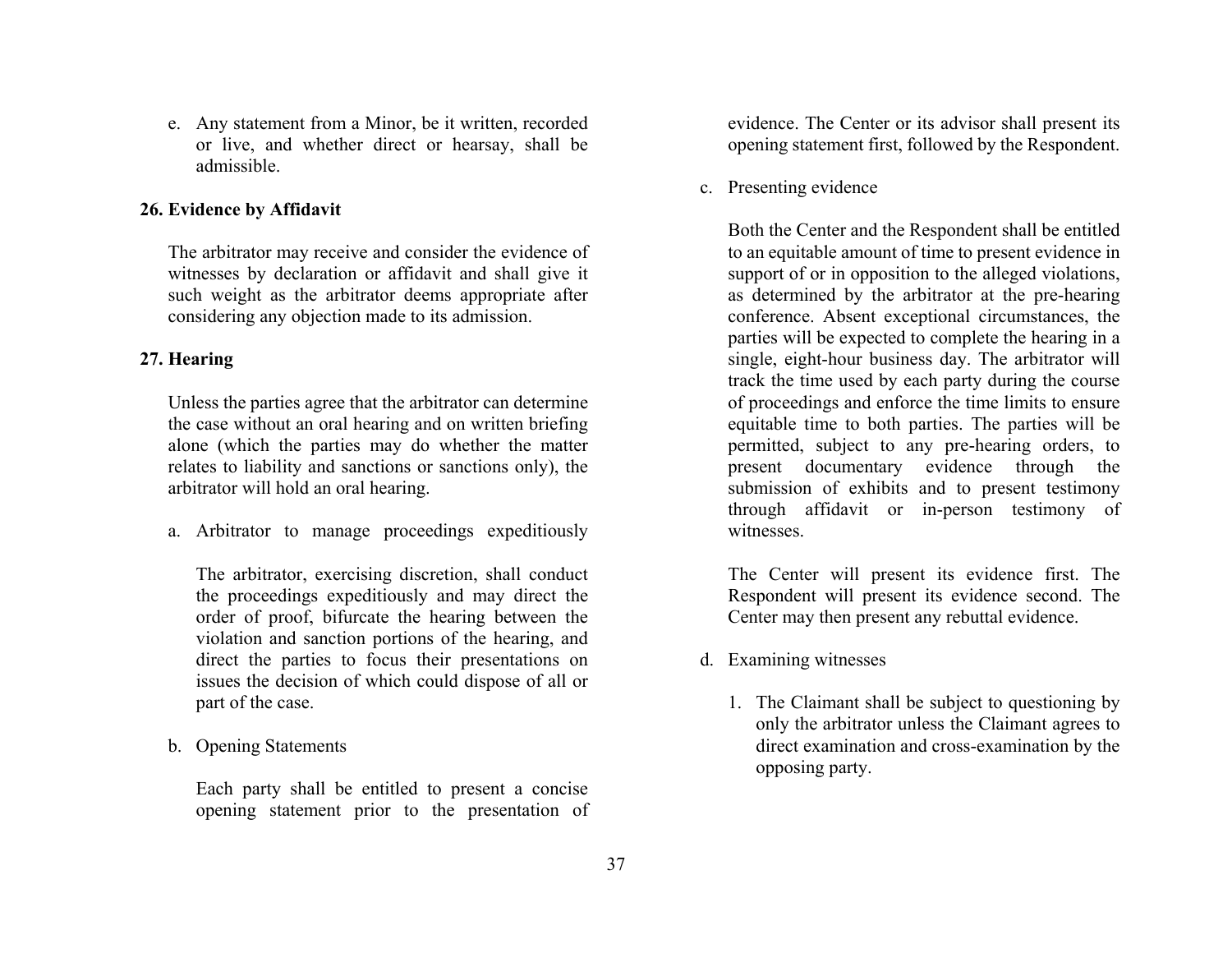- 2. Unless the Claimant elects to be questioned directly by the parties, no later than five Days before the hearing, the Center and the Respondent each may submit, *ex parte* to the arbitrator, proposed questions and lines of inquiry for the questioning of the Claimant. The arbitrator will review the submitted questions and lines of inquiry and will, in the arbitrator's discretion, determine which are appropriate and relevant based on the understanding of the matter and to ensure the arbitrator's ability to render a decision in the matter. The arbitrator also may ask such other questions which the arbitrator deems appropriate.
- 3. If the arbitrator has been the sole questioner of the Claimant, then after the arbitrator's direct questioning of the Claimant is completed, the witness will be temporarily excluded from the hearing so that the arbitrator can discuss with each of the parties separately appropriate followup questions or supplemental lines of inquiry for the arbitrator to consider. The arbitrator will ask follow-up questions of the witness that the arbitrator deems appropriate.
- 4. The parties may question all other witnesses directly, provided that the arbitrator shall have the authority to limit questioning of witnesses or lines of inquiry based on, without limitation, relevance, that the questioning is cumulative, the age or mental capacity of the witness, or that the questioning has become harassing or abusive.

5. Examining Minors – the presumption is that a Minor will not testify live at a hearing; however, with the permission of the Minor's parents or guardians (or in extraordinary circumstances, without such permission), the Minor may testify if so desired.

The arbitrator shall determine the manner in which Minor's evidence shall be given, including whether any or all questioning of the Minor (live or via video) will be completed outside the presence of their parent(s) or guardian(s), bearing in mind (a) the objective of achieving a fair hearing, (b) the possible damage to a Minor's welfare from giving evidence, and (c) the possible advantages that the Minor's evidence will bring to determining the facts.

A Minor may only be asked to testify in exceptional circumstances as determined by the arbitrator. In making this decision, the arbitrator shall consider:

- a. the Minor's wishes and feelings, in particular, the Minor's willingness to give evidence (an unwilling Minor should rarely, if ever, be obligated to give evidence);
- b. the Minor's particular needs and abilities;
- c. whether the case depends on the Minor's allegations alone;
- d. corroborative evidence;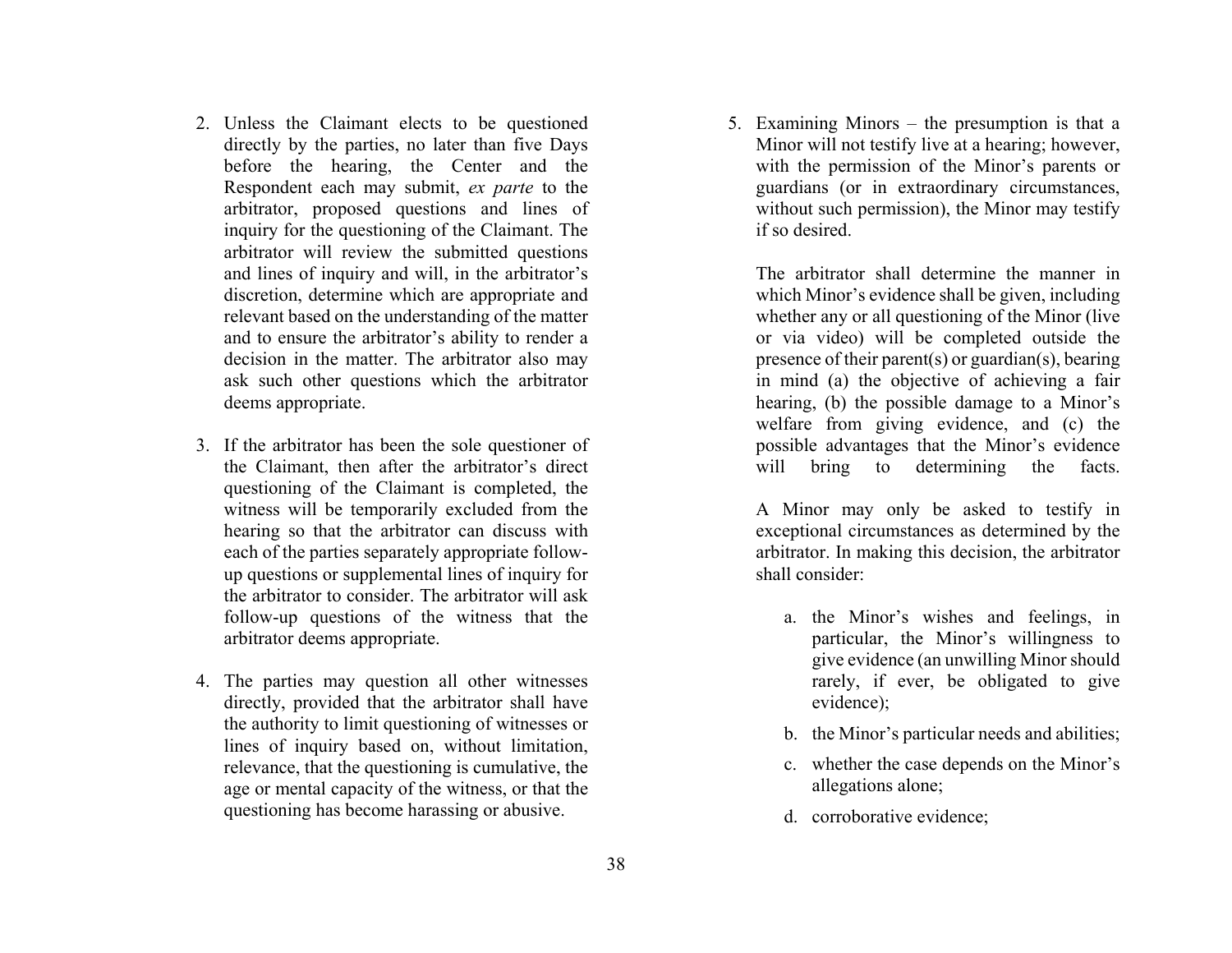- <span id="page-44-0"></span>e. the age of the Minor;
- f the maturity, vulnerability, understanding, capacity and competence of the Minor;
- g. whether a matter can be properly adjudicated without further questioning of the Minor;
- h. the wishes and views of any parent, person with parental responsibility for the Minor, or any guardian, if appropriate; and
- i. whether the Minor has given evidence to another tribunal or court related to the subject matter of the proceeding, the way in which such evidence was given, and the availability of that evidence.
- e. Role of the Claimant

The Claimant is not a party, but has the right to be present during the hearing and to give testimony as a witness if called, but shall not otherwise participate in the hearing.

f. Closing statements

Each party will be entitled to present a concise closing statement after the close of evidence and before the hearing is concluded. The Center will present its closing statement first, followed by the Respondent, and the Center will be allowed time for a reply.

g. Hearing closed to the public

The hearing shall be closed to the public.

i.No disclosure of information

> All information obtained by the Center, Respondent or the Claimant during the arbitration, including the arbitral decision, shall be deemed confidential not to be disclosed outside of the Center's process except as expressly provided herein.

ii.Recording

> At the request of any party or the arbitrator, hearings shall be recorded by the arbitration body and retained by the Center in its confidential files, but shall not be made available to any party or third party except as determined by the Center or any lawful order of a Court. The requesting party is responsible for arranging and paying for the recording.

#### **28. Closing of Hearing**

After all evidence has been submitted at the hearing, the arbitrator shall specifically inquire of each party whether it has any further evidence to offer or witnesses to be heard. Unless the arbitrator determines that additional evidence or witness(es) are required to resolve the controversy, the arbitrator will declare the hearing closed.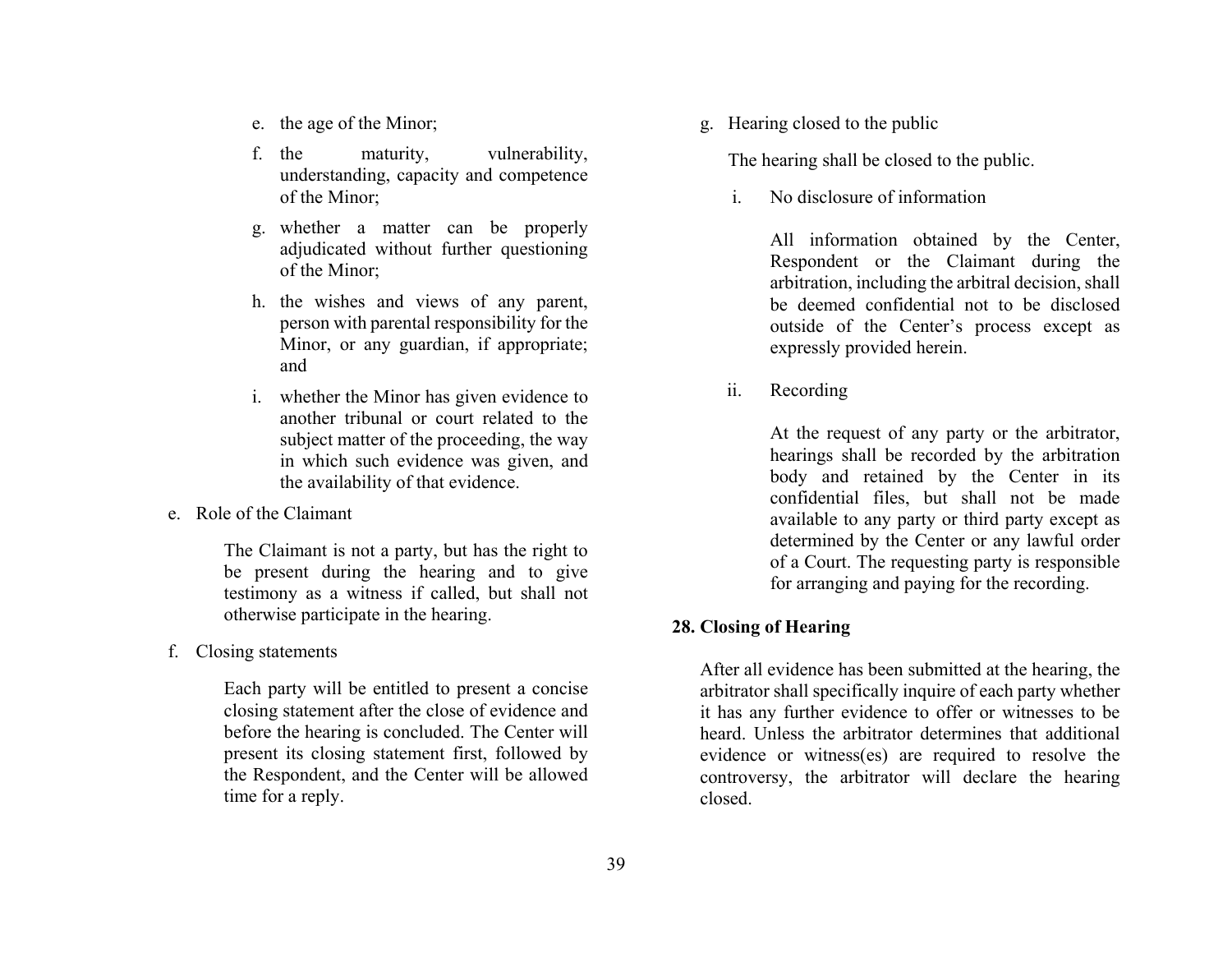<span id="page-45-0"></span>There shall be no post-hearing briefing ordered except in exceptional circumstances. If documents or responses are to be filed as directed by the arbitrator, or if briefs are to be filed, the hearing shall be declared closed as of the final date set by the arbitrator for the receipt of briefs.

#### **29. Waiver of Rules**

Any party who proceeds with the arbitration after knowledge that any provision or requirement of these Rules has not been complied with and who fails to promptly state an objection in writing shall be deemed to have waived the right to object to such noncompliance.

#### **30. Extensions of Time**

For good cause shown, the arbitrator may extend any period of time established by these Rules, except the time for making the decision, keeping in mind the need to resolve these disputes expeditiously; the unavailability of an advisor—after an arbitrator's efforts to reasonably accommodate the advisor's schedule—shall not be considered good cause except in exceptional circumstances. The arbitrator shall notify the parties of any extension.

#### **31. Notice and Receipt**

The parties each must provide an email address to the arbitration body and opposing parties/advisors upon initiation of an arbitration under the Rules. Notice sent to that email address shall be considered actual notice to the party effective upon delivery.

#### **32. Decisions**

a. Time

The reasoned decision shall be made promptly by the arbitrator after the close of evidence, and, unless otherwise agreed by the parties or specified by law, no later than seven Days from the date of close of the evidence or any briefing ordered by the arbitrator.

b. Form

In all cases, the arbitrator shall render a written, reasoned final decision, which shall be signed by the arbitrator. All identifying information of the Claimant (including name), and witnesses (other than the Respondent) shall be redacted. If the arbitrator determines that there has been no violation, then the Respondent may request that the arbitrator redact their name and/or identifying information in the final decision.

c. Scope

The arbitrator may grant such remedy or relief the arbitrator deems just and equitable and within the scope of the Code and the Sanctioning Guidelines.

d. Delivery to parties

The final decision shall be deemed delivered to the parties if transmitted as provided in these Rules.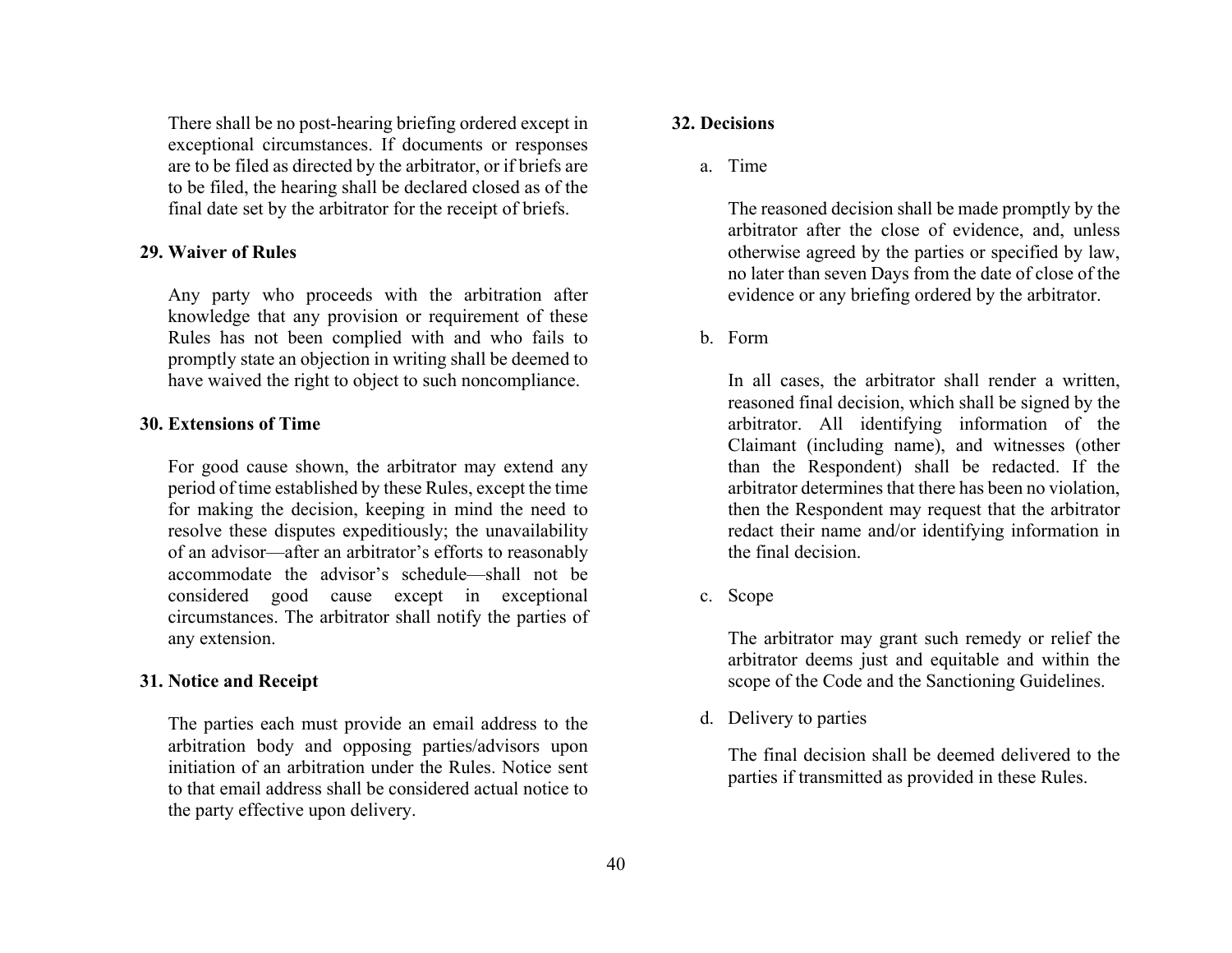#### <span id="page-46-0"></span>**33. Modifying Decision**

Within three Days after the transmittal of the arbitrator's final decision, any party, upon notice to the other parties, may request the arbitrator, through the arbitration body, only to correct any clerical, typographical, or computational errors in the decision. The arbitrator is not empowered to re-determine the merits of any matter already decided. The other parties shall be given two Days to respond to the request. The arbitrator shall dispose of the request within two Days after transmittal by the arbitration body to the arbitrator of the request and any response thereto.

#### **34. No Appeal**

The arbitration decision shall be considered final and binding. The parties waive, to the fullest extent permissible by law, any right to challenge in court the arbitrator's decision.

#### **35. Filing Fees and Expenses**

- a. The arbitration body shall prescribe filing and other administrative fees and expenses to compensate it for the cost of providing services. The fees in effect when the fee or charge is incurred shall be applicable.
- b. Initiating arbitration
	- i. Arbitration fees and expenses

The Respondent shall pay a full deposit for all fees and expenses associated with the arbitration as set forth in Exhibit 1. If the Respondent fails to provide the deposit, then the arbitration may not proceed.

ii. Hardship exemption

Respondents may, at the discretion of the Center, obtain a hardship exemption from payment of some of these fees through written certification that they have insufficient funds to cover arbitration. If the Center grants an exemption, the Center shall pay all fees and expenses associated with the arbitration.

## **36. Other Fees and Expenses**

The expenses of witnesses and translators for any party shall be paid by the party producing such witnesses or translators. Parties shall be responsible for their own advisor's fees and costs, and all other expenses not expressly assumed by the Center. A party who successfully seeks a continuance shall pay a continuance fee as set forth in Exhibit 1.

#### **37. Arbitrator's Compensation**

Arbitrators shall be compensated at the rates set forth in the arbitration fee schedule (Exhibit 1).

If there is disagreement concerning the terms of compensation, an appropriate rate shall be established with the arbitrator and the arbitration body, and confirmed to the parties. Any arrangement for the compensation of an arbitrator shall be made through the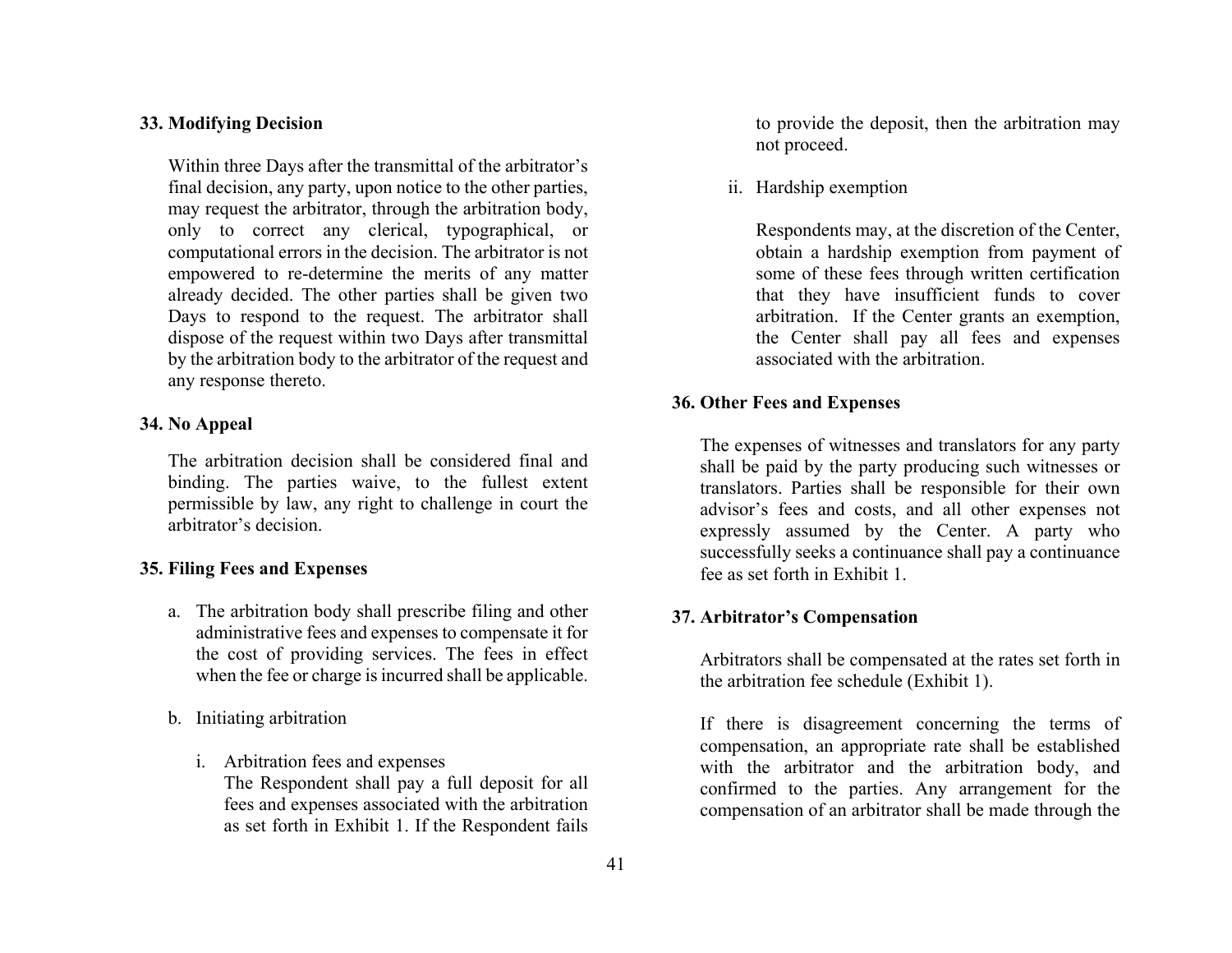<span id="page-47-0"></span>arbitration body and not directly between the parties and the arbitrator.

## **38. Allocating Fees and Expenses**

The arbitrator shall, in the final reasoned decision, allocate fees and expenses as follows:

- a. If a violation is not found, the Center shall reimburse the Respondent for all arbitration fees and expenses paid to the arbitration body, pursuant to Exhibit 1, below.
- b. If the case involves multiple violations, and the arbitrator modifies some violations but not all, the arbitrator has the discretion to allocate the fees and expenses paid to the arbitration body.
- c. If, in a sanctions-only hearing, the sanction is reduced the arbitrator may reapportion responsibility for all arbitration fees and expenses paid to the arbitration body between the Center and the Respondent.

# **39. Interpreting and Applying These Rules**

The arbitrator shall interpret and apply these Rules insofar as they relate to the arbitrator's powers and duties.

#### **40. Temporary Measures**

The following Rules govern Temporary Measures hearings.

a. Timing

At any time after Notice of a Temporary Measure, Respondent may request a hearing which shall take place no later than 72 hours after the Respondent submits the required fees or at such time as the parties otherwise agree.

b. Arbitrator

If the Center imposes or seeks to impose Temporary Measures prior to the appointment of a merits arbitrator on a Decision, then a special arbitrator will be appointed by the arbitration body solely to conduct the Temporary Measures hearing. This special arbitrator shall not be considered for appointment to review a final Decision. If the Center imposes or seeks to impose Temporary Measures after the appointment of an arbitrator for review of a Decision, then the appointed arbitrator shall conduct the Temporary Measures hearing.

c. Filing fees and expenses

The arbitration body shall prescribe filing and other administrative fees and expenses to compensate it for the cost of providing services. The fees in effect when the fee or charge is incurred shall be applicable.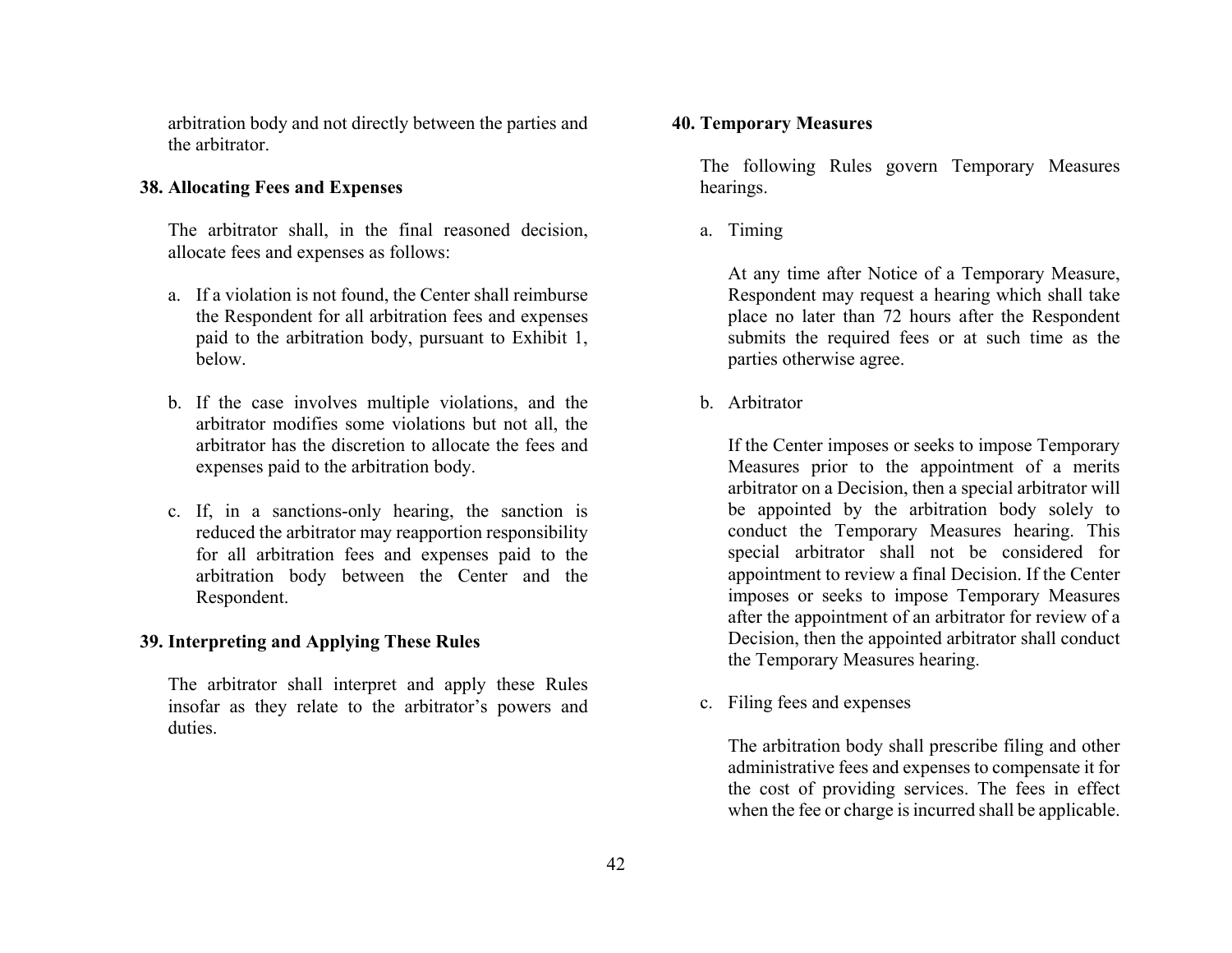<span id="page-48-0"></span>The Center shall pay a deposit for 2/3 of the fees and expenses and the Respondent shall pay 1/3 of the fees and expenses associated with a Temporary Measures arbitration as set forth in Exhibit 1. The Respondent shall not be responsible for filing fees if qualifying for a Hardship Exemption.

- d. Procedures
	- i.Expedited proceedings

The Temporary Measures hearing is an expedited proceeding to quickly resolve whether sufficient evidence exists to satisfy the arbitrator that the temporary relief requested is appropriate based on the known facts and circumstances of the case at the time of the hearing.

Generally, this assessment is based on the severity of the allegations, the evidentiary support for the allegations, and/or the perceived risk to athletes or the sport community. When the allegations involve child sexual abuse, the age of those allegations is not relevant to this determination.

The Temporary Measures hearing is not intended to be the hearing necessary to finally resolve whether the Respondent has committed a violation or what the appropriate sanctions

should be, if a violation is found to have occurred.

It is not a hearing on the merits and is limited to determining if there is reasonable cause to impose the Temporary Measure(s). That is, the Center's choice of Temporary Measures is appropriately tailored to maintain the emotional or physical safety or well-being of the Claimant or other Participants; to protect the best interest of sport and those who participate in it; or, such other valid purpose as set forth by the Center.

ii.Pre-hearing Conference

> The arbitrator shall hold a brief pre-hearing conference solely to address scheduling of the hearing.

iii.Position Statements

> The Center and Respondent may each submit a position statement of no more than five pages setting forth the basis for their respective positions. Each party may also present such evidence as it deems necessary.

> The position statement may also address jurisdictional objections (i.e., whether the Center has jurisdiction over the Respondent) or allegations that the Center failed to follow its procedures.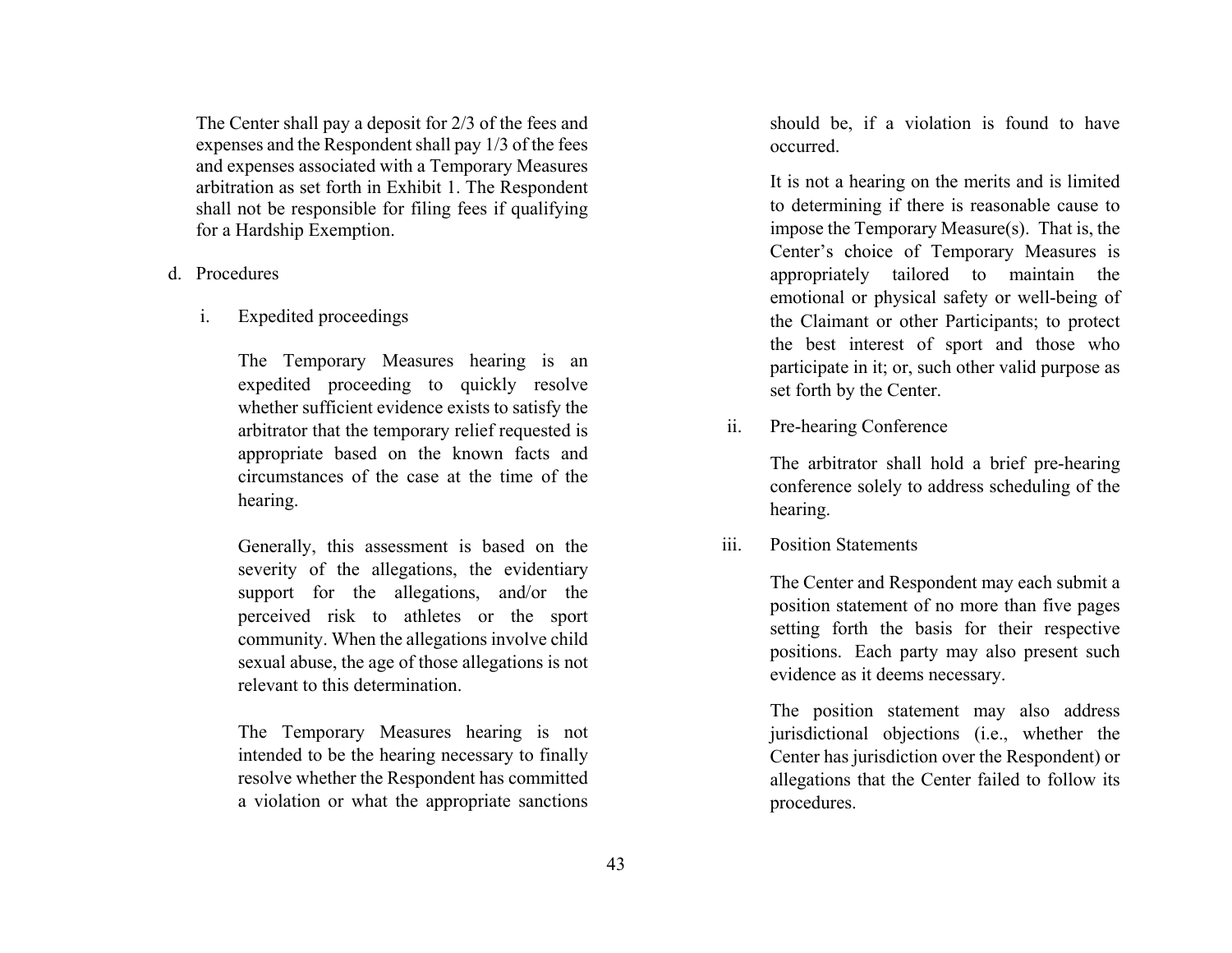<span id="page-49-0"></span>All other issues and objections, if any, are reserved and preserved for a hearing on the final Decision, if any.

iv.Length of Hearing

> Except in exceptional circumstances, the Temporary Measures hearing will last no longer than two hours.

e. Standard of review

To affirm Temporary Measures, the arbitrator must find based on the evidence presented, that: (i) the measure is reasonably appropriate based on the seriousness of the allegations and the facts and circumstances of the case as they appear to the arbitrator; (ii) the measure is reasonably appropriate to maintain the safety or wellbeing of the Claimant, Athletes, or other Nonathlete Participants; or (iii) the allegations against the Respondent are sufficiently serious that the Respondent's continued participation in the sport could be detrimental to the best interest of sport and those who participate in it. In all cases, there shall be a rebuttable presumption that the allegations, as presented, are true.

f. Decision

The arbitrator may approve, reject, or modify the Temporary Measures imposed or proposed by the Center. The arbitrator shall issue a decision regarding the Center's request for Temporary Measures either orally at the conclusion of the hearing, with a written reasoned order to follow, or by a written reasoned decision issued within 24 hours of the close of the Temporary Measures hearing. The decision is inadmissible and shall be given no weight in an arbitration on the final Decision, if any.

g. No appeal

Neither the Center nor the Respondent may appeal the arbitrator's decision. The denial of the requested relief shall not, however, prejudice the Center's right to seek Temporary Measures in the same case in the future based on information or evidence not previously in the Center's possession. In such cases, the Respondent will be offered another hearing.

#### **XV.ENFORCEMENT**

#### **A. Reciprocal Enforcement**

If the Center finds that a Participant violated the Code and issues a sanction(s), that sanction(s) shall be reciprocally enforced by and between all NGBs, LAOs, and the USOC.

#### **B. Reviewing Temporary Measures and Sanctions**

NGBs shall immediately review communications from the Center concerning Temporary Measures and sanctions for implementation. If the NGB determines an error or omission in such communication has been made, it shall notify the Center as soon as practicable, but no later than three Days of receipt.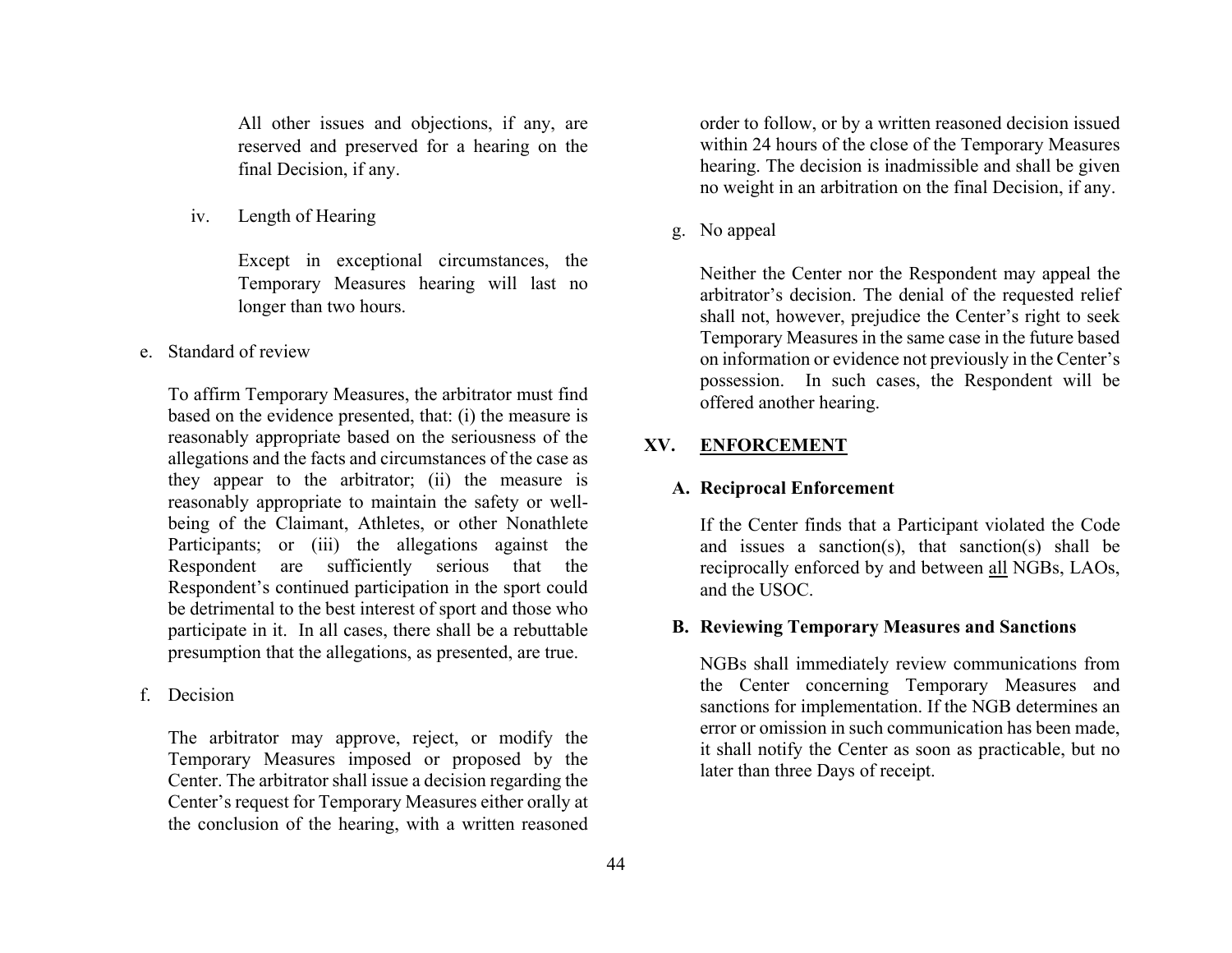# <span id="page-50-0"></span>**C. Communications to Stakeholders**

The Center shall provide a Summary of Decision, which the USOC, NGBs, or LAOs may provide to parties to assist with enforcement of sanctions. The USOC, the NGBs, and the LAOs shall establish a method to communicate Temporary Measures and sanctions to their relevant stakeholders.

# **D. Requirements to Register or Affiliate with a National Governing Body**

To ensure enforcement, NGBs shall require any organization that wishes to register as an LAO, a member club, or otherwise affiliate with an NGB (e.g., utilizing the rules or procedures of an NGB or LAO), to agree to and comply with the Code, the requirements set forth in the Protecting Young Victims from Sexual Abuse and Safe Sport Authorization Act of 2017, and to enforce any sanction(s) and/or Temporary Measure(s) imposed by the Center.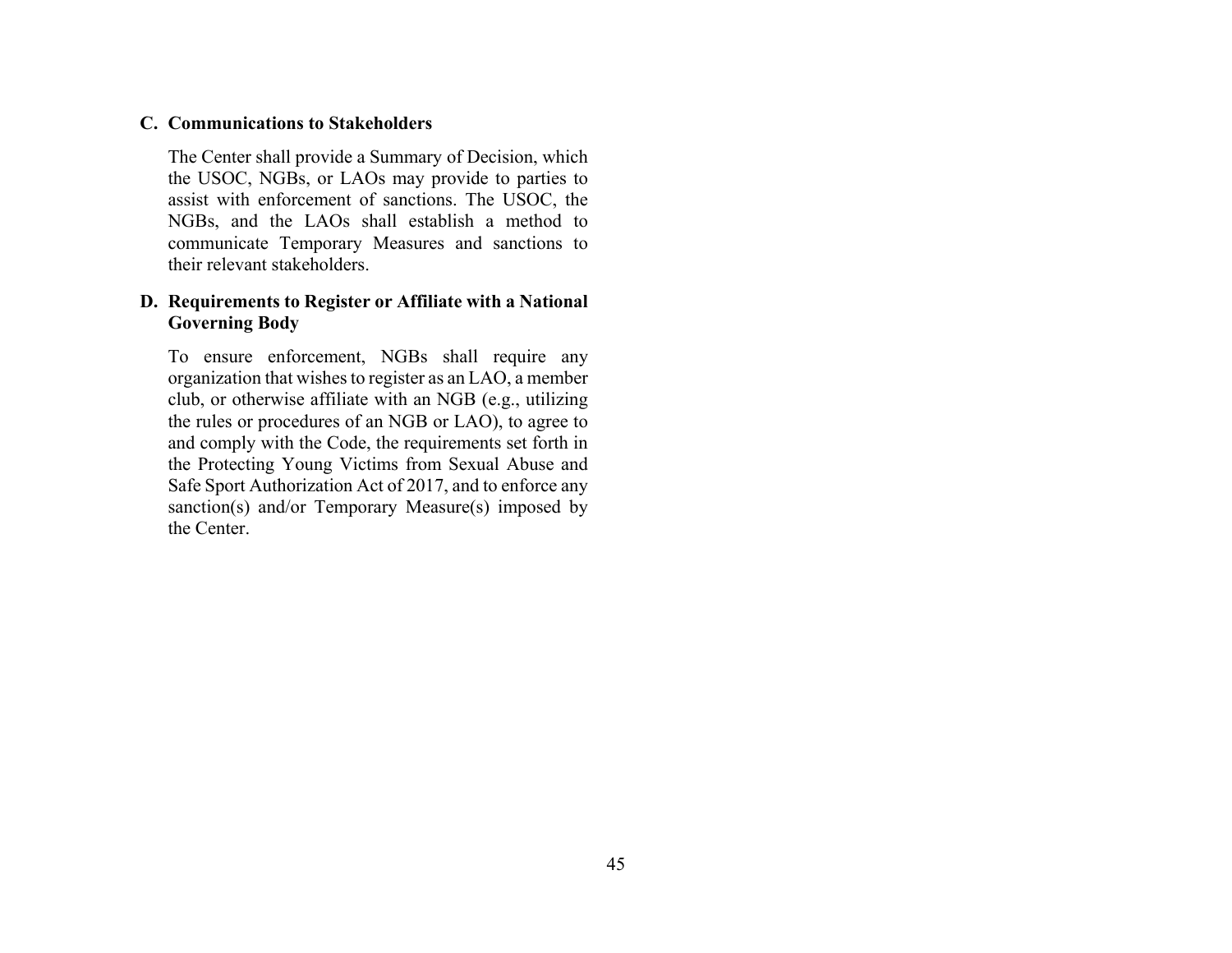## *Exhibit 1*

# **JAMS ARBITRATION FEES**

<span id="page-51-0"></span>The arbitration body for U.S. Olympic and Paralympic SafeSport Arbitrations is JAMS, www.jamsadr.com. Applicable arbitration fees are as stated, effective March 3, 2018.

\$5,200.00 Single arbitrator

\$1,500.00 Single arbitrator, temporary measures hearing

- A deposit for the full price of JAMS fees and neutral rates is due at the time an Arbitration is requested. An amount of \$1,600 for single arbitrator matters is nonrefundable. An amount of \$500 for single arbitrator, temporary measures hearings, is non-refundable.
- $\bullet$ Applicable arbitrator travel costs will be charged.
- $\bullet$  The above fees exclude usage of facilities. If a JAMS facility is used, a room rental fee not to exceed \$300/day will be charged.

# **CANCELLATION/CONTINUANCE POLICY**

| <i>Cancellation/Continuance</i><br>period    | $F \rho \rho$                                                 |
|----------------------------------------------|---------------------------------------------------------------|
| 14 or more calendar days prior<br>to hearing | • Arbitration, single<br>arbitrator, \$3,600 is<br>refundable |
|                                              | • Temporary Measures<br>Hearing, non-<br>refundable           |

- $\bullet$  Hearing fees are non-refundable if time scheduled (or a portion thereof) is cancelled or continued after the cancellation date. The cancellation policy exists because time reserved and later cancelled generally cannot be replaced. In all cases involving non-refundable time, the party requesting the hearing is responsible for the fees of all parties.
- $\bullet$  JAMS reserves the right to cancel the hearing if fees are not paid as required by the applicable cancellation date and JAMS confirms the cancellation in writing.